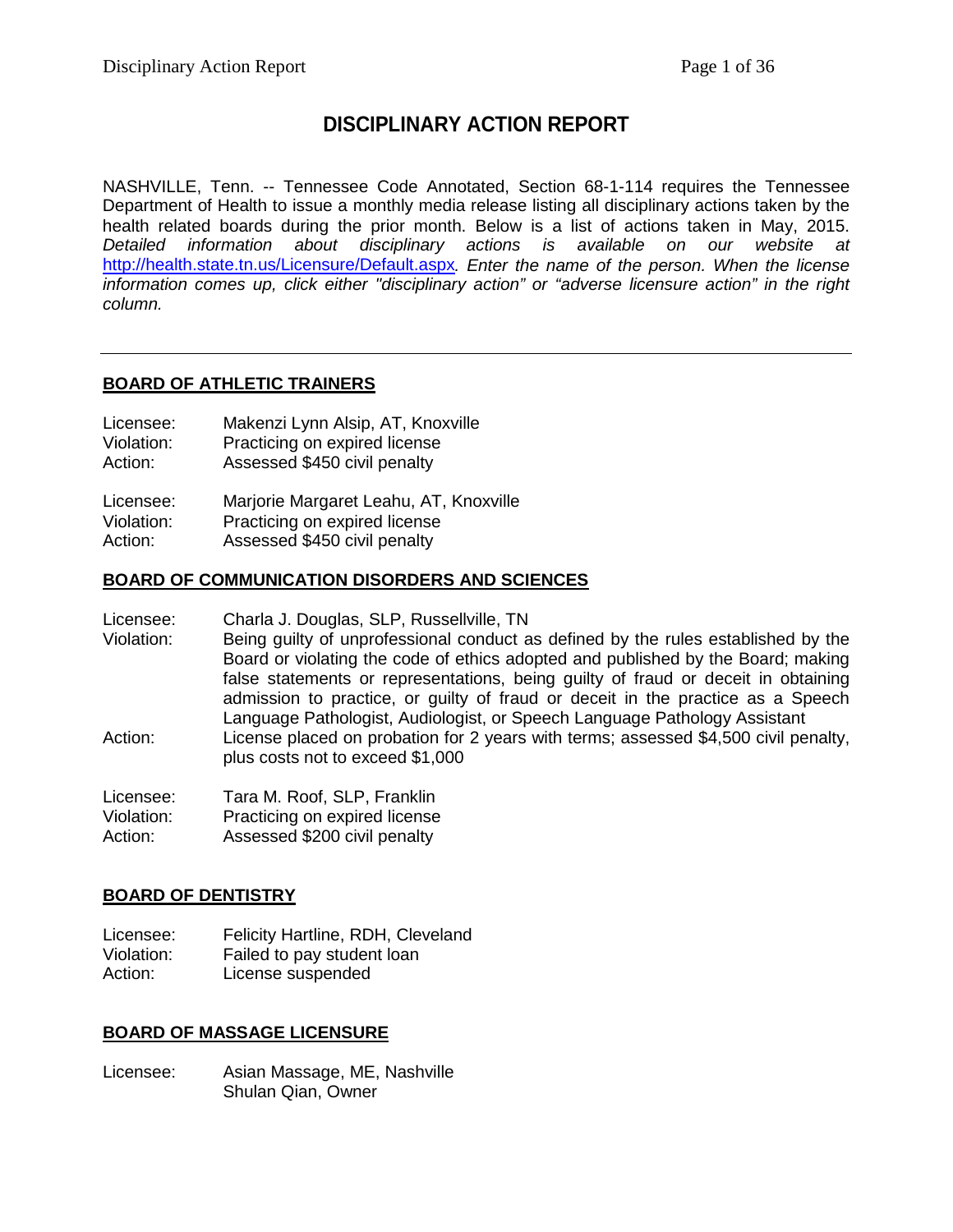- Violation: Operated an establishment without a valid massage establishment license<br>Action: Granted conditional license: assessed \$1,000 civil penalty Granted conditional license; assessed \$1,000 civil penalty
- Licensee: Theresa P. Barbercheck, LMT, CedarHill Violation: Failed to maintain sufficient continuing education credits
- Action: Assessed \$200 civil penalty
- Licensee: Stella Maris Barragan, LMT, Tullahoma Violation: Failed to maintain sufficient continuing education credits<br>Action: Assessed \$200 civil penalty Assessed \$200 civil penalty

Licensee: Kerry Jean Becht, LMT, Lebanon Violation: Failed to maintain sufficient continuing education credits Action: Assessed \$175 civil penalty

Licensee: Nicol Bauer, LMT, Nashville

- Violation: Has violated any of the provisions of this chapter or any substantive rule promulgated under the authority of this part; all licensees must complete twentyfive hours of continuing education every two years, as a perquisite to licensure renewal; any massage therapists who fails to obtain the required continuing education hours or who falsely attests to attendance and/or completion of the required hours of continuing education may be subject to disciplinary action; comply with all applicable Tennessee statutes and regulations as well as Orders issued by the Board pursuant to its disciplinary and/or declaratory order authority; and consistently maintain and improve professional knowledge and competence, striving for professional excellence through regular assessment of personal and professional strengths and weaknesses and through continued educational training; is guilty of fraud in the practice of massage or fraud or deceit in the licensee's admission to the practice of massage
- Action: License placed on probation with terms; assessed \$1,550 civil penalty, plus costs not to exceed \$1,000.

Licensee: Cheryl Butler, LMT, Memphis

Violation: Has violated any of the provisions of this chapter or any substantive rule promulgated under the authority of this part; all licensees must complete twentyfive hours of continuing education every two years, as a perquisite to licensure renewal; any massage therapists who fails to obtain the required continuing education hours or who falsely attests to attendance and/or completion of the required hours of continuing education may be subject to disciplinary action pursuant to T.C.A §63-18-108; comply with all applicable Tennessee statutes and regulations as well as Orders issued by the Board pursuant to its disciplinary and/or declaratory order authority; and consistently maintain and improve professional knowledge and competence, striving for professional excellence through regular assessment of personal and professional strengths and weaknesses and through continued educational training; is guilty of fraud in the practice of massage or fraud or deceit in the licensee's admission to the practice of massage

Action: License revoked; assessed costs not to exceed \$3,000

Licensee: Wendy M. Besseck, LMT, Louisville, TN

Violation: Failed to maintain sufficient continuing education credits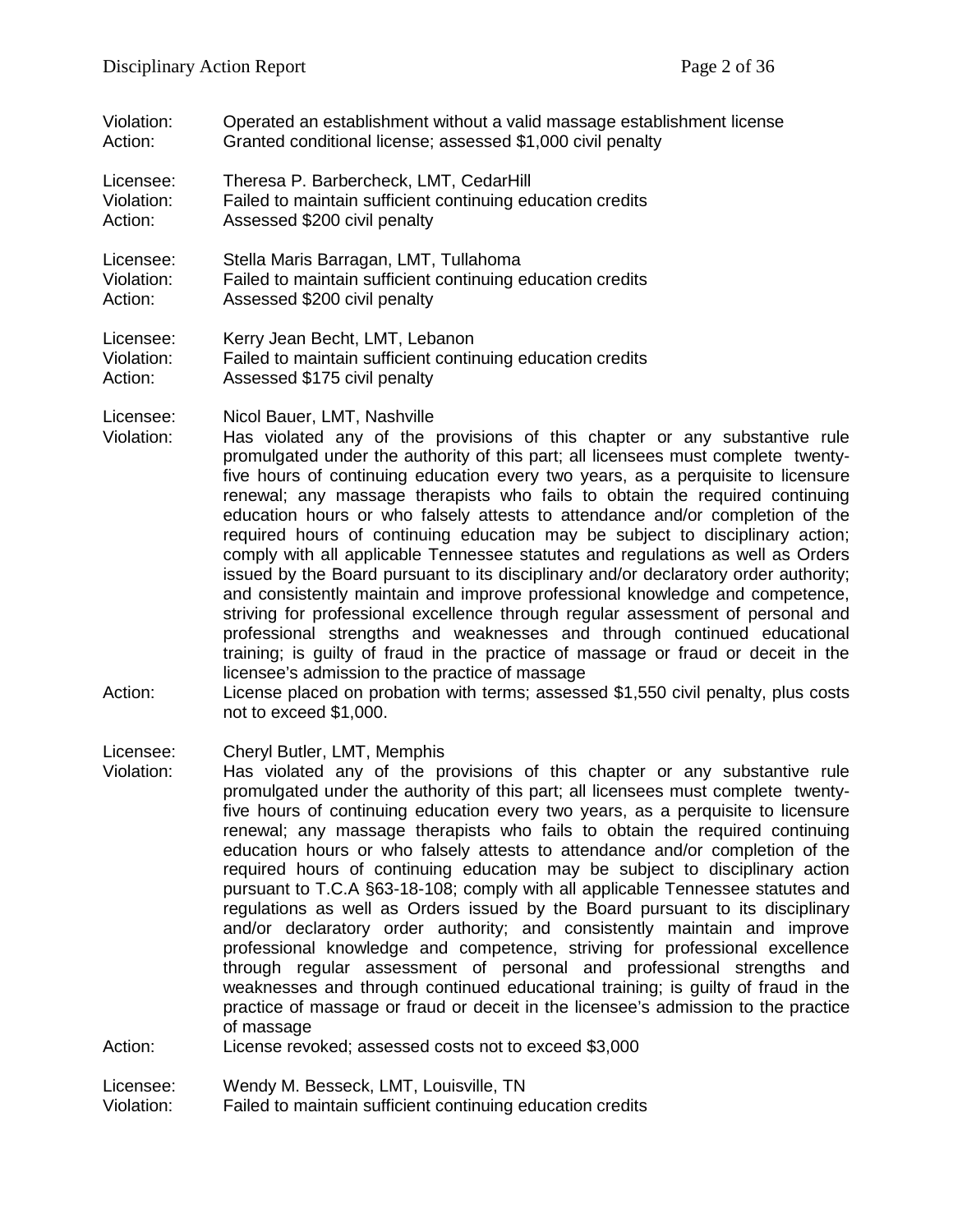| Action:                            | Assessed \$250 civil penalty                                                                                                                                                                                |
|------------------------------------|-------------------------------------------------------------------------------------------------------------------------------------------------------------------------------------------------------------|
| Licensee:                          | Hallie Ann Best, LMT, Arlington, TN                                                                                                                                                                         |
| Violation:                         | Failed to maintain sufficient continuing education credits                                                                                                                                                  |
| Action:                            | Assessed \$775 civil penalty                                                                                                                                                                                |
| Licensee:                          | Sharene Anne Boykin, LMT, Lexington, TN                                                                                                                                                                     |
| Violation:                         | Failed to maintain sufficient continuing education credits                                                                                                                                                  |
| Action:                            | Assessed \$250 civil penalty                                                                                                                                                                                |
| Licensee:                          | Brandy Raquel Canada, LMT, Johnson City                                                                                                                                                                     |
| Violation:                         | Failed to maintain sufficient continuing education credits                                                                                                                                                  |
| Action:                            | Assessed \$200 civil penalty                                                                                                                                                                                |
| Licensee:                          | Madison Caitlin Coates, LMT, Knoxville                                                                                                                                                                      |
| Violation:                         | Failed to maintain sufficient continuing education credits                                                                                                                                                  |
| Action:                            | Assessed \$275 civil penalty                                                                                                                                                                                |
| Licensee:                          | Cathy Marie Cowell, LMT, Nashville                                                                                                                                                                          |
| Violation:                         | Failed to maintain sufficient continuing education credits                                                                                                                                                  |
| Action:                            | Assessed \$250 civil penalty                                                                                                                                                                                |
| Licensee:                          | Connie Joan Cox, LMT, Memphis                                                                                                                                                                               |
| Violation:                         | Failed to maintain sufficient continuing education credits                                                                                                                                                  |
| Action:                            | Assessed \$175 civil penalty                                                                                                                                                                                |
| Licensee:                          | Kiva Louise Crutcher, LMT, Hixson                                                                                                                                                                           |
| Violation:                         | Failed to maintain sufficient continuing education credits                                                                                                                                                  |
| Action:                            | Assessed \$225 civil penalty                                                                                                                                                                                |
| Licensee:<br>Violation:<br>Action: | Diamond Massage, ME, Madison<br>Shulan Qian, Owner<br>Operated an establishment without a valid massage establishment license<br>Granted conditional license; assessed \$500 civil penalty                  |
| Licensee:                          | Ilona Dianne Drocea, LMT, Pulaski                                                                                                                                                                           |
| Violation:                         | Failed to maintain sufficient continuing education credits                                                                                                                                                  |
| Action:                            | Assessed \$200 civil penalty                                                                                                                                                                                |
| Licensee:                          | Teresa Ann Elrod, LMT, Pigeon Forge                                                                                                                                                                         |
| Violation:                         | Failed to maintain sufficient continuing education credits                                                                                                                                                  |
| Action:                            | Assessed \$775 civil penalty                                                                                                                                                                                |
| Licensee:<br>Violation:<br>Action: | Five Stars Massage, ME, Knoxville<br>Haiyan Fan, Responsible Person<br>Operated an establishment without a valid massage establishment license<br>Granted conditional license; assessed \$275 civil penalty |
| Licensee:                          | Anthony Gamba, LMT, Flintstone, GA                                                                                                                                                                          |
| Violation:                         | Failed to maintain sufficient continuing education credits                                                                                                                                                  |
| Action:                            | Assessed \$225 civil penalty                                                                                                                                                                                |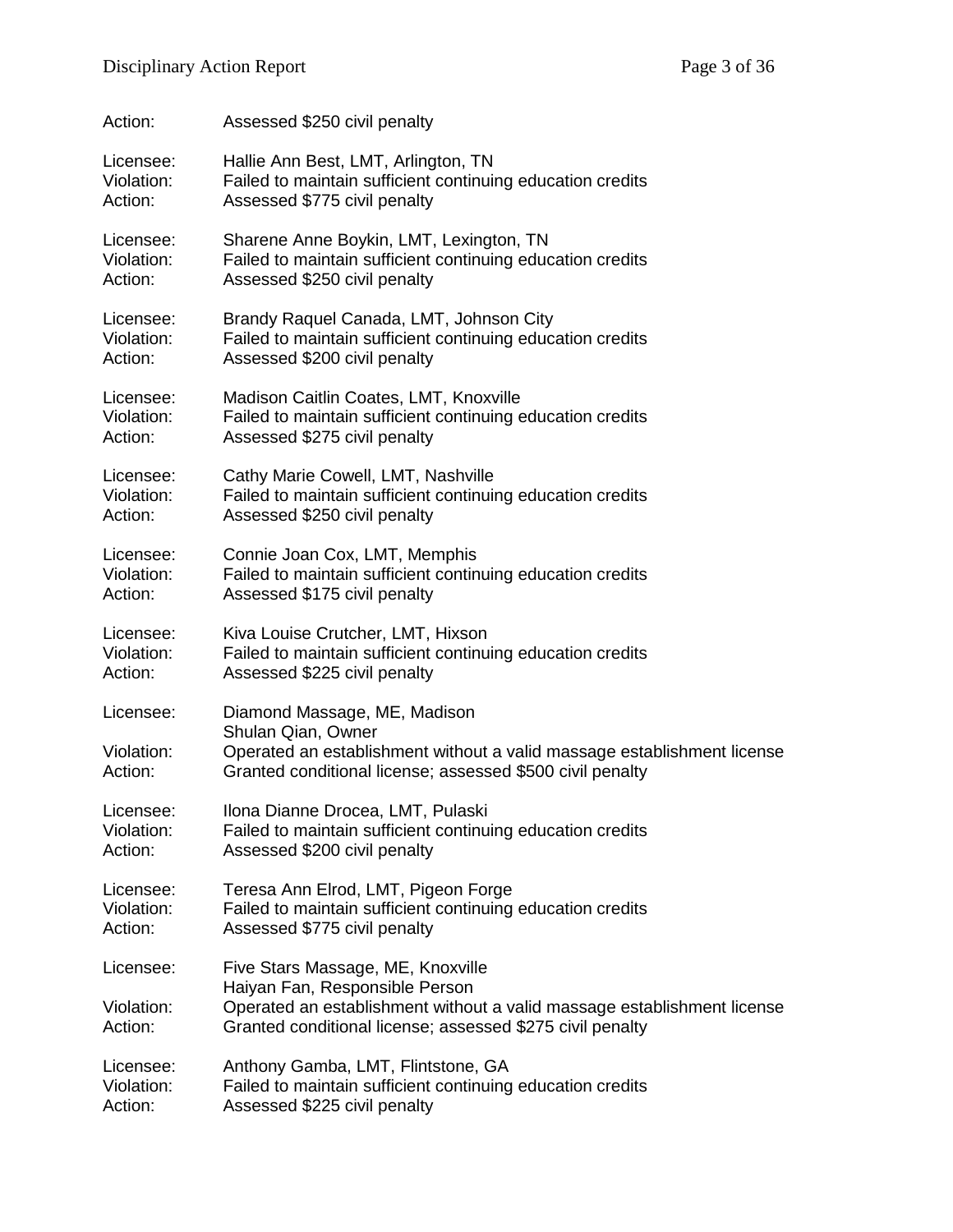| Licensee:               | Kimberly Ann Gardner, LMT, Nashville                                                                                                                                                                                                                                                                                                                                                                                                                                                                                                                                                                                                                                                                                                                                                                                                                                                                      |
|-------------------------|-----------------------------------------------------------------------------------------------------------------------------------------------------------------------------------------------------------------------------------------------------------------------------------------------------------------------------------------------------------------------------------------------------------------------------------------------------------------------------------------------------------------------------------------------------------------------------------------------------------------------------------------------------------------------------------------------------------------------------------------------------------------------------------------------------------------------------------------------------------------------------------------------------------|
| Violation:              | Failed to maintain sufficient continuing education credits                                                                                                                                                                                                                                                                                                                                                                                                                                                                                                                                                                                                                                                                                                                                                                                                                                                |
| Action:                 | Assessed \$175 civil penalty                                                                                                                                                                                                                                                                                                                                                                                                                                                                                                                                                                                                                                                                                                                                                                                                                                                                              |
| Licensee:               | Anna Claire Goodwin, LMT, White Bluff                                                                                                                                                                                                                                                                                                                                                                                                                                                                                                                                                                                                                                                                                                                                                                                                                                                                     |
| Violation:              | Failed to maintain sufficient continuing education credits                                                                                                                                                                                                                                                                                                                                                                                                                                                                                                                                                                                                                                                                                                                                                                                                                                                |
| Action:                 | Assessed \$250 civil penalty                                                                                                                                                                                                                                                                                                                                                                                                                                                                                                                                                                                                                                                                                                                                                                                                                                                                              |
| Licensee:               | Joey Edward Greene, LMT, Munford                                                                                                                                                                                                                                                                                                                                                                                                                                                                                                                                                                                                                                                                                                                                                                                                                                                                          |
| Violation:              | Failed to maintain sufficient continuing education credits                                                                                                                                                                                                                                                                                                                                                                                                                                                                                                                                                                                                                                                                                                                                                                                                                                                |
| Action:                 | Assessed \$475 civil penalty                                                                                                                                                                                                                                                                                                                                                                                                                                                                                                                                                                                                                                                                                                                                                                                                                                                                              |
| Licensee:<br>Violation: | Lakreshia A. Grimes, LMT, Nashville<br>Failed to adhere to rules and/or statute, as follows: all licensees must complete<br>twenty-five hours of continuing education every two years, as a perquisite to<br>licensure renewal; any massage therapists who fails to obtain the required<br>continuing education hours or who falsely attests to attendance and/or completion<br>of the required hours of continuing education may be subject to disciplinary action;<br>comply with all applicable Tennessee statutes and regulations as well as Orders<br>issued by the Board pursuant to its disciplinary and/or declaratory order authority;<br>and consistently maintain and improve professional knowledge and competence,<br>striving for professional excellence through regular assessment of personal and<br>professional strengths and weaknesses and through continued educational<br>training |
| Action:                 | License placed on probation with terms; assessed \$500 civil penalty, plus costs<br>not to exceed \$1,000                                                                                                                                                                                                                                                                                                                                                                                                                                                                                                                                                                                                                                                                                                                                                                                                 |
| Licensee:               | Candace Elizabeth Harrison, LMT, Hermitage                                                                                                                                                                                                                                                                                                                                                                                                                                                                                                                                                                                                                                                                                                                                                                                                                                                                |
| Violation:              | Failed to maintain sufficient continuing education credits                                                                                                                                                                                                                                                                                                                                                                                                                                                                                                                                                                                                                                                                                                                                                                                                                                                |
| Action:                 | Assessed \$525 civil penalty                                                                                                                                                                                                                                                                                                                                                                                                                                                                                                                                                                                                                                                                                                                                                                                                                                                                              |
| Licensee:               | Taylor Marie Harrington, LMT, Harrison                                                                                                                                                                                                                                                                                                                                                                                                                                                                                                                                                                                                                                                                                                                                                                                                                                                                    |
| Violation:              | Failed to maintain sufficient continuing education credits                                                                                                                                                                                                                                                                                                                                                                                                                                                                                                                                                                                                                                                                                                                                                                                                                                                |
| Action:                 | Assessed \$200 civil penalty                                                                                                                                                                                                                                                                                                                                                                                                                                                                                                                                                                                                                                                                                                                                                                                                                                                                              |
| Licensee:               | Dijuana Latrice Henderson, LMT, Memphis                                                                                                                                                                                                                                                                                                                                                                                                                                                                                                                                                                                                                                                                                                                                                                                                                                                                   |
| Violation:              | Failed to maintain sufficient continuing education credits                                                                                                                                                                                                                                                                                                                                                                                                                                                                                                                                                                                                                                                                                                                                                                                                                                                |
| Action:                 | Assessed \$200 civil penalty                                                                                                                                                                                                                                                                                                                                                                                                                                                                                                                                                                                                                                                                                                                                                                                                                                                                              |
| Licensee:               | Jennifer Leigh Peacock Hodge, LMT, Manchester                                                                                                                                                                                                                                                                                                                                                                                                                                                                                                                                                                                                                                                                                                                                                                                                                                                             |
| Violation:              | Failed to maintain sufficient continuing education credits                                                                                                                                                                                                                                                                                                                                                                                                                                                                                                                                                                                                                                                                                                                                                                                                                                                |
| Action:                 | Assessed \$225 civil penalty                                                                                                                                                                                                                                                                                                                                                                                                                                                                                                                                                                                                                                                                                                                                                                                                                                                                              |
| Licensee:               | Nathan T. Hoffman, LMT, Memphis                                                                                                                                                                                                                                                                                                                                                                                                                                                                                                                                                                                                                                                                                                                                                                                                                                                                           |
| Violation:              | Failed to maintain sufficient continuing education credits                                                                                                                                                                                                                                                                                                                                                                                                                                                                                                                                                                                                                                                                                                                                                                                                                                                |
| Action:                 | Assessed \$250 civil penalty                                                                                                                                                                                                                                                                                                                                                                                                                                                                                                                                                                                                                                                                                                                                                                                                                                                                              |
| Licensee:               | Brittany Nicole Van Hooser, LMT, Nashville                                                                                                                                                                                                                                                                                                                                                                                                                                                                                                                                                                                                                                                                                                                                                                                                                                                                |
| Violation:              | Failed to maintain sufficient continuing education credits                                                                                                                                                                                                                                                                                                                                                                                                                                                                                                                                                                                                                                                                                                                                                                                                                                                |
| Action:                 | Assessed \$775 civil penalty                                                                                                                                                                                                                                                                                                                                                                                                                                                                                                                                                                                                                                                                                                                                                                                                                                                                              |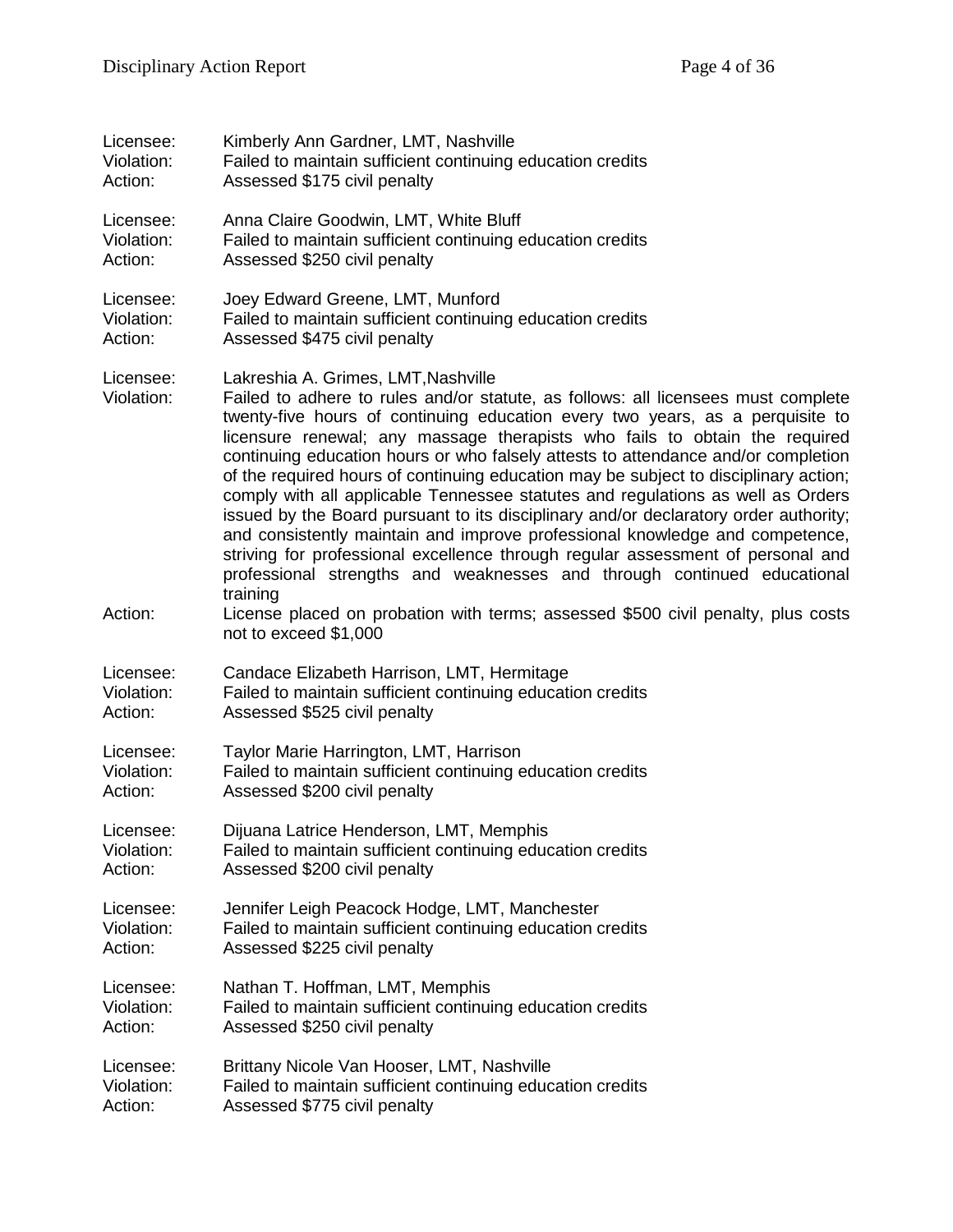| Licensee:                          | Melissa A. Hughey, LMT, Greeneville                                                                                                                                                                                                                                                                                                                                                                                                                                                                                                                                                                                                                                                                                                                                                                                                                                                                         |
|------------------------------------|-------------------------------------------------------------------------------------------------------------------------------------------------------------------------------------------------------------------------------------------------------------------------------------------------------------------------------------------------------------------------------------------------------------------------------------------------------------------------------------------------------------------------------------------------------------------------------------------------------------------------------------------------------------------------------------------------------------------------------------------------------------------------------------------------------------------------------------------------------------------------------------------------------------|
| Violation:                         | Failed to maintain sufficient continuing education credits                                                                                                                                                                                                                                                                                                                                                                                                                                                                                                                                                                                                                                                                                                                                                                                                                                                  |
| Action:                            | Assessed \$225 civil penalty                                                                                                                                                                                                                                                                                                                                                                                                                                                                                                                                                                                                                                                                                                                                                                                                                                                                                |
| Licensee:                          | Latosha Monique Husband, LMT, Memphis                                                                                                                                                                                                                                                                                                                                                                                                                                                                                                                                                                                                                                                                                                                                                                                                                                                                       |
| Violation:                         | Failed to maintain sufficient continuing education credits                                                                                                                                                                                                                                                                                                                                                                                                                                                                                                                                                                                                                                                                                                                                                                                                                                                  |
| Action:                            | Assessed \$375 civil penalty                                                                                                                                                                                                                                                                                                                                                                                                                                                                                                                                                                                                                                                                                                                                                                                                                                                                                |
| Licensee:                          | Jason Michael Jarrett, LMT, Jackson                                                                                                                                                                                                                                                                                                                                                                                                                                                                                                                                                                                                                                                                                                                                                                                                                                                                         |
| Violation:                         | Failed to maintain sufficient continuing education credits                                                                                                                                                                                                                                                                                                                                                                                                                                                                                                                                                                                                                                                                                                                                                                                                                                                  |
| Action:                            | Assessed \$200 civil penalty                                                                                                                                                                                                                                                                                                                                                                                                                                                                                                                                                                                                                                                                                                                                                                                                                                                                                |
| Licensee:                          | Rachael Sarah Jayne, LMT, Nashville                                                                                                                                                                                                                                                                                                                                                                                                                                                                                                                                                                                                                                                                                                                                                                                                                                                                         |
| Violation:                         | Failed to maintain sufficient continuing education credits                                                                                                                                                                                                                                                                                                                                                                                                                                                                                                                                                                                                                                                                                                                                                                                                                                                  |
| Action:                            | Assessed \$775 civil penalty                                                                                                                                                                                                                                                                                                                                                                                                                                                                                                                                                                                                                                                                                                                                                                                                                                                                                |
| Licensee:                          | David Earl Jones, LMT, Memphis                                                                                                                                                                                                                                                                                                                                                                                                                                                                                                                                                                                                                                                                                                                                                                                                                                                                              |
| Violation:                         | Failed to maintain sufficient continuing education credits                                                                                                                                                                                                                                                                                                                                                                                                                                                                                                                                                                                                                                                                                                                                                                                                                                                  |
| Action:                            | Assessed \$300 civil penalty                                                                                                                                                                                                                                                                                                                                                                                                                                                                                                                                                                                                                                                                                                                                                                                                                                                                                |
| Licensee:<br>Violation:<br>Action: | Tongshe Li, LMT, Franklin<br>Has violated any of the provisions of this part or any substantive rule promulgated<br>under the authority of this part; has violated or attempted to violate, directly or<br>indirectly, or has assisted in or abetted the violation of, or conspired to violate, any<br>provision of this chapter or any lawful order of the board issued pursuant to this<br>chapter; Failed to adhere to rules and/or statute regarding the prerequisites to<br>licensure; to wit: applicant shall request that verification of having successfully<br>completed an examination, as provided in Rule 0870-01-.08 be submitted directly<br>from the examining agency or its successor organization to the Board<br>Administrative Office; failed to receive a passing score on the competency<br>examination approved by the Board<br>License revoked; assessed costs not to exceed \$2,000 |
| Licensee:                          | Charcy Ann Luthe, LMT, Pleasant View                                                                                                                                                                                                                                                                                                                                                                                                                                                                                                                                                                                                                                                                                                                                                                                                                                                                        |
| Violation:                         | Failed to maintain sufficient continuing education credits                                                                                                                                                                                                                                                                                                                                                                                                                                                                                                                                                                                                                                                                                                                                                                                                                                                  |
| Action:                            | Assessed \$625 civil penalty                                                                                                                                                                                                                                                                                                                                                                                                                                                                                                                                                                                                                                                                                                                                                                                                                                                                                |
| Licensee:                          | Jennifer R. Lusk, LMT, Knoxville                                                                                                                                                                                                                                                                                                                                                                                                                                                                                                                                                                                                                                                                                                                                                                                                                                                                            |
| Violation:                         | Failed to maintain sufficient continuing education credits                                                                                                                                                                                                                                                                                                                                                                                                                                                                                                                                                                                                                                                                                                                                                                                                                                                  |
| Action:                            | Assessed \$775 civil penalty                                                                                                                                                                                                                                                                                                                                                                                                                                                                                                                                                                                                                                                                                                                                                                                                                                                                                |
| Licensee:<br>Violation:<br>Action: | Xiufang Lu, LMT, Franklin<br>Failed to adhere to rules and/or statute regarding the prerequisites to licensure; to<br>wit: failed to receive a passing score on the competency examination approved by<br>the Board<br>License revoked                                                                                                                                                                                                                                                                                                                                                                                                                                                                                                                                                                                                                                                                      |
| Licensee:                          | Mona Jane Macy, LMT, Parrottsville                                                                                                                                                                                                                                                                                                                                                                                                                                                                                                                                                                                                                                                                                                                                                                                                                                                                          |
| Violation:                         | Failed to maintain sufficient continuing education credits                                                                                                                                                                                                                                                                                                                                                                                                                                                                                                                                                                                                                                                                                                                                                                                                                                                  |
| Action:                            | Assessed \$350 civil penalty                                                                                                                                                                                                                                                                                                                                                                                                                                                                                                                                                                                                                                                                                                                                                                                                                                                                                |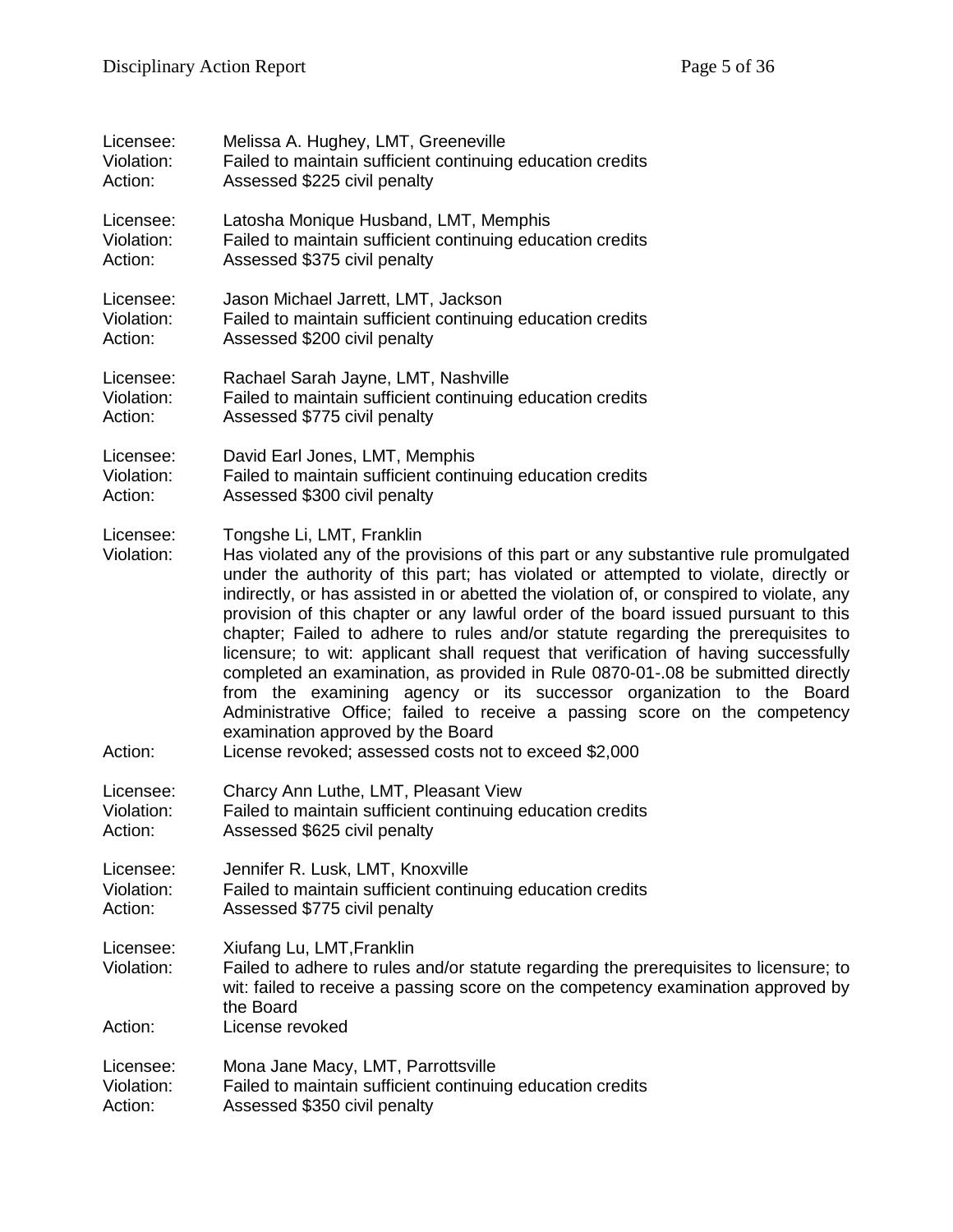| Licensee:               | Jessica Tara Martin, LMT, Knoxville                                                                                                                                                                                                                                                                                                                                                                                                                                                                                                                                                                                                                                                                                                                                                                                                                    |
|-------------------------|--------------------------------------------------------------------------------------------------------------------------------------------------------------------------------------------------------------------------------------------------------------------------------------------------------------------------------------------------------------------------------------------------------------------------------------------------------------------------------------------------------------------------------------------------------------------------------------------------------------------------------------------------------------------------------------------------------------------------------------------------------------------------------------------------------------------------------------------------------|
| Violation:              | Failed to maintain sufficient continuing education credits                                                                                                                                                                                                                                                                                                                                                                                                                                                                                                                                                                                                                                                                                                                                                                                             |
| Action:                 | Assessed \$250 civil penalty                                                                                                                                                                                                                                                                                                                                                                                                                                                                                                                                                                                                                                                                                                                                                                                                                           |
| Licensee:               | Nikia Shaun'ta Mclean, LMT, Memphis                                                                                                                                                                                                                                                                                                                                                                                                                                                                                                                                                                                                                                                                                                                                                                                                                    |
| Violation:              | Failed to maintain sufficient continuing education credits                                                                                                                                                                                                                                                                                                                                                                                                                                                                                                                                                                                                                                                                                                                                                                                             |
| Action:                 | Assessed \$200 civil penalty                                                                                                                                                                                                                                                                                                                                                                                                                                                                                                                                                                                                                                                                                                                                                                                                                           |
| Licensee:               | Donna Celeste McGrath, LMT, Chattanooga                                                                                                                                                                                                                                                                                                                                                                                                                                                                                                                                                                                                                                                                                                                                                                                                                |
| Violation:              | Failed to maintain sufficient continuing education credits                                                                                                                                                                                                                                                                                                                                                                                                                                                                                                                                                                                                                                                                                                                                                                                             |
| Action:                 | Assessed \$200 civil penalty                                                                                                                                                                                                                                                                                                                                                                                                                                                                                                                                                                                                                                                                                                                                                                                                                           |
| Licensee:               | Lisa Taylor Monger, LMT, Memphis                                                                                                                                                                                                                                                                                                                                                                                                                                                                                                                                                                                                                                                                                                                                                                                                                       |
| Violation:              | Failed to maintain sufficient continuing education credits                                                                                                                                                                                                                                                                                                                                                                                                                                                                                                                                                                                                                                                                                                                                                                                             |
| Action:                 | Assessed \$400 civil penalty                                                                                                                                                                                                                                                                                                                                                                                                                                                                                                                                                                                                                                                                                                                                                                                                                           |
| Licensee:               | John Christopher Mount, LMT, Nashville                                                                                                                                                                                                                                                                                                                                                                                                                                                                                                                                                                                                                                                                                                                                                                                                                 |
| Violation:              | Failed to maintain sufficient continuing education credits                                                                                                                                                                                                                                                                                                                                                                                                                                                                                                                                                                                                                                                                                                                                                                                             |
| Action:                 | Assessed \$675 civil penalty                                                                                                                                                                                                                                                                                                                                                                                                                                                                                                                                                                                                                                                                                                                                                                                                                           |
| Licensee:               | Shavondra Laquasha Newton, LMT, Knoxville                                                                                                                                                                                                                                                                                                                                                                                                                                                                                                                                                                                                                                                                                                                                                                                                              |
| Violation:              | Failed to maintain sufficient continuing education credits                                                                                                                                                                                                                                                                                                                                                                                                                                                                                                                                                                                                                                                                                                                                                                                             |
| Action:                 | Assessed \$250 civil penalty                                                                                                                                                                                                                                                                                                                                                                                                                                                                                                                                                                                                                                                                                                                                                                                                                           |
| Licensee:               | John Edward Norman, Jr., LMT, Smyrna                                                                                                                                                                                                                                                                                                                                                                                                                                                                                                                                                                                                                                                                                                                                                                                                                   |
| Violation:              | Failed to maintain sufficient continuing education credits                                                                                                                                                                                                                                                                                                                                                                                                                                                                                                                                                                                                                                                                                                                                                                                             |
| Action:                 | Assessed \$250 civil penalty                                                                                                                                                                                                                                                                                                                                                                                                                                                                                                                                                                                                                                                                                                                                                                                                                           |
| Licensee:<br>Violation: | Tiezhu Ni, LMT, Hendersonville<br>Has violated any of the provisions of this part or any substantive rule promulgated<br>under the authority of this part; has violated or attempted to violate, directly or<br>indirectly, or has assisted in or abetted the violation of, or conspired to violate, any<br>provision of this chapter or any lawful order of the board issued pursuant to this<br>chapter; Failed to adhere to rules and/or statute regarding the prerequisites to<br>licensure; to wit: applicant shall request that verification of having successfully<br>completed an examination, as provided in Rule 0870-01-.08 be submitted directly<br>from the examining agency or it successor organization to the Board<br>Administrative Office; failed to receive a passing score on the competency<br>examination approved by the Board |
| Action:                 | License revoked; assessed costs to exceed \$2,000                                                                                                                                                                                                                                                                                                                                                                                                                                                                                                                                                                                                                                                                                                                                                                                                      |
| Licensee:               | Melissa M. Parkerson, LMT, Milan                                                                                                                                                                                                                                                                                                                                                                                                                                                                                                                                                                                                                                                                                                                                                                                                                       |
| Violation:              | Failed to maintain sufficient continuing education credits                                                                                                                                                                                                                                                                                                                                                                                                                                                                                                                                                                                                                                                                                                                                                                                             |
| Action:                 | Assessed \$425 civil penalty                                                                                                                                                                                                                                                                                                                                                                                                                                                                                                                                                                                                                                                                                                                                                                                                                           |
| Licensee:               | Jie He Prater, LMT, Murfreesboro                                                                                                                                                                                                                                                                                                                                                                                                                                                                                                                                                                                                                                                                                                                                                                                                                       |
| Violation:              | Failed to maintain sufficient continuing education credits                                                                                                                                                                                                                                                                                                                                                                                                                                                                                                                                                                                                                                                                                                                                                                                             |
| Action:                 | Assessed \$325 civil penalty                                                                                                                                                                                                                                                                                                                                                                                                                                                                                                                                                                                                                                                                                                                                                                                                                           |
| Licensee:               | Moonja Lee Ritzer, LMT, Jacksonville, FL                                                                                                                                                                                                                                                                                                                                                                                                                                                                                                                                                                                                                                                                                                                                                                                                               |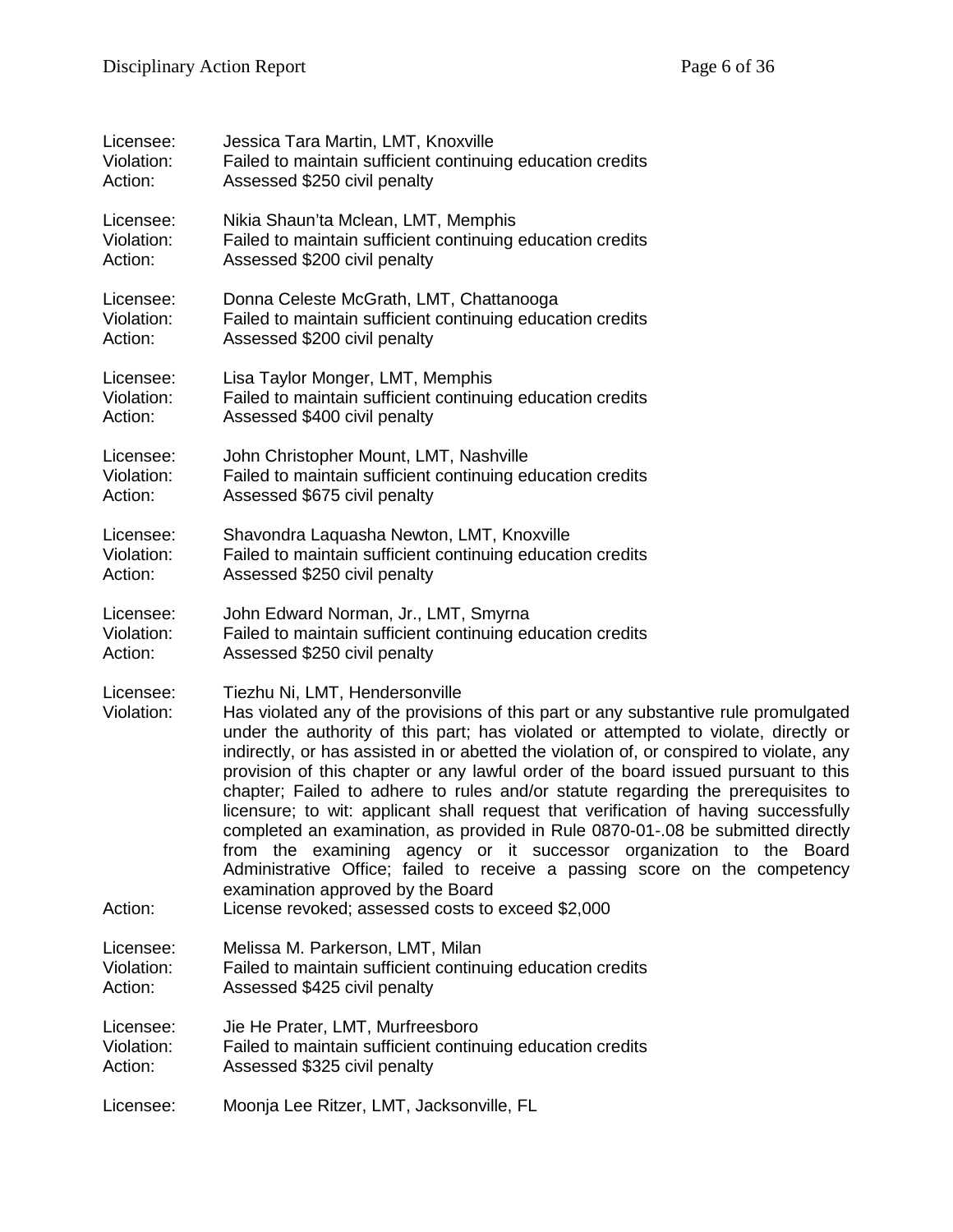| Violation: | Failed to maintain sufficient continuing education credits |
|------------|------------------------------------------------------------|
| Action:    | Assessed \$200 civil penalty                               |
| Licensee:  | Angela Lynn Ryan, LMT, Union City                          |
| Violation: | Practiced on lapsed license                                |
| Action:    | Assessed \$1,600 civil penalty                             |
| Licensee:  | Gretchen Ann Robertson, LMT, Nashville                     |
| Violation: | Failed to maintain sufficient continuing education credits |
| Action:    | Assessed \$200 civil penalty                               |
| Licensee:  | Svetlana Creech-Rybolovleva, LMT, Nashville                |
| Violation: | Practiced on a lapsed license                              |
| Action:    | Assessed \$200 civil penalty                               |
| Licensee:  | Lewinfred Antonio Shack, LMT, Memphis                      |
| Violation: | Failed to maintain sufficient continuing education credits |
| Action:    | Assessed \$775 civil penalty                               |
| Licensee:  | Heather Amanda Slater, LMT, Lawrenceburg                   |
| Violation: | Failed to maintain sufficient continuing education credits |
| Action:    | Assessed \$525 civil penalty                               |
| Licensee:  | Lisa L. Smith, LMT, Nashville                              |
| Violation: | Failed to maintain sufficient continuing education credits |
| Action:    | Assessed \$325 civil penalty                               |
| Licensee:  | Ronnie Lee Spain, LMT, Goodlettsville                      |
| Violation: | Failed to maintain sufficient continuing education credits |
| Action:    | Assessed \$250 civil penalty                               |
| Licensee:  | Ellen Starr, LMT, Walland                                  |
| Violation: | Failed to maintain sufficient continuing education credits |
| Action:    | Assessed \$200 civil penalty                               |
| Licensee:  | Eugene Howard Tate, LMT, Bartlett                          |
| Violation: | Failed to maintain sufficient continuing education credits |
| Action:    | Assessed \$775 civil penalty                               |
| Licensee:  | Ronda L.Tinsley, LMT, Spring City                          |
| Violation: | Failed to maintain sufficient continuing education credits |
| Action:    | Assessed \$350 civil penalty                               |
| Licensee:  | Patricia Fay Troutman, LMT, Nashville                      |
| Violation: | Failed to maintain sufficient continuing education credits |
| Action:    | Assessed \$200 civil penalty                               |
| Licensee:  | Megan Diann Verstrat, LMT, Apison                          |
| Violation: | Failed to maintain sufficient continuing education credits |
| Action:    | Assessed \$250 civil penalty                               |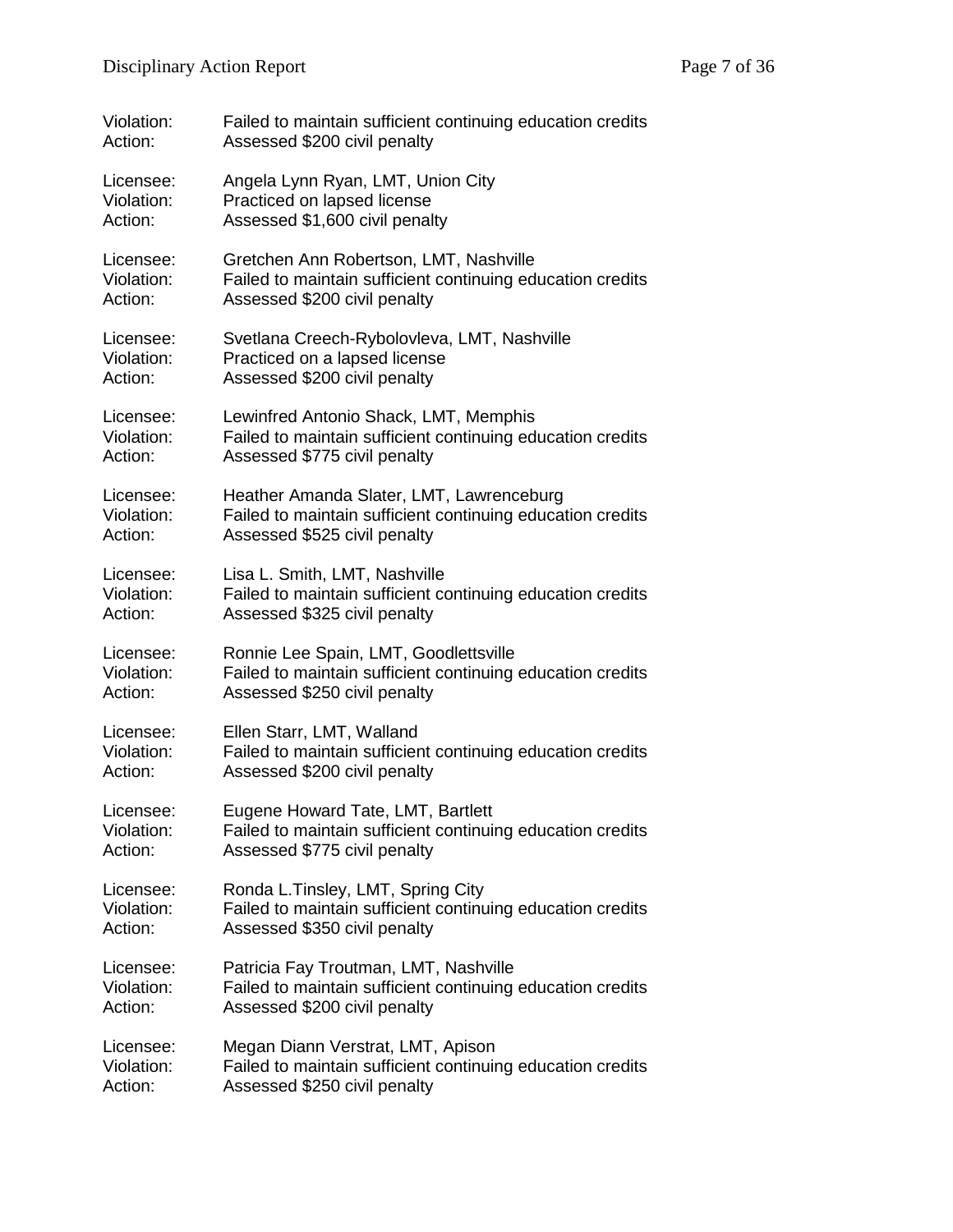| Licensee:  | Karen Ashley Walker, LMT, Lenoir City                      |
|------------|------------------------------------------------------------|
| Violation: | Failed to maintain sufficient continuing education credits |
| Action:    | Assessed \$775 civil penalty                               |
| Licensee:  | Desha Travashia White, LMT, Marion, AR                     |
| Violation: | Failed to maintain sufficient continuing education credits |
| Action:    | Assessed \$600 civil penalty                               |
| Licensee:  | David Christopher Wright, LMT, Oakland                     |
| Violation: | Failed to maintain sufficient continuing education credits |
| Action:    | Assessed \$325 civil penalty                               |
| Licensee:  | Gretchen S. Winbigler, LMT, Memphis                        |
| Violation: | Failed to maintain sufficient continuing education credits |
| Action:    | Assessed \$250 civil penalty                               |
| Licensee:  | Gail E. Worde, LMT, Cleveland                              |
| Violation: | Failed to maintain sufficient continuing education credits |
| Action:    | Assessed \$175 civil penalty                               |
| Licensee:  | Randall H. Worde, LMT, Cleveland                           |
| Violation: | Failed to maintain sufficient continuing education credits |
| Action:    | Assessed \$725 civil penalty                               |

## **BOARD OF MEDICAL EXAMINERS**

| Licensee:<br>Violation:<br>Action: | James Bridges, MD, Nashville<br>Unprofessional Conduct; prescribing a controlled substance in amounts and/or for<br>durations not advisable or justified for a diagnosed condition<br>License placed on probation for 5 years with terms retroactive to January, 1, 2013;                                                                                                                                                                                                                                                                                                               |
|------------------------------------|-----------------------------------------------------------------------------------------------------------------------------------------------------------------------------------------------------------------------------------------------------------------------------------------------------------------------------------------------------------------------------------------------------------------------------------------------------------------------------------------------------------------------------------------------------------------------------------------|
|                                    | assessed \$3,200 civil penalty, plus costs not to exceed \$2,000                                                                                                                                                                                                                                                                                                                                                                                                                                                                                                                        |
| Licensee:<br>Violation:            | Susan Hayes, MD, Chattanooga<br>Unprofessional, dishonorable, or unethical conduct; dispensing, prescribing or<br>otherwise distributing any controlled substance or any other drug not in the course<br>of professional practice and dispensing, prescribing or otherwise distributing any<br>controlled substance in violation of any law of the state or of the United States, to<br>wit: prescribing controlled substances without creating or maintaining medical<br>records; violated the Code of Medical Ethics; to wit: self-treatment or treatment<br>immediate family members |
| Action:                            | License placed on probation for 3 years with terms; assessed \$3,400 civil penalty,<br>plus costs not to exceed \$5,000                                                                                                                                                                                                                                                                                                                                                                                                                                                                 |
| Licensee:<br>Violation:            | Tony R. Pagliarulo, MD, Memphis<br>Unprofessional Conduct; Failed to adhere to rules and/or statute, as follows: the<br>certificate holder shall ensure that all monetary transactions at the pain<br>management clinic shall be in accordance with T.C.A §63-1-310 which provides<br>that a pain management clinic may accept only a check, credit card, or money<br>order in payment for services provided at the clinic                                                                                                                                                              |
| Action:                            | License reprimanded with terms; assessed \$3,000 civil penalty, plus costs not to<br>exceed \$1,000                                                                                                                                                                                                                                                                                                                                                                                                                                                                                     |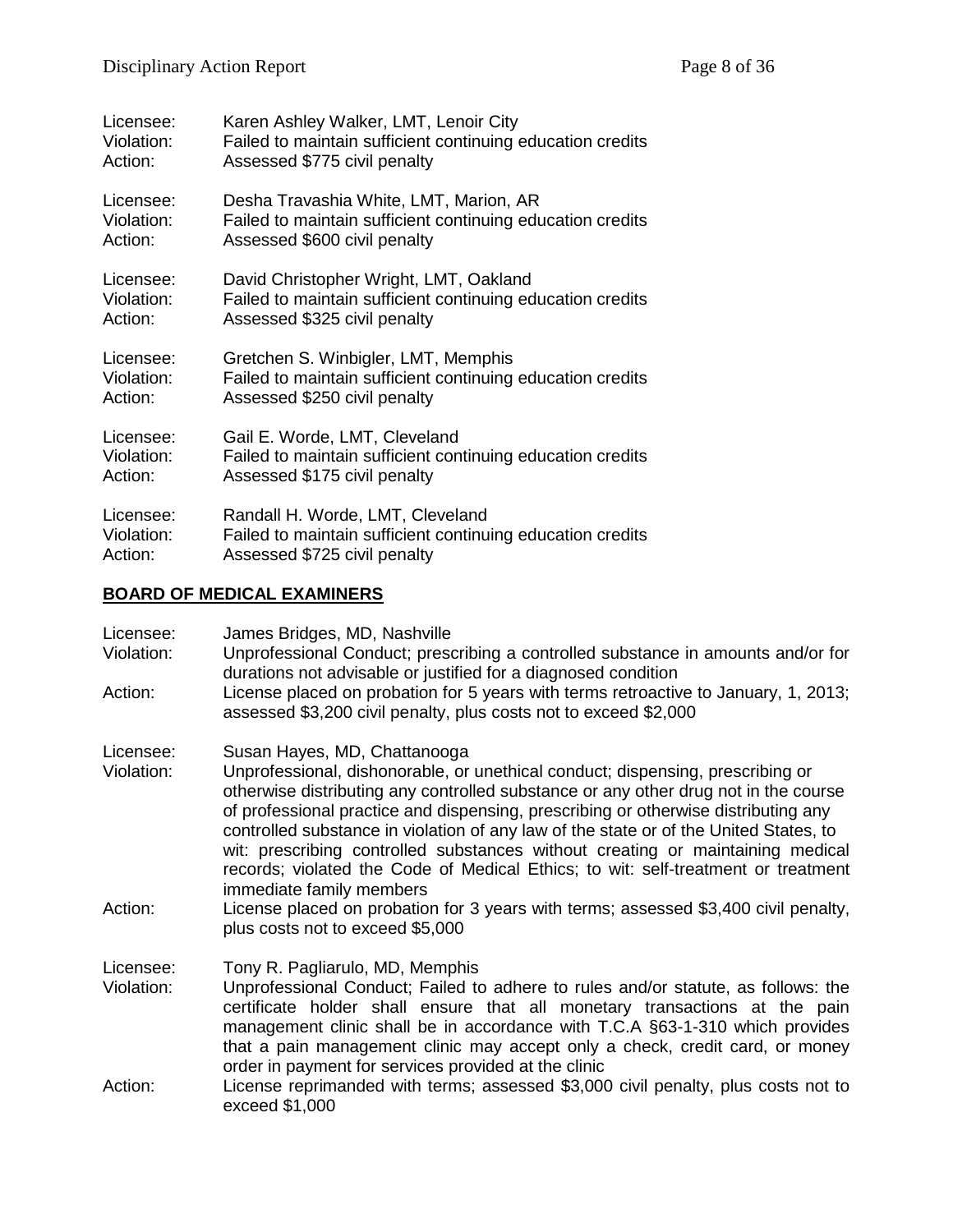| Licensee:<br>Violation:            | Vikul V. Patel, MD, Chattanooga<br>Unprofessional, dishonorable or unethical conduct; conviction of a felony,<br>conviction of any offense involving moral turpitude or conviction of any offense for<br>which the person is required to register as a sexual offender or violent sexual<br>offender pursuant to title 40, chapter 39, part 2                                                                                                                                                                                                                                             |
|------------------------------------|-------------------------------------------------------------------------------------------------------------------------------------------------------------------------------------------------------------------------------------------------------------------------------------------------------------------------------------------------------------------------------------------------------------------------------------------------------------------------------------------------------------------------------------------------------------------------------------------|
| Action:                            | License revoked                                                                                                                                                                                                                                                                                                                                                                                                                                                                                                                                                                           |
| Licensee:<br>Violation:            | Jennifer Ray, MD, Thompson Station<br>Unprofessional, dishonorable, or unethical conduct; dispensing, prescribing or<br>otherwise distributing any controlled substance or any other drug not in the course<br>of professional practice and dispensing, prescribing or otherwise distributing any<br>controlled substance in violation of any law of the state or of the United States, to<br>wit: prescribing controlled substances without creating or maintaining medical<br>records; violated code of Medical Ethics; to wit: self-treatment or treatment<br>immediate family members |
| Action:                            | License placed on probation for 3 years with terms; assessed \$4,100 civil penalty,<br>plus costs not to exceed \$3,000                                                                                                                                                                                                                                                                                                                                                                                                                                                                   |
| Licensee:<br>Violation:<br>Action: | Mark J. Saslawsky, MD, Memphis*<br>Failed to maintain sufficient continuing education credits<br>Assessed \$950 civil penalty                                                                                                                                                                                                                                                                                                                                                                                                                                                             |
| Licensee:<br>Violation:            | Joseph Richard Thomasson, MD, Tullahoma<br>Unprofessional, dishonorable or unethical conduct; Failed to adhere to rules<br>and/or statute, as follows: the supervising physician shall be required to visit any<br>remote site at least once every 30 days                                                                                                                                                                                                                                                                                                                                |
| Action:                            | License reprimanded with terms; assessed \$4,000 civil penalty, plus costs not to<br>exceed \$10,000                                                                                                                                                                                                                                                                                                                                                                                                                                                                                      |

*Licensed disciplined in March 2014*

## **BOARD OF MEDICAL EXAMINERS' COMMITTEE ON PHYSICANS' ASSISTANTS**

Licensee: Stephanie Passons, PA, Hermitage<br>Violation: Habitual intoxication or personal m

Habitual intoxication or personal misuse of any drugs or the use of intoxicating liquors, narcotics, controlled substances, or other drugs or stimulants in such manner as to adversely affect the person's ability to practice as a physician assistant; engaging in the practice of a physician assistant when mentally or physically unable to do so Action: License suspended with terms

## **MEDICAL LABORATORY BOARD**

Licensee: Lisa Alfaro Munday, LLP, Knoxville Violation: Failed to pay student loan Action: License suspended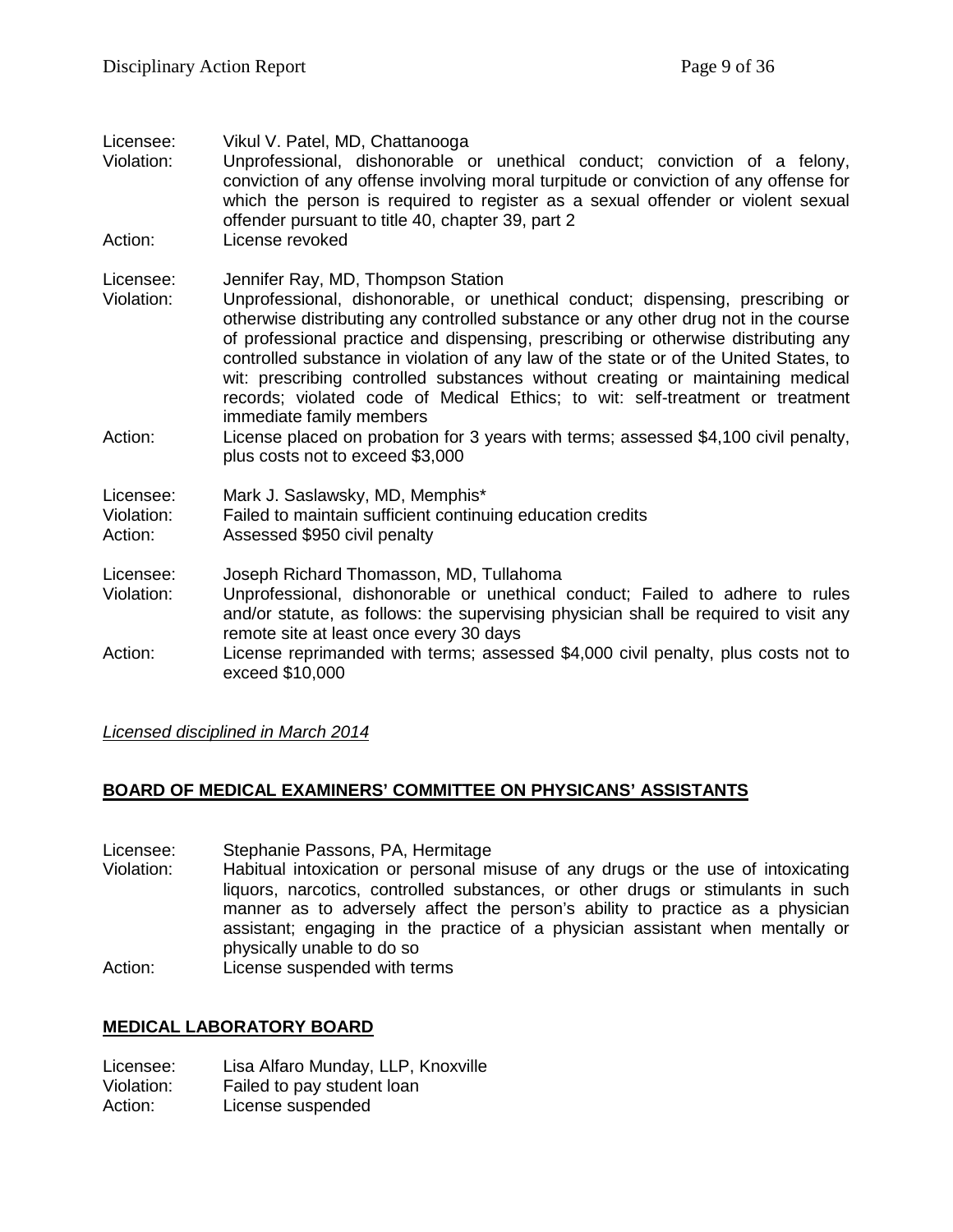## **BOARD OF NURSING**

| Licensee:<br>Violation:<br>Action: | Allison Adams, LPN, Cottontown<br>Failed to pay student loan<br>License suspended                                                                                                                                                                                                                                                                                                                                                                                                                                                                                                                                                                                                                                                                                                                                                                                                                                                                                                             |
|------------------------------------|-----------------------------------------------------------------------------------------------------------------------------------------------------------------------------------------------------------------------------------------------------------------------------------------------------------------------------------------------------------------------------------------------------------------------------------------------------------------------------------------------------------------------------------------------------------------------------------------------------------------------------------------------------------------------------------------------------------------------------------------------------------------------------------------------------------------------------------------------------------------------------------------------------------------------------------------------------------------------------------------------|
| Licensee:<br>Violation:<br>Action: | Christiana Allen, LPN, Cookeville<br>Guilty of unprofessional conduct, to wit: failure to maintain a record for each<br>patient which accurately reflects the nursing problems and interventions for the<br>patient and/or failure to maintain a record for each patient which accurately reflects<br>the name and title of the nurse providing care; making false or materially incorrect,<br>inconsistent or unintelligible entries in any patient records or in the records of any<br>health care facility, school, institution or other work place location pertaining to the<br>obtaining, possessing or administration of any controlled substance as defined in<br>the Federal Controlled Substances Act; unauthorized use or removal of narcotics,<br>drugs, supplies, or equipment from any health care facility, school, institution or<br>other work place location; and engaging in acts of dishonesty which relate to the<br>practice of nursing<br>License suspended with terms |
| Licensee:<br>Violation:<br>Action: | Jeffrey Wade Argo, RN, Eugene, OR<br>Guilty of a crime; and guilty of unprofessional conduct<br>License voluntarily surrendered                                                                                                                                                                                                                                                                                                                                                                                                                                                                                                                                                                                                                                                                                                                                                                                                                                                               |
| Licensee:<br>Violation:<br>Action: | Jessica N. Arndt, RN, Cordova<br>Addicted to alcohol or drugs to the degree of interfering with nursing duties; and<br>guilty of unprofessional conduct, to wit: unauthorized use or removal of narcotics,<br>drugs, supplies, or equipment from any health care facility, school, institution or<br>other work place location; the use of any intoxicating beverage or the illegal use of<br>any narcotic or dangerous drug while on duty in any health care facility, school,<br>institution, or other work place location; and being under the influence of alcoholic<br>beverages, or under the influence of drugs which impair judgment while on duty in<br>any health care facility, school, institution or other work place location<br>License suspended, suspension stayed; license placed on probation to run<br>concurrent with TNPAP contract but not less than three years                                                                                                       |
| Licensee:<br>Violation:            | Sherry Barnett, RN/APN, Jonesborough<br>Unfit or incompetent by reason of negligence, habits or other cause; addicted to<br>alcohol or drugs to the degree of interfering with nursing duties; guilty of<br>unprofessional conduct; has violated or attempted to violate, directly or indirectly,<br>or assisted in or abetted the violation of or conspired to violate any provision of this<br>chapter or any lawful order of the Board issued pursuant thereto; failure to<br>maintain a record for each patient which accurately reflects the nursing problems<br>and interventions for the patient and/or failure to maintain a record for each patient<br>which accurately reflects the name and title of the nurse providing care; the use of<br>any intoxicating beverage or the illegal use of any narcotic or dangerous drug<br>while on duty in any health care facility, school, institution, or other work place                                                                 |

location; being under the influence of alcoholic beverages, or under the influence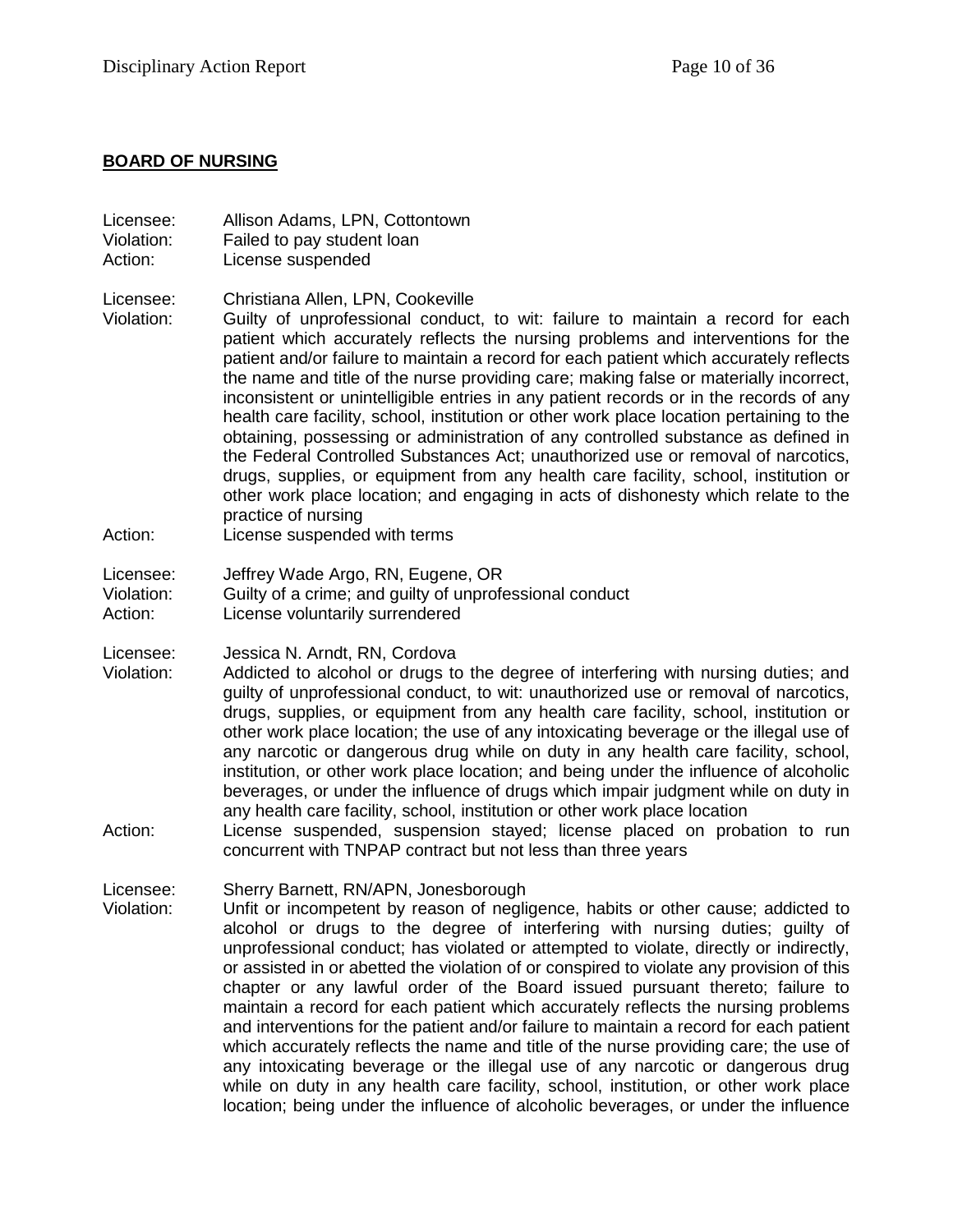of drugs which impair judgment while on duty in any health care facility, school, institution or other work place location; over-prescribing, or prescribing in a manner inconsistent with Rules 1000-04-.08 and 1000-04-.09; and practicing professional nursing in a manner inconsistent with T.C.A. 63-7-103

Action: RN license and APN certification suspended with suspension stayed; license and certification placed on probation to run concurrent with TNPAP contract but for not less than five years; must complete Board-ordered coursework in the areas of medical documentation and proper prescribing procedures; shall not be employed or work in a pain management clinic; and shall abstain from practicing in a solo practitioner setting; assessed costs not to exceed \$5,000

Licensee: Kimberly L. Berry, RN, Kingsport

- Violation: Guilty of unprofessional conduct, to wit: unauthorized use or removal of narcotics, drugs, supplies, or equipment from any health care facility, school, institution or other work place location
- Action: License reprimanded; assessed \$500 civil penalty

Licensee: Deana Benefield, RN endorsement applicant, Birmingham, AL

- Violation: Unprofessional conduct
- Action: RN endorsement application denied
- Licensee: Penny S. Blum, RN, Memphis
- Violation: Unfit or incompetent by reason of negligence, habits or other cause; addicted to alcohol or drugs to the degree of interfering with nursing duties; and guilty of unprofessional conduct, to wit: unauthorized use or removal of narcotics, drugs, supplies, or equipment from any health care facility, school, institution or other work place location; the use of any intoxicating beverage or the illegal use of any narcotic or dangerous drug while on duty in any health care facility, school, institution, or other work place location; and being under the influence of alcoholic beverages, or under the influence of drugs which impair judgment while on duty in any health care facility, school, institution or other work place location
- Action: License suspended, suspension stayed; license placed on probation to run concurrent with TNPAP contract but not less than three years
- Licensee: Demequa L. Bonds, LPN, Cordova
- Violation: Guilty of a crime; and guilty of unprofessional conduct, to wit: intentionally or negligently causing a physical or emotional injury to a patient; and abandoning or neglecting a patient requiring nursing care
- Action: License voluntarily surrendered; assessed costs not to exceed \$500
- Licensee: Brittany L. Briggs, RN, Memphis
- Violation: Guilty of unprofessional conduct
- Action: Conditional license issued; license suspended, suspension stayed; license placed on probation to run concurrent with TNPAP contract but not less than three years

Licensee: Francie Joe Burks, RN, Livingston<br>Violation: Unfit or incompetent by reason of

- Unfit or incompetent by reason of negligence, habits or other cause; and guilty of unprofessional conduct, to wit: practicing professional nursing in a manner inconsistent with T.C.A. 63-7-103; and performing nursing techniques or procedures without proper education and practice
- Action: License placed on probation for a minimum of two years with terms; must obtain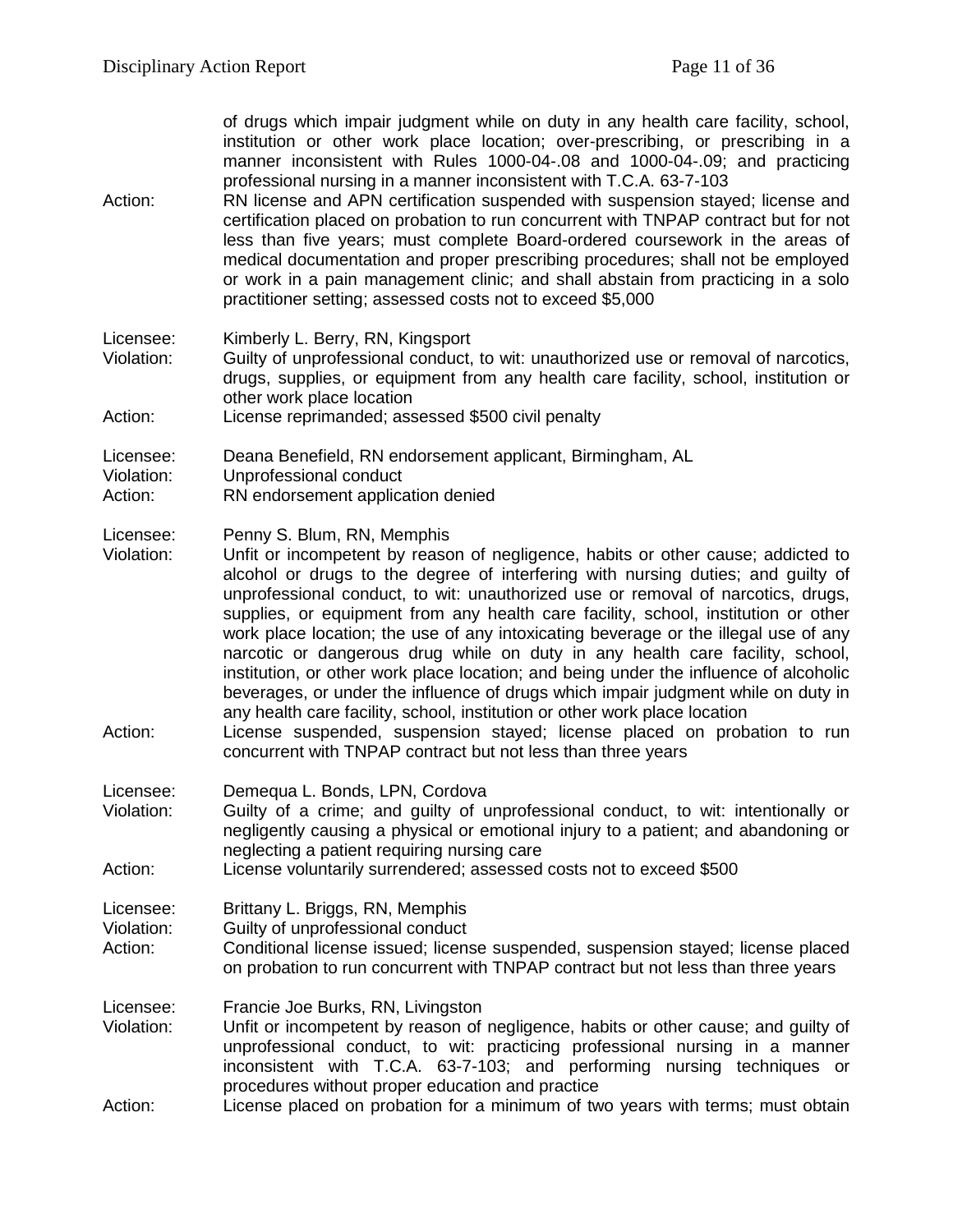continuing education credits in the areas of patient safety measures, patient rights, nursing ethics and record-keeping; assessed \$1,000 civil penalty

- Licensee: Mitchell L. Bursey, LPN, Ripley Violation: Guilty of unprofessional conduct, to wit: failure to maintain a record for each
- patient which accurately reflects the nursing problems and interventions for the patient and/or failure to maintain a record for each patient which accurately reflects the name and title of the nurse providing care
- Action: License reprimanded; must obtain continuing education credits in the areas of record-keeping, documentation, and patient safety measures

#### Licensee: Rodnece Cameron, LPN, Nashville

- Violation: Unfit or incompetent by reason of negligence, habits or other cause; and guilty of unprofessional conduct, to wit: being under the influence of alcoholic beverages, or under the influence of drugs which impair judgment while on duty in any health care facility, school, institution or other work place location Action: License suspended with terms
- 
- Licensee: Teresa Cantrell, RN, Livingston
- Violation: Failed to pay student loan
- Action: License suspended

Licensee: Sonya D. Cashen, RN, Newport<br>Violation: Guilty of unprofessional conduc

- Guilty of unprofessional conduct, to wit: being under the influence of alcoholic beverages, or under the influence of drugs which impair judgment while on duty in any health care facility, school, institution or other work place location Action: License voluntarily surrendered; assessed costs not to exceed \$300
- Licensee: Tracy L. Chinopulos, RN, Germantown
- Violation: Unfit or incompetent by reason of negligence, habits or other cause; addicted to alcohol or drugs to the degree of interfering with nursing duties; and guilty of unprofessional conduct, to wit: making false or materially incorrect, inconsistent or unintelligible entries in any patient records or in the records of any health care facility, school, institution or other work place location pertaining to the obtaining, possessing or administration of any controlled substance as defined in the Federal Controlled Substances Act; unauthorized use or removal of narcotics, drugs, supplies, or equipment from any health care facility, school, institution or other work place location; and engaging in acts of dishonesty which relate to the practice of nursing
- Action: License revoked; assessed \$3,000 civil penalty, plus costs not to exceed \$200
- Licensee: Brandi Cobb, LPN, Finger Violation: Failed to pay student loan Action: License suspended

Licensee: Lanorte Crawford, LPN, Hendersonville<br>Violation: Failed to pay student loan Violation: Failed to pay student loan<br>Action: License suspended License suspended

#### Licensee: Trista E. Culp, LPN, Parsons Violation: Unfit or incompetent by reason of negligence, habits or other cause; addicted to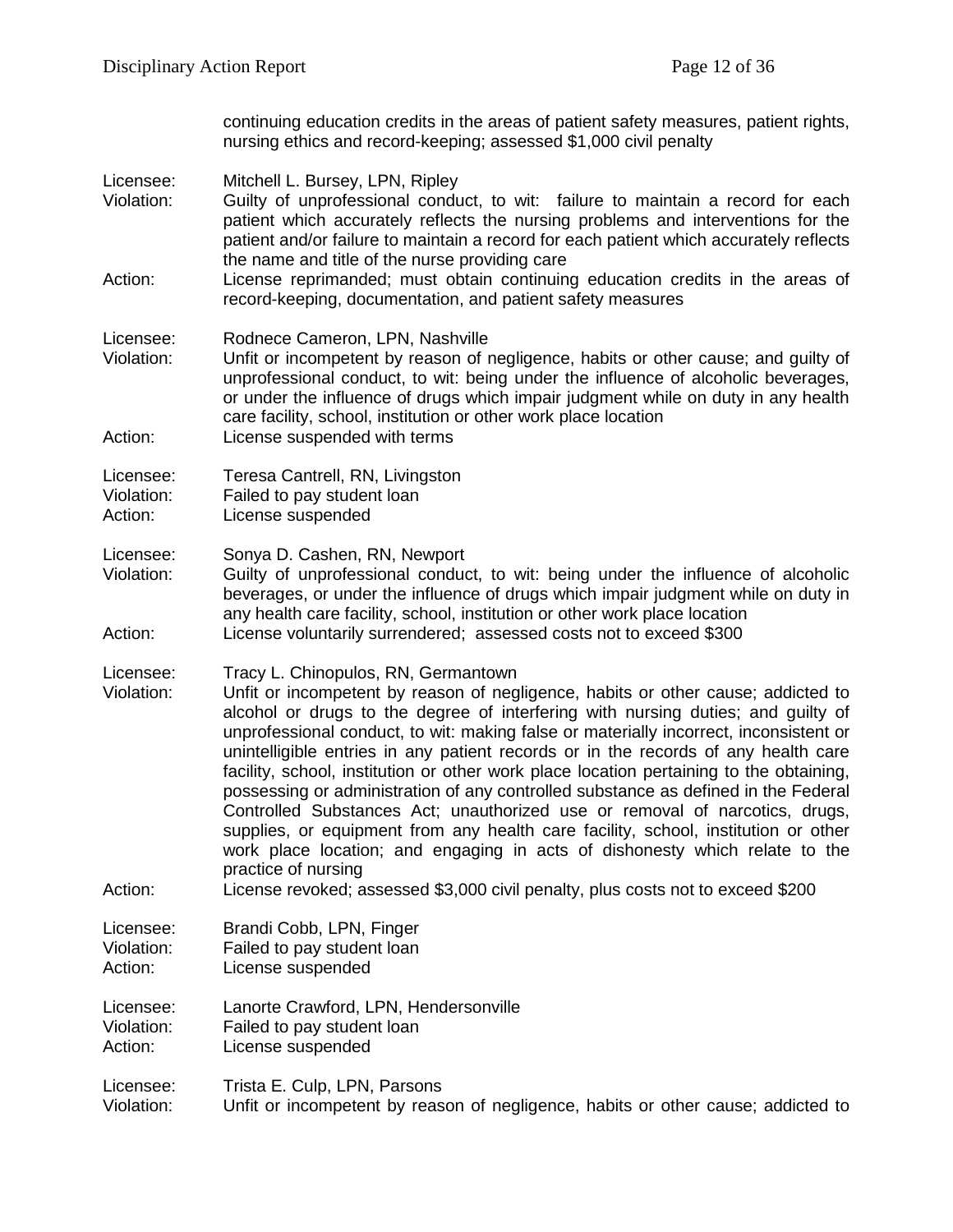alcohol or drugs to the degree of interfering with nursing duties; and guilty of unprofessional conduct, to wit: abandoning or neglecting a patient requiring nursing care; the use of any intoxicating beverage or the illegal use of any narcotic or dangerous drug while on duty in any health care facility, school, institution, or other work place location; and being under the influence of alcoholic beverages, or under the influence of drugs which impair judgment while on duty in any health care facility, school, institution or other work place location

- Action: License suspended with terms
- Licensee: Debra Michelle Evans, RN, Church Hill<br>Violation: Unfit or incompetent by reason of neal
- Unfit or incompetent by reason of negligence, habits or other cause; and guilty of unprofessional conduct, to wit: making false or materially incorrect, inconsistent or unintelligible entries in any patient records or in the records of any health care facility, school, institution or other work place location pertaining to the obtaining, possessing or administration of any controlled substance as defined in the Federal Controlled Substances Act; unauthorized use or removal of narcotics, drugs, supplies, or equipment from any health care facility, school, institution or other work place location; the use of any intoxicating beverage or the illegal use of any narcotic or dangerous drug while on duty in any health care facility, school, institution, or other work place location; and engaging in acts of dishonesty which relate to the practice of nursing
- Action: License revoked; assessed \$1,000 civil penalty, plus costs not to exceed \$5,000

# Licensee: Thomas P. Frontera, RN, Lyles<br>Violation: Unfit or incompetent by reason

- Unfit or incompetent by reason of negligence, habit or other cause; and guilty of unprofessional conduct, to wit: failure to maintain a record for each patient which accurately reflects the nursing problems and interventions for the patient and/or failure to maintain a record for each patient which accurately reflects the name and title of the nurse providing care; making false or materially incorrect, inconsistent or unintelligible entries in any patient records or in the records of any health care facility, school, institution or other work place location pertaining to the obtaining, possessing or administration of any controlled substance as defined in the Federal Controlled Substances Act; unauthorized use or removal of narcotics, drugs, supplies, or equipment from any health care facility, school, institution or other work place location; and engaging in acts of dishonesty which relate to the practice of nursing
- Action: License revoked; assessed \$6,000 civil penalty, plus costs not to exceed \$4,000
- Licensee: Robbie Gereau-Pickler, RN, Marion, AR Violation: Violated or attempted to violate, directly or indirectly, or assisted in or abetted the violation of or conspired to violate any provision of this chapter or any lawful order of the board issued pursuant thereto Action: License voluntarily surrendered

Licensee: Kevin L. Gilbert, RN, Bluff City

Violation: Guilty of a crime; unfit or incompetent by reason of negligence, habit or other cause; addicted to alcohol or drugs to the degree of interfering with nursing duties; and guilty of unprofessional conduct, to wit: intentionally or negligently causing a physical or emotional injury to a patient; failure to maintain a record for each patient which accurately reflects the nursing problems and interventions for the patient and/or failure to maintain a record for each patient which accurately reflects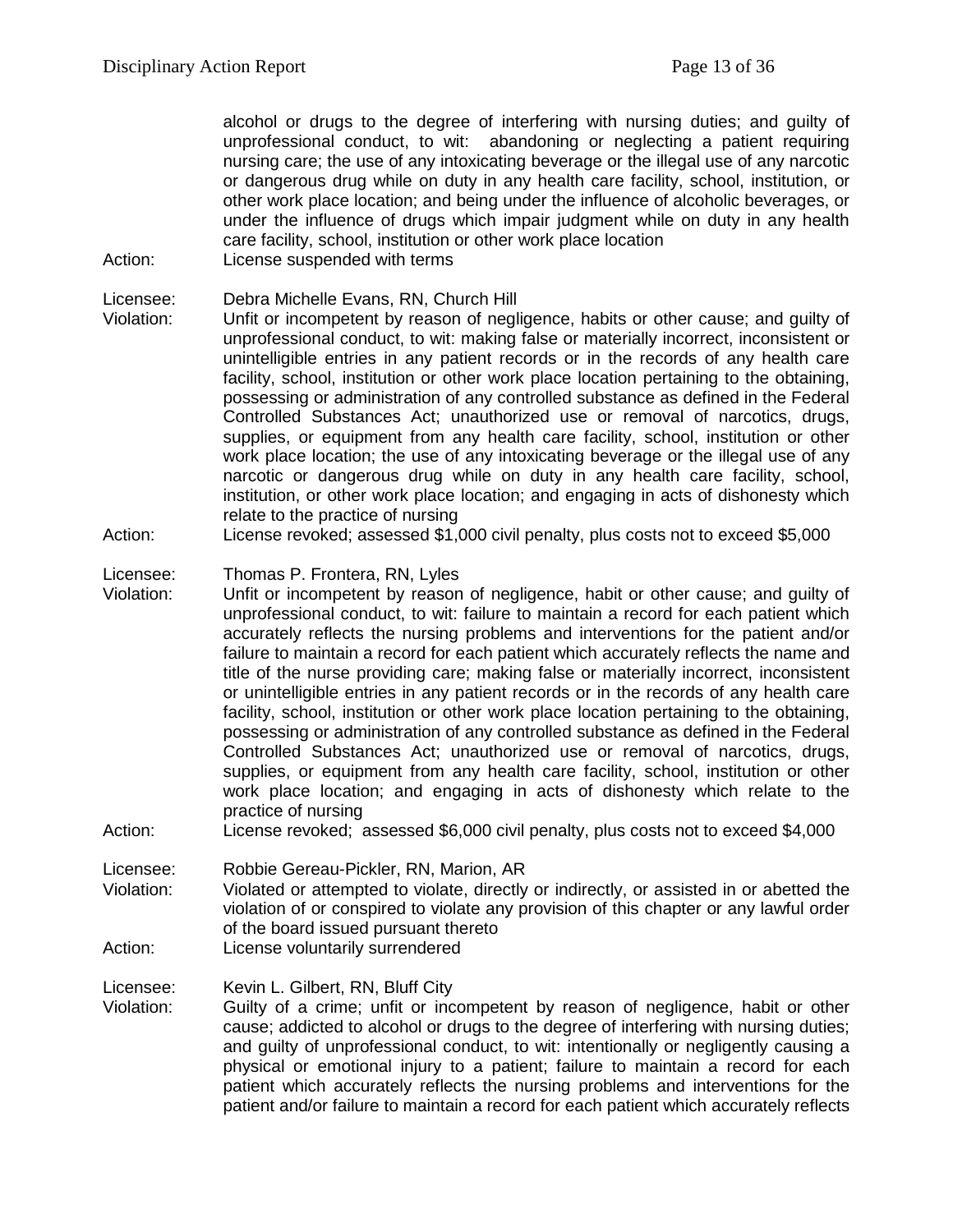the name and title of the nurse providing care; making false or materially incorrect, inconsistent or unintelligible entries in any patient records or in the records of any health care facility, school, institution or other work place location pertaining to the obtaining, possessing or administration of any controlled substance as defined in the Federal Controlled Substances Act; unauthorized use or removal of narcotics, drugs, supplies, or equipment from any health care facility, school, institution or other work place location; the use of any intoxicating beverage or the illegal use of any narcotic or dangerous drug while on duty in any health care facility, school, institution, or other work place location; and being under the influence of alcoholic beverages, or under the influence of drugs which impair judgment while on duty in any health care facility, school, institution or other work place location Action: License suspended with terms

- Licensee: Gina D. Golden, RN, Knoxville
- Violation: Guilty of unprofessional conduct, to wit: abandoning or neglecting a patient requiring nursing care; and exercising undue influence on the patient, including the promotion of sale of services, goods, appliances, or drugs in such a manner as to exploit the patient for financial gain of the nurse or of a third party
- Action: License placed on probation for a minimum of two years with terms; must complete Board-ordered continuing education in the areas of professional boundaries and nursing ethics; assessed \$600 civil penalty

#### Licensee: Elizabeth S. Goodman, LPN, Fayettville

- Violation: Guilty of a crime; unfit or incompetent by reason of negligence, habit or other cause; and guilty of unprofessional conduct, to wit: failure to maintain a record for each patient which accurately reflects the nursing problems and interventions for the patient and/or failure to maintain a record for each patient which accurately reflects the name and title of the nurse providing care; making false or materially incorrect, inconsistent or unintelligible entries in any patient records or in the records of any health care facility, school, institution or other work place location pertaining to the obtaining, possessing or administration of any controlled substance as defined in the Federal Controlled Substances Act; being under the influence of alcoholic beverages, or under the influence of drugs which impair judgment while on duty in any health care facility, school, institution or other work place location; and engaging in acts of dishonesty which relate to the practice of nursing
- Action: License revoked; assessed \$1,000 civil penalty, plus costs not to exceed \$5,000

Licensee: Ashley Gordon, RN reinstatement applicant, Spring Hill

Violation: Unprofessional conduct

Action: RN reinstatement application denied

Licensee: Danielle L. Gopp, LPN, White Bluff

Violation: Unfit or incompetent by reason of negligence, habit or other cause; and guilty of unprofessional conduct, to wit: intentionally or negligently causing a physical or emotional injury to a patient; making false or materially incorrect, inconsistent or unintelligible entries in any patient records or in the records of any health care facility, school, institution or other work place location pertaining to the obtaining, possessing or administration of any controlled substance as defined in the Federal Controlled Substances Act; unauthorized use or removal of narcotics, drugs, supplies, or equipment from any health care facility, school, institution or other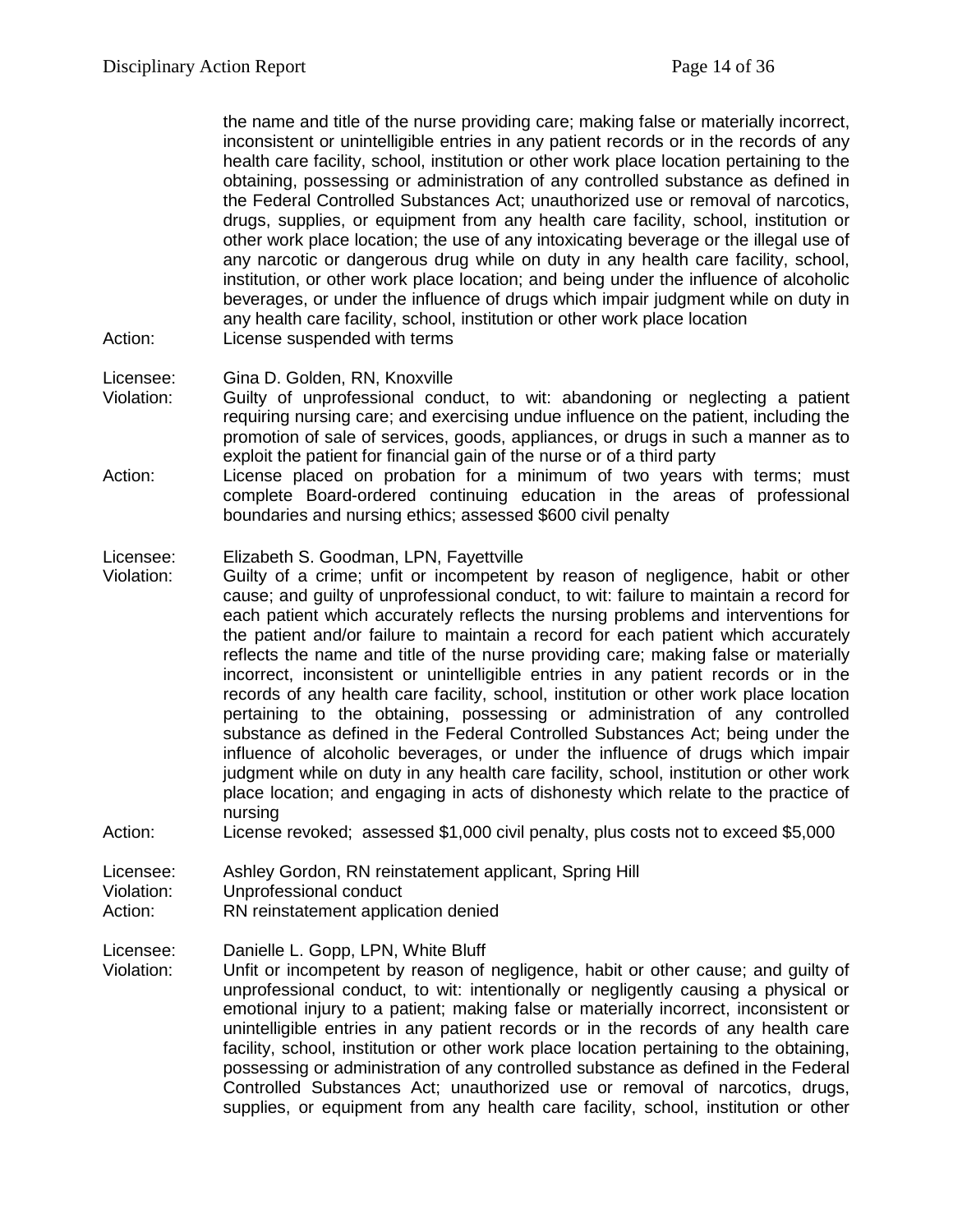work place location; the use of any intoxicating beverage or the illegal use of any narcotic or dangerous drug while on duty in any health care facility, school, institution, or other work place location; being under the influence of alcoholic beverages, or under the influence of drugs which impair judgment while on duty in any health care facility, school, institution or other work place location; and engaging in acts of dishonesty which relate to the practice of nursing

Action: License revoked; assessed \$1,000 civil penalty, plus costs not to exceed \$3,000

Licensee: Mary L. Griffis-Parrish, RN/APN, Nashville<br>Violation: Guilty of unprofessional conduct. to wit:

Guilty of unprofessional conduct, to wit: failure to maintain a record for each patient which accurately reflects the nursing problems and interventions for the patient and/or failure to maintain a record for each patient which accurately reflects the name and title of the nurse providing care; and practicing professional nursing in a manner inconsistent with T.C.A. 63-7-103

Action: RN license and APN certification reprimanded; must obtain continuing education credits in the area of prescribing psychiatric medications

Licensee: Josette Grinstead, LPN, Morrison

Violation: Unfit or incompetent by reason of negligence, habits or other cause; addicted to alcohol or drugs to the degree of interfering with nursing duties; and guilty of unprofessional conduct, to wit: the use of any intoxicating beverage or the illegal use of any narcotic or dangerous drug while on duty in any health care facility, school, institution, or other work place location; and being under the influence of alcoholic beverages, or under the influence of drugs which impair judgment while on duty in any health care facility, school, institution or other work place location Action: License revoked; assessed \$500 civil penalty, plus costs not to exceed \$5,000

Licensee: Tiffany M. Hall, RN, Jonesborough

- Violation: Unfit or incompetent by reason of negligence, habit or other cause; and guilty of unprofessional conduct, to wit: making false or materially incorrect, inconsistent or unintelligible entries in any patient records or in the records of any health care facility, school, institution or other work place location pertaining to the obtaining, possessing or administration of any controlled substance as defined in the Federal Controlled Substances Act; unauthorized use or removal of narcotics, drugs, supplies, or equipment from any health care facility, school, institution or other work place location; the use of any intoxicating beverage or the illegal use of any narcotic or dangerous drug while on duty in any health care facility, school, institution, or other work place location; and being under the influence of alcoholic beverages, or under the influence of drugs which impair judgment while on duty in any health care facility, school, institution or other work place location
- Action: License revoked; assessed \$1,000 civil penalty, plus costs not to exceed \$5,000

Licensee: Jill N. Hammons, RN, Clarksville

Violation: Guilty of unprofessional conduct, to wit: revocation, suspension, probation or other discipline of a license to practice nursing by another state or territory of the United States for any act or omission which would constitute grounds for the revocation, suspension, probation or other discipline of a license in this state Action: License voluntarily surrendered

Licensee: Barry Handy, RN reinstatement applicant, Memphis Violation: Unprofessional conduct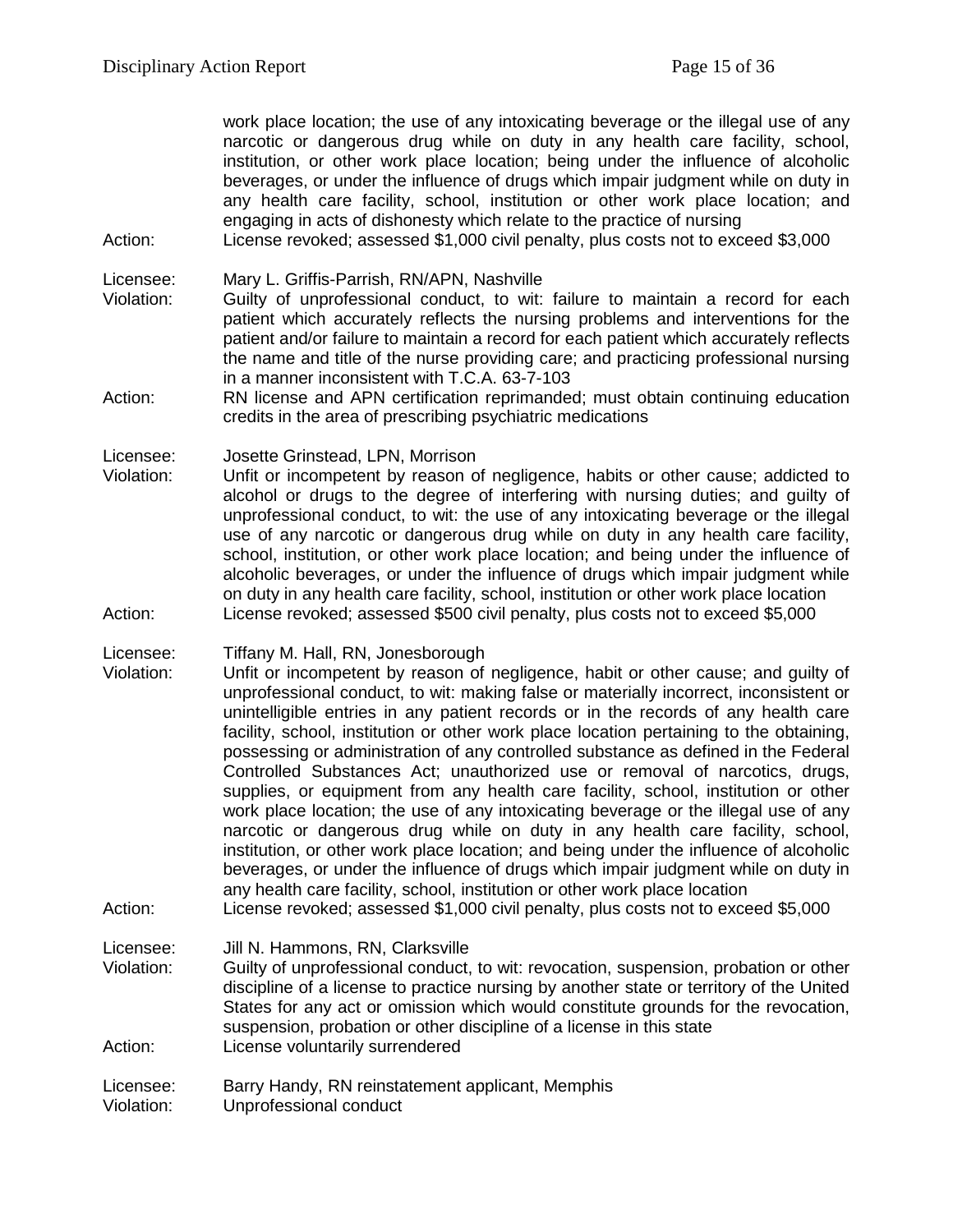Action: RN reinstatement application denied

Licensee: Deborah Hermann, RN, Winchester

- Violation: Guilty of unprofessional conduct, to wit: intentionally or negligently causing a physical or emotional injury to a patient; unauthorized use or removal of narcotics, drugs, supplies, or equipment from any health care facility, school, institution or other work place location; failure to maintain a record for each patient which accurately reflects the nursing problems and interventions for the patient and/or failure to maintain a record for each patient which accurately reflects the name and title of the nurse providing care; and making false or materially incorrect, inconsistent or unintelligible entries in any patient records or in the records of any health care facility, school, institution or other work place location pertaining to the obtaining, possessing or administration of any controlled substance as defined in the Federal Controlled Substances Act
- Action: License suspended with terms

Licensee: Komedka H. Hopkins, LPN, Bartlett

- Violation: Unfit or incompetent by reason of negligence, habit or other cause; and guilty of unprofessional conduct, to wit: failure to maintain a record for each patient which accurately reflects the nursing problems and interventions for the patient and/or failure to maintain a record for each patient which accurately reflects the name and title of the nurse providing care; and engaging in acts of dishonesty which relate to the practice of nursing
- Action: License placed on probation for a minimum of two years with terms; must obtain continuing education credits in the area of documentation; assessed \$1,000 civil penalty, plus costs not to exceed \$5,000

Licensee: Susan Lyndley House, RN, Cordova

- Violation: Guilty of unprofessional conduct, to wit: making false or materially incorrect, inconsistent or unintelligible entries in any patient records or in the records of any health care facility, school, institution or other work place location pertaining to the obtaining, possessing or administration of any controlled substance as defined in the Federal Controlled Substances Act; and unauthorized use or removal of narcotics, drugs, supplies, or equipment from any health care facility, school, institution or other work place location
- Action: License suspended with terms

Licensee: Natalie R. Houston, RN, Arlington Guilty of unprofessional conduct, to wit: unauthorized use or removal of narcotics, drugs, supplies, or equipment from any health care facility, school, institution or

- other work place location
- Action: License suspended with terms

Licensee: Lisa M. Jones, RN/APN, Nashville

Violation: Unfit or incompetent by reason of negligence, habit or other cause; and guilty of unprofessional conduct, to wit: intentionally or negligently causing a physical or emotional injury to a patient; and failure to maintain a record for each patient which accurately reflects the nursing problems and interventions for the patient and/or failure to maintain a record for each patient which accurately reflects the name and title of the nurse providing care

Action: RN license and APN certification placed on probation for a minimum of two years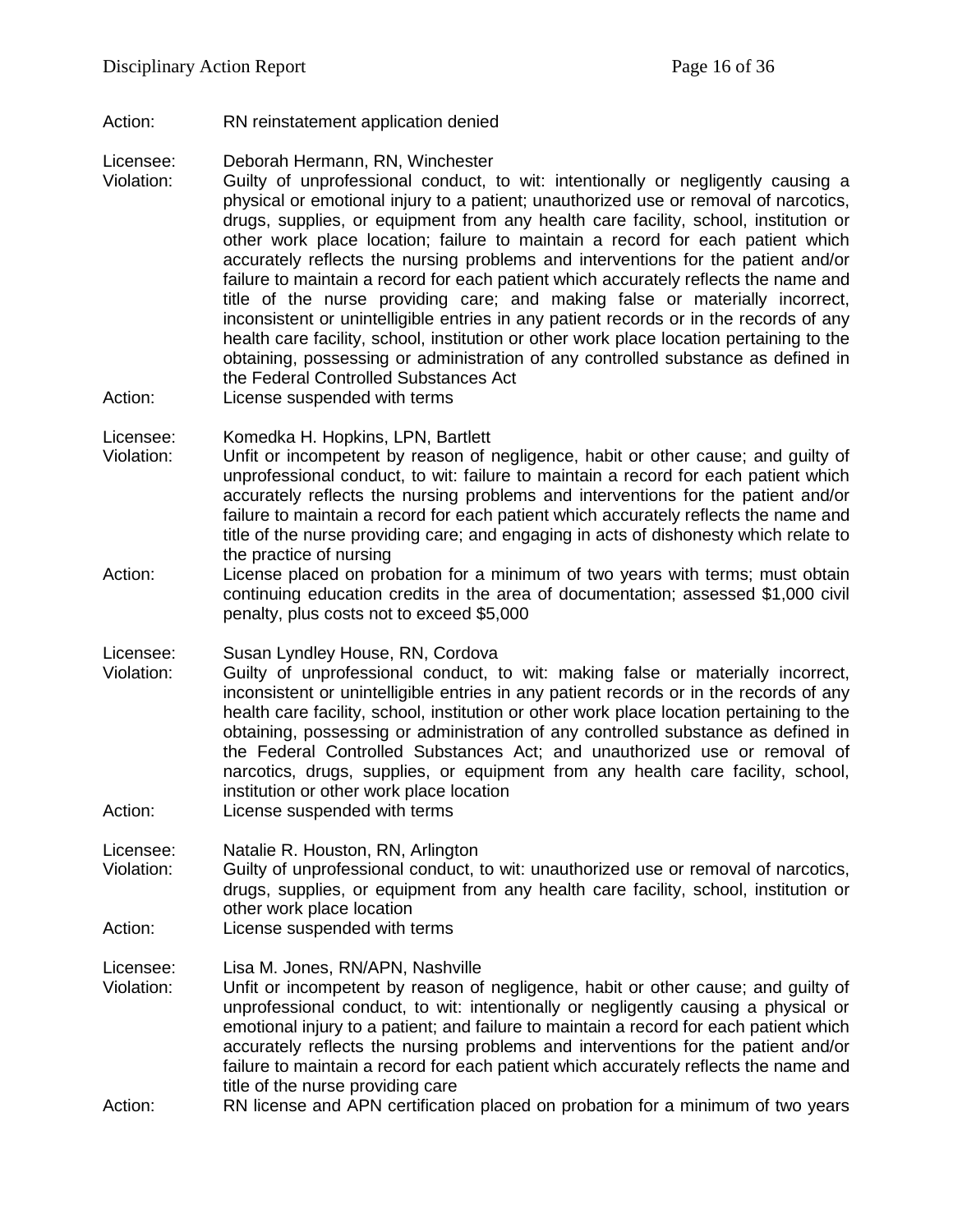with terms; must obtain continuing education credits in the areas of proper documentation, physical examinations (to include diagnosis and treatment), and therapeutic interventions

#### Licensee: Grace Ann Kennedy, RN, Booneville, MS

- Violation: Guilty of unprofessional conduct, to wit: failure to maintain a record for each patient which accurately reflects the nursing problems and interventions for the patient and/or failure to maintain a record for each patient which accurately reflects the name and title of the nurse providing care; making false or materially incorrect, inconsistent or unintelligible entries in any patient records or in the records of any health care facility, school, institution or other work place location pertaining to the obtaining, possessing or administration of any controlled substance as defined in the Federal Controlled Substances Act; unauthorized use or removal of narcotics, drugs, supplies, or equipment from any health care facility, school, institution or other work place location; and engaging in acts of dishonesty which relate to the practice of nursing
- Action: Privilege to practice nursing in the state of Tennessee revoked; shall cease and desist the practice of nursing in the state of Tennessee

Licensee: Megan E. Korn, RN, Nashville

- Violation: Guilty of unprofessional conduct, to wit: impersonating another licensed practitioner; and engaging in acts of dishonesty which relate to the practice of nursing
- Action: License suspended with terms; assessed \$1,000 civil penalty, plus costs not to exceed \$3,000

#### Licensee: Deborah E. Lampley, RN/APN, Memphis

- Violation: Failed to record, while providing medication, documented medical history and physical examination (including pain history, any pertinent evaluations by another provider, history of and potential for substance abuse, pertinent coexisting diseases and conditions, psychological functions and the presences of a recognized medical indication for the use of a controlled substance); failed to provide a written treatment plan tailored for individual needs of the patient (including objectives such as pain relief and/or improved physical and psychosocial function) and consider need for further testing, consultations, referrals, or use of other treatment modalities dependent on patient response; and failed, at periodic intervals, to evaluate patients for continuation or change of medications and include in patient records progress toward reaching treatment objectives, any new information about the etiology of the plan, and an update on the treatment plan
- Action: License reprimanded; must complete Board-ordered coursework in the areas of record-keeping and proper prescribing procedures; shall not practice in a pain management clinic; assessed \$3,000 civil penalty, plus costs not to exceed \$1,000

| Licensee:  | Deborah Lange, LPN reinstatement applicant, Jackson |
|------------|-----------------------------------------------------|
| Violation: | Guilt of a crime                                    |
| Action:    | LPN reinstatement application denied                |
| Licensee:  | Sarah Lear, RN endorsement applicant, Chattanooga   |
| Violation: | Unprofessional conduct                              |

Action: RN endorsement application denied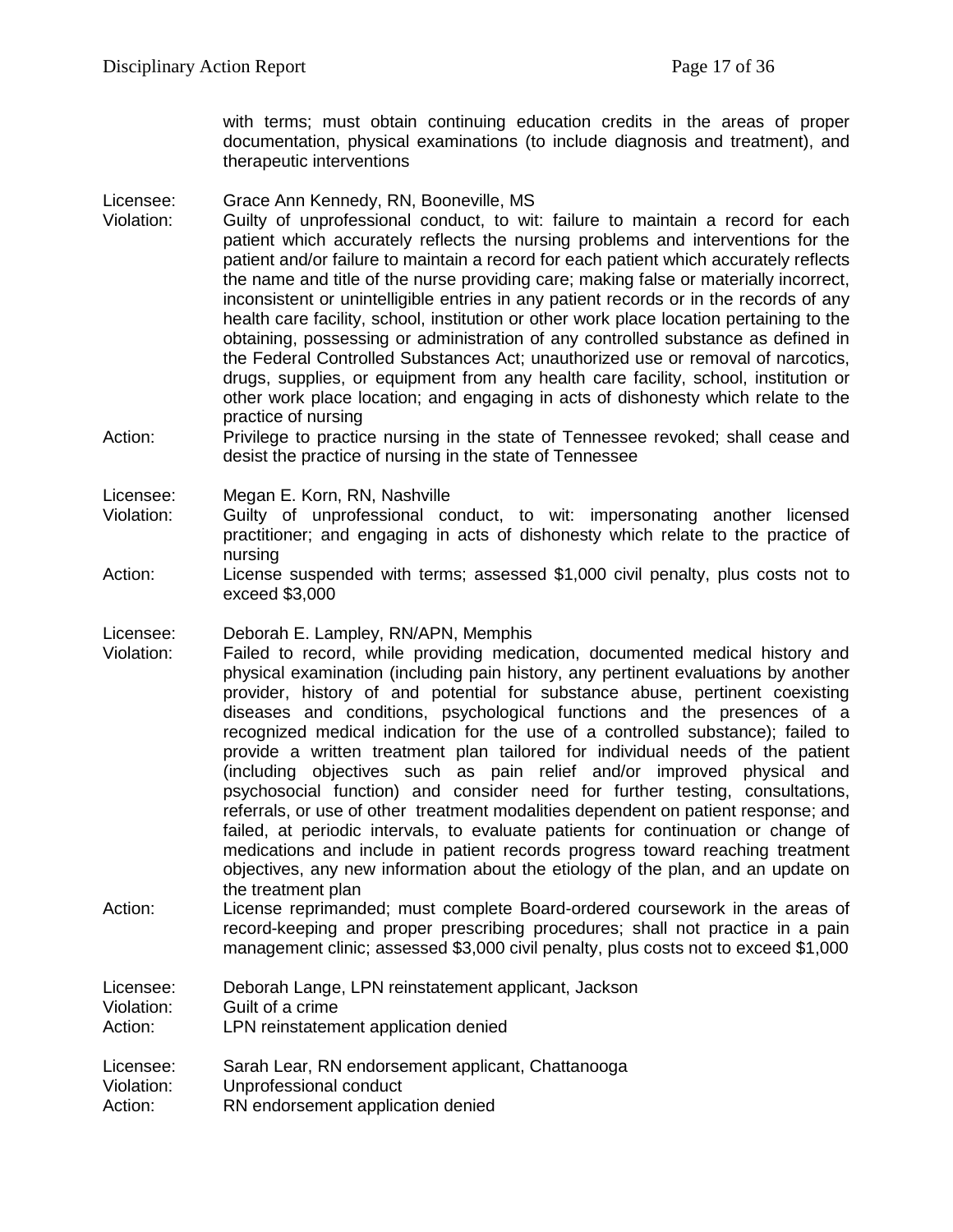#### Licensee: Audra E. Leggett, RN, Lakeland

- Violation: Unfit or incompetent by reason of negligence, habit or other cause; and guilty of unprofessional conduct, to wit: failure to maintain a record for each patient which accurately reflects the nursing problems and interventions for the patient and/or failure to maintain a record for each patient which accurately reflects the name and title of the nurse providing care; making false or materially incorrect, inconsistent or unintelligible entries in any patient records or in the records of any health care facility, school, institution or other work place location pertaining to the obtaining, possessing or administration of any controlled substance as defined in the Federal Controlled Substances Act; unauthorized use or removal of narcotics, drugs, supplies, or equipment from any health care facility, school, institution or other work place location; practicing nursing in a manner inconsistent with T.C.A. § 63- 7-103; and being under the influence of alcoholic beverages, or under the influence of drugs which impair judgment while on duty in any health care facility, school, institution or other work place location
- Action: License suspended with terms

Licensee: Beth S. Lingerfelt, RN/APN, Green Mountain

Violation: Guilty of unprofessional conduct, to wit: failure to maintain a record for each patient which accurately reflects the nursing problems and interventions for the patient and/or failure to maintain a record for each patient which accurately reflects the name and title of the nurse providing care; and over-prescribing, or prescribing in a manner inconsistent with Rules 1000-04-.08 and 1000-04-.09

Action: APN certification revoked; RN license suspended with terms

Licensee: Holly Frances Linginfelter, RN, Alcoa

- Violation: Unfit or incompetent by reason of negligence, and guilty of unprofessional conduct, to wit: intentionally or negligently causing a physical or emotional injury to a patient; failure to maintain a record for each patient which accurately reflects the nursing problems and interventions for the patient and/or failure to maintain a record for each patient which accurately reflects the name and title of the nurse providing care; abandoning or neglecting a patient requiring nursing care; being under the influence of alcoholic beverages, or under the influence of drugs which impair judgment while on duty in any health care facility, school, institution or other work place location; and practicing practical nursing in a manner inconsistent with T.C.A. 63-7-103
- Action: License revoked; assessed \$1,000 civil penalty, plus costs not to exceed \$5,000

Licensee: Mary C. Lipscomb, RN/APN, Cleveland

Violation: Having been issued a certificate of fitness, failure to file a notice with the Board of Nursing containing: (a) the nurse's full name; (b) a copy of the formulary describing the categories of legend drugs to be prescribed and/or issued by the nurse; and (c) the name of the licensed physician having supervision, control and responsibility for prescriptive services rendered by the nurse and failure to properly update said information; and failure to update the foregoing information within thirty days of a change

Action: Assessed \$1,950 civil penalty

Licensee: Donna Locke, RN, St. Cloud, FL Violation: Failed to pay student loan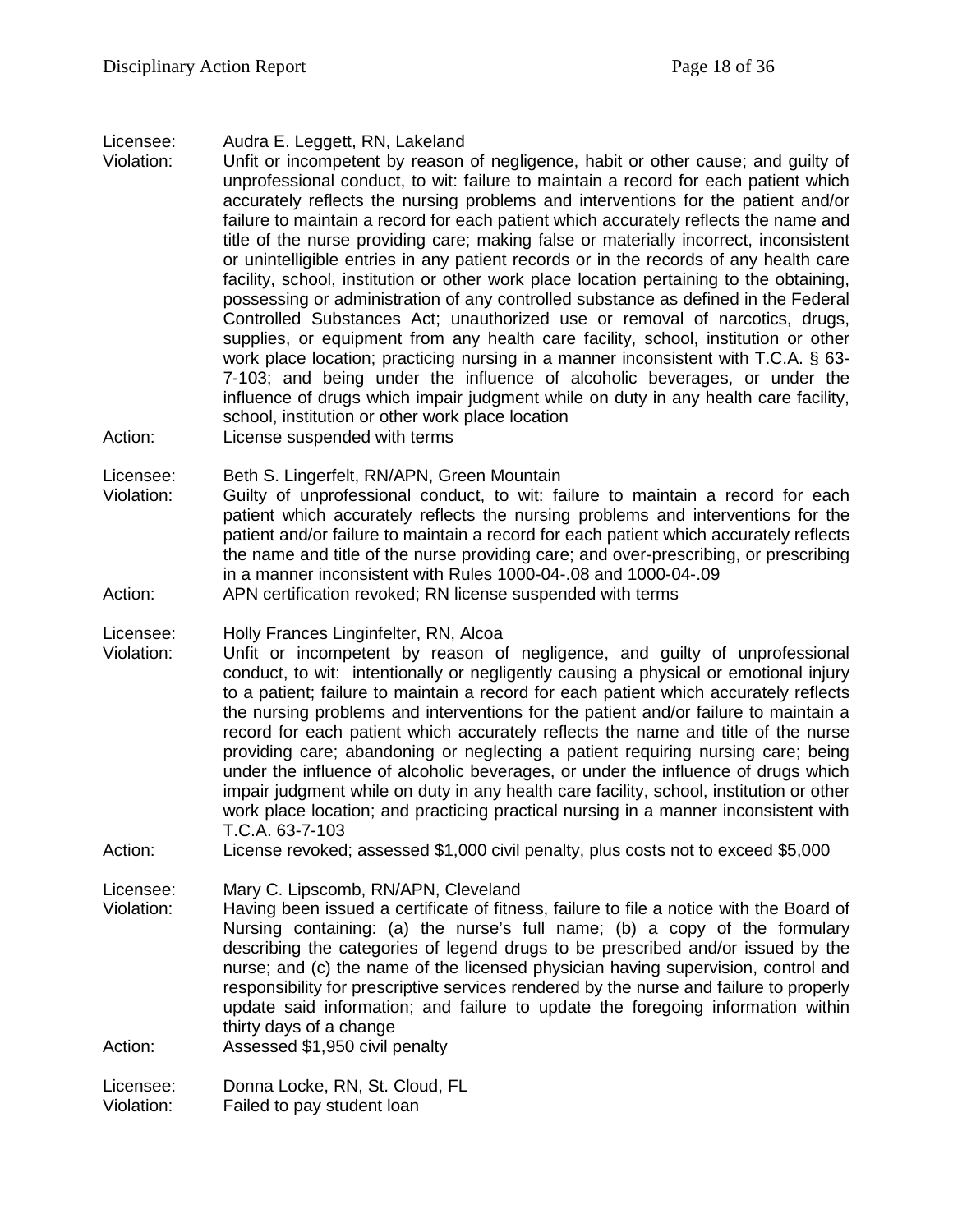Action: License suspended

Licensee: Anita Cross Marshall, RN, LaFollette

Violation: Unfit or incompetent by reason of negligence, habits or other cause; addicted to alcohol or drugs to the degree of interfering with nursing duties; and guilty of unprofessional conduct, to wit: the use of any intoxicating beverage or the illegal use of any narcotic or dangerous drug while on duty in any health care facility, school, institution, or other work place location; and being under the influence of alcoholic beverages, or under the influence of drugs which impair judgment while on duty in any health care facility, school, institution or other work place location Action: License suspended with terms; assessed \$300 civil penalty, plus costs not to exceed \$3,000

#### Licensee: Sean F. McCracken, RN, Murfreesboro

Violation: Discipline of a holder of a license, certificate, permit or authorization by another state of the United States for any acts or omissions that would constitute grounds for discipline of a person licensed, certified, permitted, or authorized in this state; unfit or incompetent by reason of negligence, habits or other cause; addicted to alcohol or drugs to the degree of interfering with nursing duties; violated or attempted to violate, directly or indirectly, or assisted in or abetted the violation of or conspired to violate any provision of this chapter or any lawful order of the board issued pursuant thereto; revocation, suspension, probation or other discipline of a license to practice nursing by another state or territory of the United States for any act or omission which would constitute grounds for the revocation, suspension, probation or other discipline of a license in this state; assumed the title "advanced practice nurse" or the abbreviation "APN" without holding such education and practice credentials; and guilty of unprofessional conduct, to wit: practicing practical nursing in a manner inconsistent with T.C.A. 63-7-103; performing nursing techniques or procedures without proper education and practice; and engaging in acts of dishonesty which relate to the practice of nursing Action: License voluntarily surrendered

Licensee: Kimberly T. McGee, RN, Memphis

- Violation: Unfit or incompetent by reason of negligence, habit or other cause; and guilty of unprofessional conduct, to wit: being under the influence of alcoholic beverages, or under the influence of drugs which impair judgment while on duty in any health care facility, school, institution or other work place location Action: License suspended with terms
- 
- Licensee: Kristy L. McGill, RN, Harriman
- Violation: Violated or attempted to violate, directly or indirectly, or assisted in or abetted the violation of or conspired to violate any provision of this chapter or any lawful order of the board issued pursuant thereto

#### Action: License revoked; assessed \$1,000 civil penalty, plus costs not to exceed \$3,000

Licensee: Joanna C. Metzroth, LPN, Clarksville<br>Violation: Unfit or incompetent by reason of ne Unfit or incompetent by reason of negligence, habits or other cause; and guilty of unprofessional conduct, to wit: failure to maintain a record for each patient which accurately reflects the nursing problems and interventions for the patient and/or failure to maintain a record for each patient which accurately reflects the name and title of the nurse providing care; and practicing practical nursing in a manner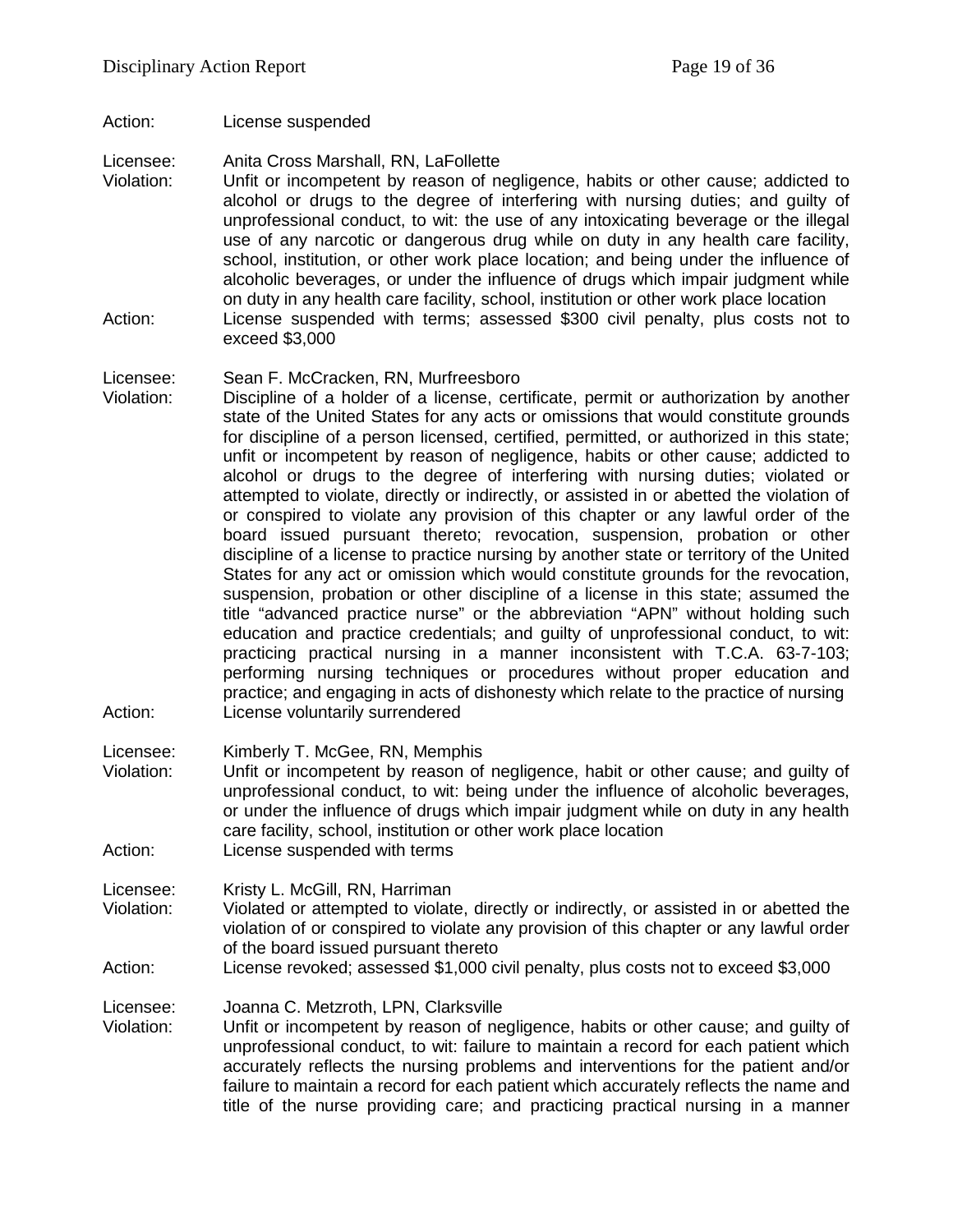| Action:                            | inconsistent with T.C.A. 63-7-108<br>License reprimanded; must obtain continuing education credits in the area of<br>proper medication administration; assessed \$1,000 civil penalty                                                                                                                                                                                                                                                                                                                                                                                                                                                                                                                                                                                                                                                                                    |
|------------------------------------|--------------------------------------------------------------------------------------------------------------------------------------------------------------------------------------------------------------------------------------------------------------------------------------------------------------------------------------------------------------------------------------------------------------------------------------------------------------------------------------------------------------------------------------------------------------------------------------------------------------------------------------------------------------------------------------------------------------------------------------------------------------------------------------------------------------------------------------------------------------------------|
| Licensee:<br>Violation:            | Tammy Mills, LPN, Ripley<br>Unfit or incompetent by reason of negligence, habit or other cause; and guilty of<br>unprofessional conduct, to wit: failure to maintain a record for each patient which<br>accurately reflects the nursing problems and interventions for the patient and/or<br>failure to maintain a record for each patient which accurately reflects the name and<br>title of the nurse providing care; and engaging in acts of dishonesty which relate to<br>the practice of nursing                                                                                                                                                                                                                                                                                                                                                                    |
| Action:                            | License suspended with terms; assessed \$3,000 civil penalty                                                                                                                                                                                                                                                                                                                                                                                                                                                                                                                                                                                                                                                                                                                                                                                                             |
| Licensee:<br>Violation:<br>Action: | Connie Ann Mitchell-Joe, RN, Oakland<br>Guilty of unprofessional conduct, to wit: failure to maintain a record for each<br>patient which accurately reflects the nursing problems and interventions for the<br>patient and/or failure to maintain a record for each patient which accurately reflects<br>the name and title of the nurse providing care<br>License voluntarily surrendered                                                                                                                                                                                                                                                                                                                                                                                                                                                                               |
| Licensee:<br>Violation:<br>Action: | Sandra V. Nagle, RN, Maryville<br>Guilty of unprofessional conduct, to wit: making false or materially incorrect,<br>inconsistent or unintelligible entries in any patient records or in the records of any<br>health care facility, school, institution or other work place location pertaining to the<br>obtaining, possessing or administration of any controlled substance as defined in<br>the Federal Controlled Substances Act; and unauthorized use or removal of<br>narcotics, drugs, supplies, or equipment from any health care facility, school,<br>institution or other work place location<br>License suspended, suspension stayed; license placed on probation for three<br>years                                                                                                                                                                         |
| Licensee:<br>Violation:<br>Action: | Amanda Newcomb, RN, Corinth, MS<br>Guilty of unprofessional conduct, to wit: making false or materially incorrect,<br>inconsistent or unintelligible entries in any patient records or in the records of any<br>health care facility, school, institution or other work place location pertaining to the<br>obtaining, possessing or administration of any controlled substance as defined in<br>the Federal Controlled Substances Act; and revocation, suspension, probation or<br>other discipline of a license to practice nursing by another state or territory of the<br>United States for any act or omission which would constitute grounds for the<br>revocation, suspension, probation or other discipline of a license in this state<br>Privilege to practice nursing in the state of Tennessee voluntarily surrendered;<br>assessed costs not to exceed \$250 |
| Licensee:<br>Violation:<br>Action: | Jynell Y. Nixon, RN, Madison<br>Addicted to alcohol or drugs to the degree of interfering with nursing duties<br>License suspended with terms; assessed costs not to exceed \$200                                                                                                                                                                                                                                                                                                                                                                                                                                                                                                                                                                                                                                                                                        |
| Licensee:<br>Violation:            | Robbie Oglesby, LPN, College Grove<br>Unfit or incompetent by reason of negligence, habit or other cause; and guilty of<br>unprofessional conduct, to wit: failure to maintain a record for each patient which<br>accurately reflects the nursing problems and interventions for the patient and/or                                                                                                                                                                                                                                                                                                                                                                                                                                                                                                                                                                      |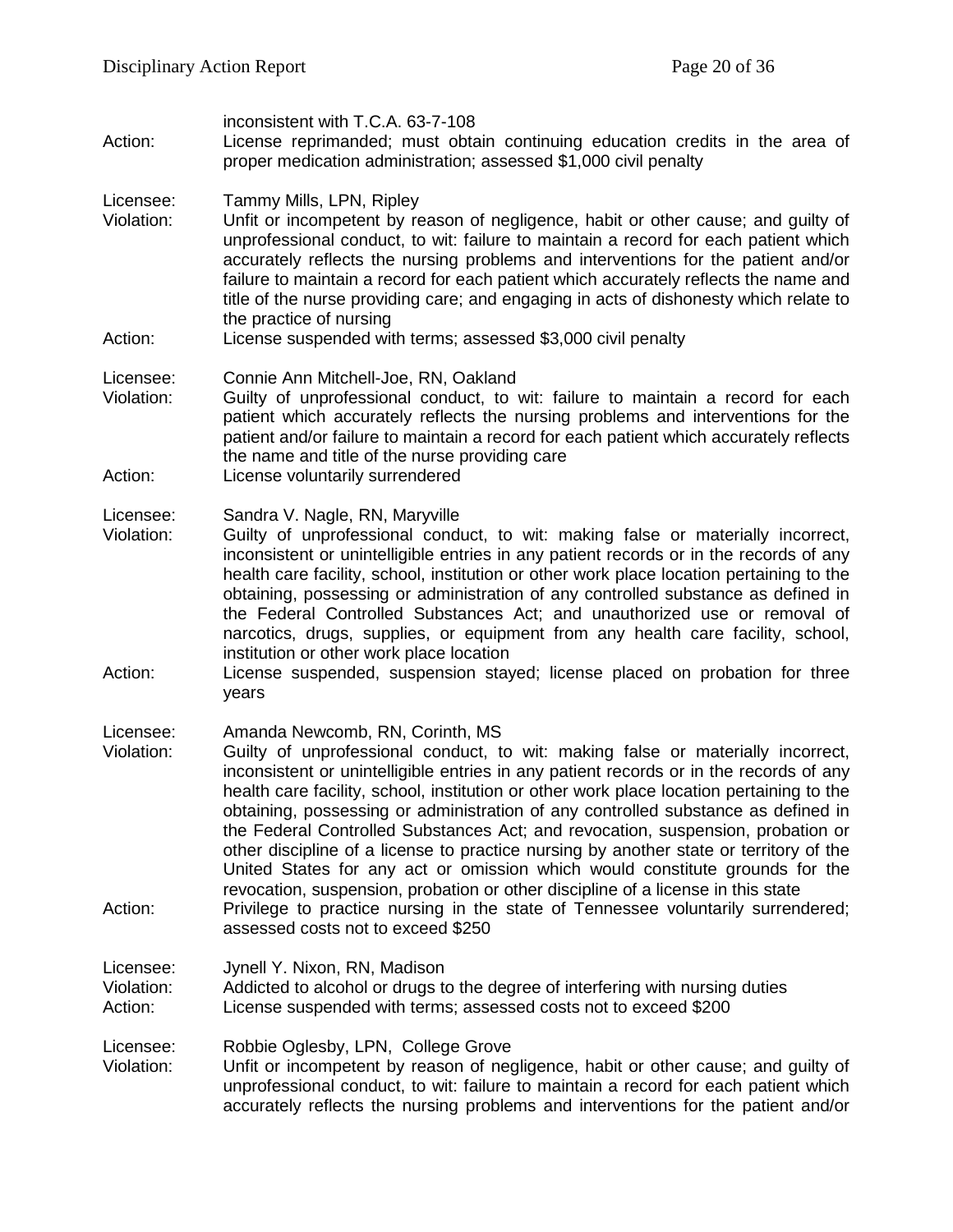| Action:                            | failure to maintain a record for each patient which accurately reflects the name and<br>title of the nurse providing care; making false or materially incorrect, inconsistent<br>or unintelligible entries in any patient records or in the records of any health care<br>facility, school, institution or other work place location pertaining to the obtaining,<br>possessing or administration of any controlled substance as defined in the Federal<br>Controlled Substances Act; unauthorized use or removal of narcotics, drugs,<br>supplies, or equipment from any health care facility, school, institution or other<br>work place location; and engaging in acts of dishonesty which relate to the<br>practice of nursing<br>License suspended with terms                                                                                                                                                                                                                                                                                                               |
|------------------------------------|----------------------------------------------------------------------------------------------------------------------------------------------------------------------------------------------------------------------------------------------------------------------------------------------------------------------------------------------------------------------------------------------------------------------------------------------------------------------------------------------------------------------------------------------------------------------------------------------------------------------------------------------------------------------------------------------------------------------------------------------------------------------------------------------------------------------------------------------------------------------------------------------------------------------------------------------------------------------------------------------------------------------------------------------------------------------------------|
| Licensee:<br>Violation:<br>Action: | Aubrey A. Potter, LPN, Sevierville<br>Guilty of unprofessional conduct<br>License reprimanded                                                                                                                                                                                                                                                                                                                                                                                                                                                                                                                                                                                                                                                                                                                                                                                                                                                                                                                                                                                    |
| Licensee:<br>Violation:<br>Action: | Leslie Prewitt, LPN, Jellico<br>Failed to pay student loan<br>License suspended                                                                                                                                                                                                                                                                                                                                                                                                                                                                                                                                                                                                                                                                                                                                                                                                                                                                                                                                                                                                  |
| Licensee:<br>Violation:<br>Action: | Cindy R. Robinson, LPN, Dayton<br>Guilty of unprofessional conduct, to wit: intentionally or negligently causing a<br>physical or emotional injury to a patient<br>License voluntarily surrendered                                                                                                                                                                                                                                                                                                                                                                                                                                                                                                                                                                                                                                                                                                                                                                                                                                                                               |
| Licensee:<br>Violation:<br>Action: | Karen L. Rule, RN, LaFollette<br>Guilty of unprofessional conduct<br>License placed on probation for a minimum of two years with terms; must obtain<br>continuing education credits in the areas of patient safety measures, use of a<br>Hoyer lift, nursing ethics and record-keeping; assessed \$1,000 civil penalty, plus<br>costs not to exceed \$250                                                                                                                                                                                                                                                                                                                                                                                                                                                                                                                                                                                                                                                                                                                        |
| Licensee:<br>Violation:<br>Action: | Melissa R. Shearer, RN, Watertown<br>Unfit or incompetent by reason of negligence, habits or other cause; and guilty of<br>unprofessional conduct, to wit: revocation, suspension, probation or other<br>discipline of a license to practice nursing by another state or territory of the United<br>States for any act or omission which would constitute grounds for the revocation,<br>suspension, probation or other discipline of a license in this state; making false or<br>materially incorrect, inconsistent or unintelligible entries in any patient records or in<br>the records of any health care facility, school, institution or other work place<br>location pertaining to the obtaining, possessing or administration of any controlled<br>substance as defined in the Federal Controlled Substances Act; and unauthorized<br>use or removal of narcotics, drugs, supplies, or equipment from any health care<br>facility, school, institution or other work place location<br>License revoked; assessed \$3,000 civil penalty, plus costs not to exceed \$5,000 |
|                                    |                                                                                                                                                                                                                                                                                                                                                                                                                                                                                                                                                                                                                                                                                                                                                                                                                                                                                                                                                                                                                                                                                  |
| Licensee:<br>Violation:<br>Action: | Blair Peeler Short, RN/APN, Knoxville<br>Violated or attempted to violate, directly or indirectly, or assisted in or abetted the<br>violation of or conspired to violate any provision of this chapter or any lawful order<br>of the board issued pursuant thereto<br>RN license and APN certification revoked; assessed costs not to exceed \$250                                                                                                                                                                                                                                                                                                                                                                                                                                                                                                                                                                                                                                                                                                                               |
|                                    |                                                                                                                                                                                                                                                                                                                                                                                                                                                                                                                                                                                                                                                                                                                                                                                                                                                                                                                                                                                                                                                                                  |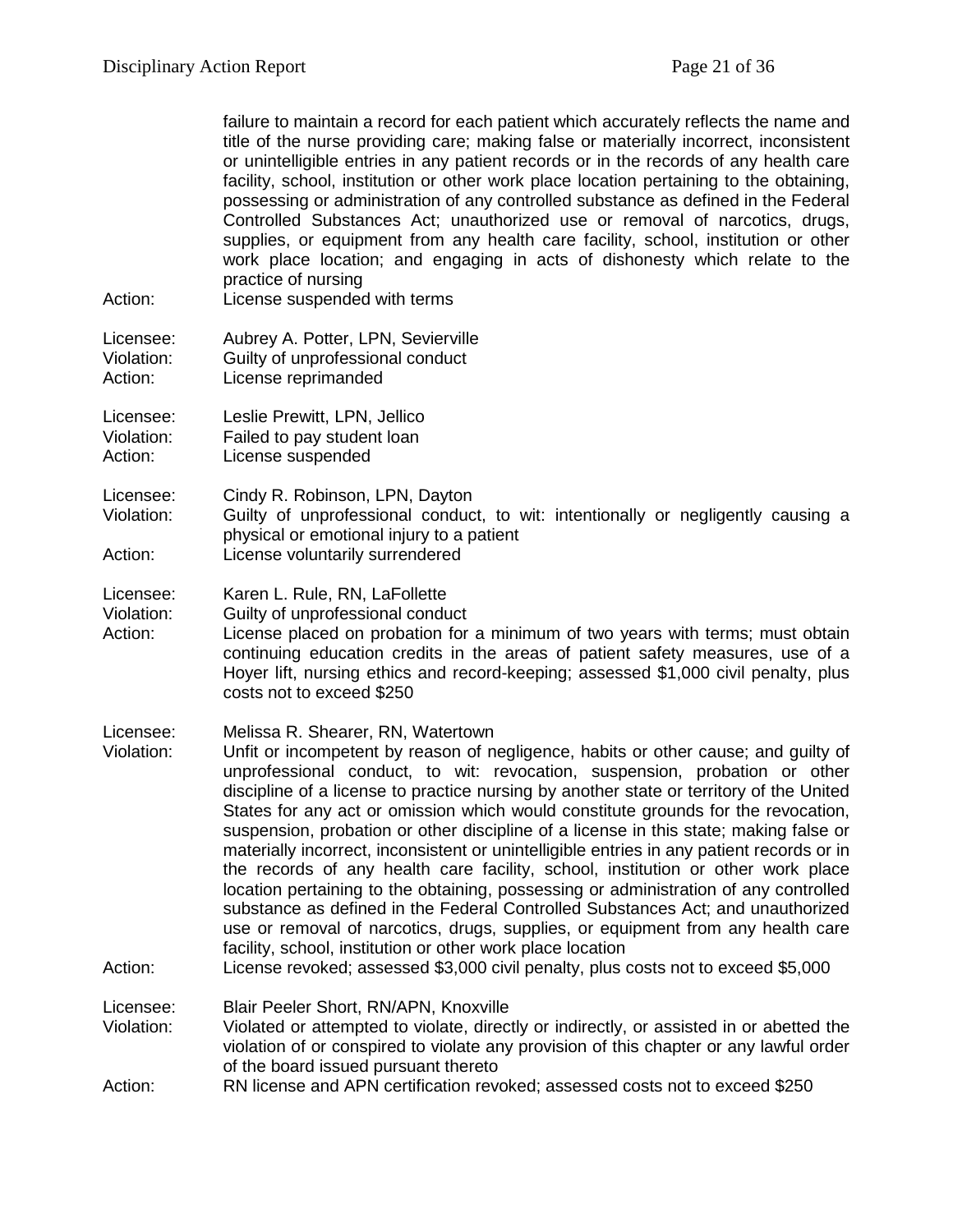Licensee: Paula J. Silver, RN, Maryville

Guilty of a crime; unfit or incompetent by reason of negligence, habits or other cause; and guilty of unprofessional conduct, to wit: unauthorized use or removal of narcotics, drugs, supplies, or equipment from any health care facility, school, institution or other work place location; and being under the influence of alcoholic beverages, or under the influence of drugs which impair judgment while on duty in any health care facility, school, institution or other work place location Action: License suspended for a minimum of three years with terms

- Licensee: Laurie R. Skiles, LPN, Nashville<br>Violation: Guilty of a crime: and quilty of Guilty of a crime; and guilty of unprofessional conduct, to wit: making false or materially incorrect, inconsistent or unintelligible entries in any patient records or in the records of any health care facility, school, institution or other work place location pertaining to the obtaining, possessing or administration of any controlled substance as defined in the Federal Controlled Substances Act; unauthorized use or removal of narcotics, drugs, supplies, or equipment from any health care facility, school, institution or other work place location; impersonating another licensed practitioner; and engaging in acts of dishonesty which relate to the practice of nursing
- Action: License suspended with terms

#### Licensee: Courtney R. Smith, RN/APN, Knoxville

- Violation: Unfit or incompetent by reason of negligence, habits or other cause; addicted to alcohol or drugs to the degree of interfering with nursing duties; and guilty of unprofessional conduct, to wit: impersonating another licensed practitioner; engaging in acts of dishonesty which relate to the practice of nursing; unauthorized use or removal of narcotics, drugs, supplies, or equipment from any health care facility, school, institution or other work place location
- Action: RN license and APN certification suspended with terms; assessed costs not to exceed \$300

Licensee: Christy Leigh Spence, RN, Cave City, AR

- Violation: Unfit or incompetent by reason of negligence, habit or other cause; and guilty of unprofessional conduct, to wit: failure to maintain a record for each patient which accurately reflects the nursing problems and interventions for the patient and/or failure to maintain a record for each patient which accurately reflects the name and title of the nurse providing care; making false or materially incorrect, inconsistent or unintelligible entries in any patient records or in the records of any health care facility, school, institution or other work place location pertaining to the obtaining, possessing or administration of any controlled substance as defined in the Federal Controlled Substances Act; and unauthorized use or removal of narcotics, drugs, supplies, or equipment from any health care facility, school, institution or other work place location
- Action: Privilege to practice nursing in the state of Tennessee voluntarily surrendered; shall cease and desist the practice of nursing in the state of Tennessee

Licensee: Kristen St. Clair, RN, Murfreesboro

Licensee: Cassandra Southall, LPN, Nashville Violation: Guilt of a crime Action: LPN reinstatement application denied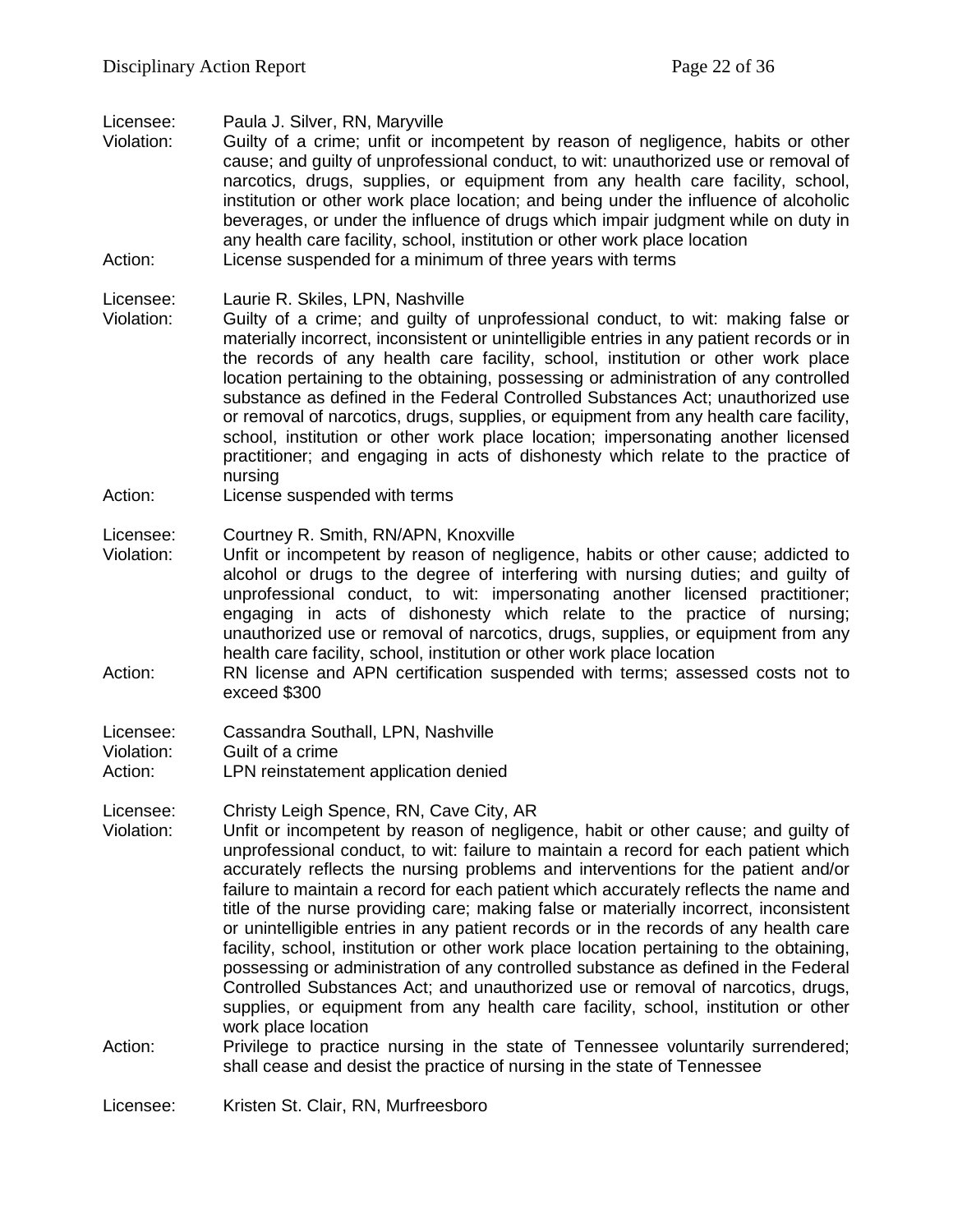- Violation: Unfit or incompetent by reason of negligence, and guilty of unprofessional conduct, to wit: intentionally or negligently causing a physical or emotional injury to a patient; failure to maintain a record for each patient which accurately reflects the nursing problems and interventions for the patient and/or failure to maintain a record for each patient which accurately reflects the name and title of the nurse providing care; making false or materially incorrect, inconsistent or unintelligible entries in any patient records or in the records of any health care facility, school, institution or other work place location pertaining to the obtaining, possessing or administration of any controlled substance as defined in the Federal Controlled Substances Act; unauthorized use or removal of narcotics, drugs, supplies, or equipment from any health care facility, school, institution or other work place location; and practicing professional nursing in a manner inconsistent with T.C.A. § 63-7-103
- Action: License revoked; assessed costs not to exceed \$5,000

Licensee: Kasey S. Stephenson, RN, Ooltewah

Violation: Guilty of unprofessional conduct, to wit: practicing professional nursing in a manner inconsistent with T.C.A. § 63-7-103

Action: License voluntarily surrendered

Licensee: Nicole Denise Sutton, RN, Martin

Violation: Guilty of a crime; unfit or incompetent by reason of negligence, habits or other cause; and guilty of unprofessional conduct, to wit: making false or materially incorrect, inconsistent or unintelligible entries in any patient records or in the records of any health care facility, school, institution or other work place location pertaining to the obtaining, possessing or administration of any controlled substance as defined in the Federal Controlled Substances Act; impersonating another licensed practitioner; and engaging in acts of dishonesty which relate to the practice of nursing

Action: License revoked; assessed \$16,500 civil penalty, plus costs not to exceed \$3,000

Licensee: Angela G. Tallent, LPN, Hixson<br>Violation: Unfit or incompetent by reasor

- Unfit or incompetent by reason of negligence, habit or other cause; addicted to alcohol or drugs to the degree of interfering with nursing duties; and guilty of unprofessional conduct, to wit: making false or materially incorrect, inconsistent or unintelligible entries in any patient records or in the records of any health care facility, school, institution or other work place location pertaining to the obtaining, possessing or administration of any controlled substance as defined in the Federal Controlled Substances Act; unauthorized use or removal of narcotics, drugs, supplies, or equipment from any health care facility, school, institution or other work place location; and being under the influence of alcoholic beverages, or under the influence of drugs which impair judgment while on duty in any health care facility, school, institution or other work place location
- Action: License suspended with terms

Licensee: Shannon L. Taylor, RN, Spring Hill<br>Violation: Guilty of a crime: and quilty of u

Guilty of a crime; and guilty of unprofessional conduct, to wit: making false or materially incorrect, inconsistent or unintelligible entries in any patient records or in the records of any health care facility, school, institution or other work place location pertaining to the obtaining, possessing or administration of any controlled substance as defined in the Federal Controlled Substances Act; impersonating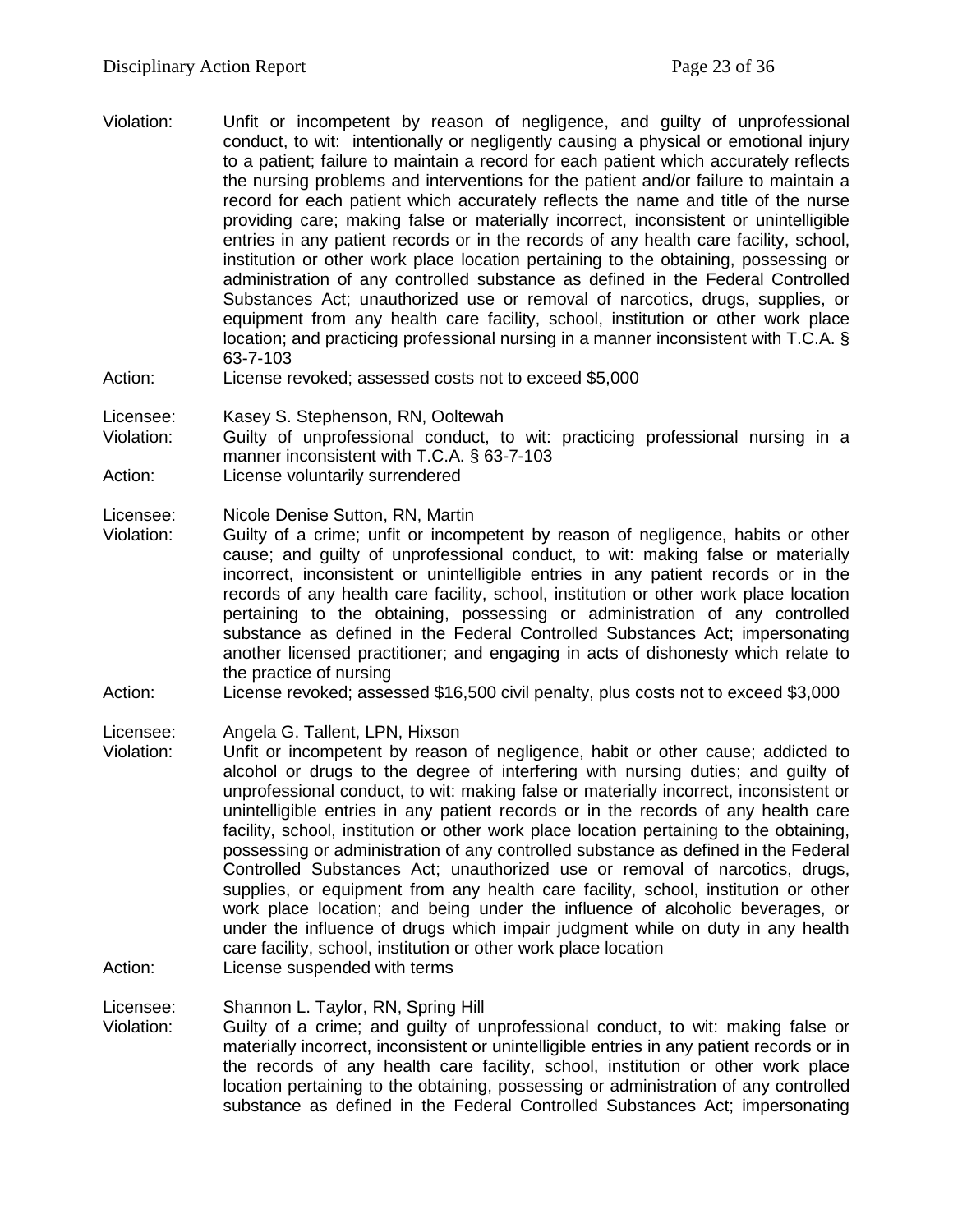| Action:                            | another licensed practitioner; and engaging in acts of dishonesty which relate to<br>the practice of nursing<br>License voluntarily surrendered                                                                                                                                                                                                                                                                                                                                                                                                                                                                                                                                                                                                                                                                                                                                                                                                                                                 |
|------------------------------------|-------------------------------------------------------------------------------------------------------------------------------------------------------------------------------------------------------------------------------------------------------------------------------------------------------------------------------------------------------------------------------------------------------------------------------------------------------------------------------------------------------------------------------------------------------------------------------------------------------------------------------------------------------------------------------------------------------------------------------------------------------------------------------------------------------------------------------------------------------------------------------------------------------------------------------------------------------------------------------------------------|
| Licensee:<br>Violation:<br>Action: | Tangie Thomas, LPN, Nashville<br>Failed to pay student loan<br>License suspended                                                                                                                                                                                                                                                                                                                                                                                                                                                                                                                                                                                                                                                                                                                                                                                                                                                                                                                |
| Licensee:<br>Violation:<br>Action: | Carla Marie Tipton, RN/APN, Knoxville<br>Guilty of unprofessional conduct, to wit: engaging in acts of dishonesty which<br>relate to the practice of nursing<br>License reprimanded; assessed \$500 civil penalty                                                                                                                                                                                                                                                                                                                                                                                                                                                                                                                                                                                                                                                                                                                                                                               |
| Licensee:<br>Violation:<br>Action: | Kimberly Walls, RN, Lawrenceburg<br>Failed to pay student loan<br>License suspended                                                                                                                                                                                                                                                                                                                                                                                                                                                                                                                                                                                                                                                                                                                                                                                                                                                                                                             |
| Licensee:<br>Violation:<br>Action: | Tamila M. Watkins, APN reinstatement applicant, Springfield<br>Unprofessional conduct<br>APN reinstatement application denied                                                                                                                                                                                                                                                                                                                                                                                                                                                                                                                                                                                                                                                                                                                                                                                                                                                                   |
| Licensee:<br>Violation:<br>Action: | Thomas B. Whiteaker, RN, Mt. Juliet<br>Unfit or incompetent by reason of negligence, habit or other cause; and guilty of<br>unprofessional conduct, to wit: failure to maintain a record for each patient which<br>accurately reflects the nursing problems and interventions for the patient and/or<br>failure to maintain a record for each patient which accurately reflects the name and<br>title of the nurse providing care; making false or materially incorrect, inconsistent<br>or unintelligible entries in any patient records or in the records of any health care<br>facility, school, institution or other work place location pertaining to the obtaining,<br>possessing or administration of any controlled substance as defined in the Federal<br>Controlled Substances Act; and unauthorized use or removal of narcotics, drugs,<br>supplies, or equipment from any health care facility, school, institution or other<br>work place location<br>License suspended with terms |
| Licensee:<br>Violation:<br>Action: | Theresa Gay Williams, RN, Jackson<br>Guilty of unprofessional conduct, to wit: making false or materially incorrect,<br>inconsistent or unintelligible entries in any patient records or in the records of any<br>health care facility, school, institution or other work place location pertaining to the<br>obtaining, possessing or administration of any controlled substance as defined in<br>the Federal Controlled Substances Act; and unauthorized use or removal of<br>narcotics, drugs, supplies, or equipment from any health care facility, school,<br>institution or other work place location<br>License suspended with terms                                                                                                                                                                                                                                                                                                                                                     |
| Licensee:<br>Violation:            | Rachel Leann Young, LPN, Doyle<br>Unfit or incompetent by reason of negligence, habit or other cause; addicted to<br>alcohol or drugs to the degree of interfering with nursing duties; and guilty of<br>unprofessional conduct, to wit: making false or materially incorrect, inconsistent or<br>unintelligible entries in any patient records or in the records of any health care                                                                                                                                                                                                                                                                                                                                                                                                                                                                                                                                                                                                            |

facility, school, institution or other work place location pertaining to the obtaining,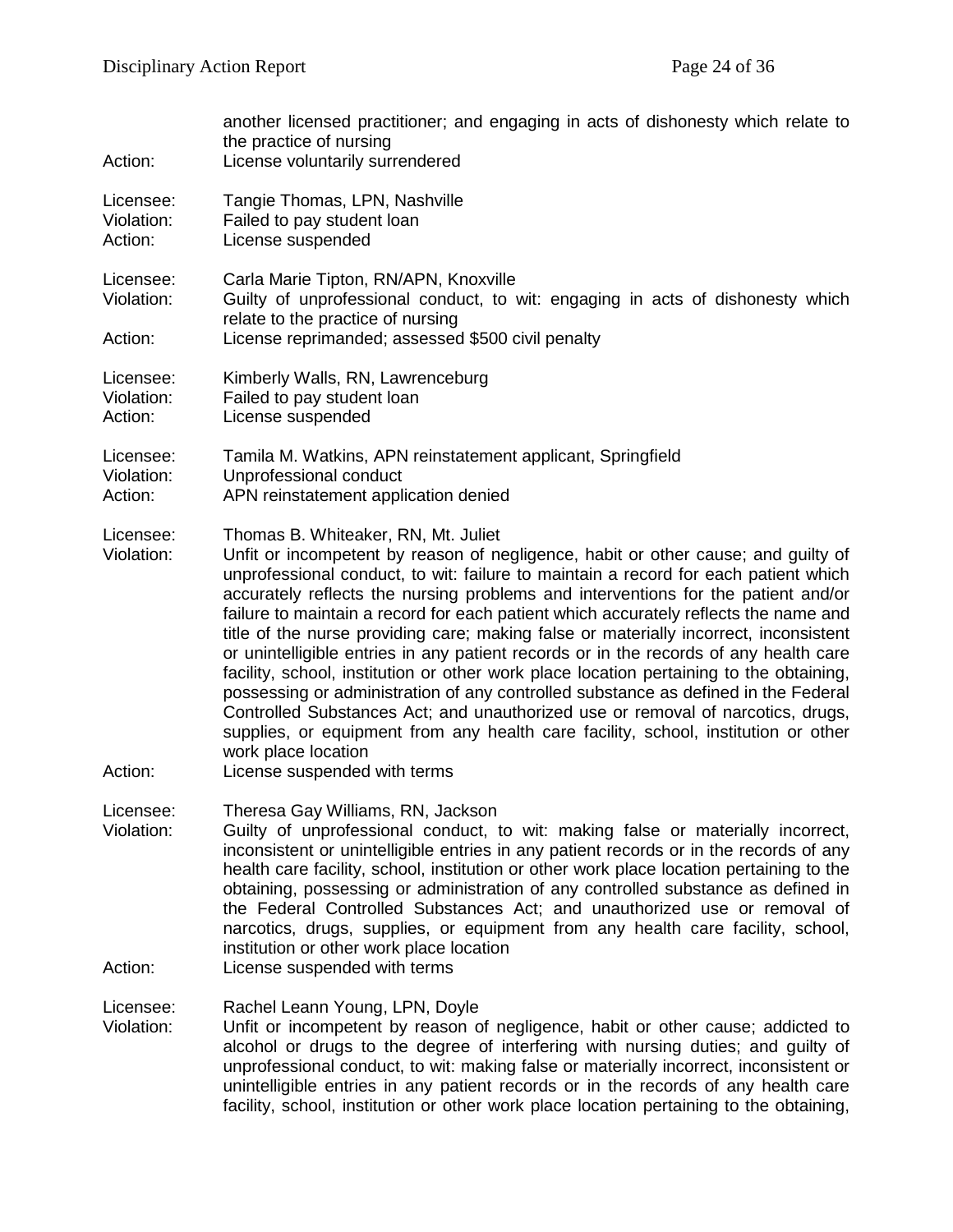possessing or administration of any controlled substance as defined in the Federal Controlled Substances Act; unauthorized use or removal of narcotics, drugs, supplies, or equipment from any health care facility, school, institution or other work place location; the use of any intoxicating beverage or the illegal use of any narcotic or dangerous drug while on duty in any health care facility, school, institution, or other work place location; being under the influence of alcoholic beverages, or under the influence of drugs which impair judgment while on duty in any health care facility, school, institution or other work place location; and engaging in acts of dishonesty which relate to the practice of nursing

Action: License suspended with terms

#### **BOARD OF OSTEOPATHIC EXAMINATION**

Licensee: William J. Williams, DO, Morristown

- Violation: Unprofessional, dishonorable or unethical conduct; Gross healthcare liability, or a pattern of continued or repeated health care liability, ignorance, negligence or incompetence in the course of medical practice; dispensing, prescribing or otherwise distributing any controlled substance or any other drug not in the course of professional practice, or not in good faith to relieve pain and suffering or not to cure an ailment, physical infirmity or disease; dispensing or prescribing controlled substances in the amounts or for durations not medically necessary, advisable or justified is considered to be practicing beyond the scope of professional practice; Failed to adhere to rules and/or statute regarding the prerequisites to issuing prescriptions or dispensing medications-in person, electronically, and over the internet
- Action: License placed on probation with terms; assessed costs not to exceed \$2,000

#### **BOARD OF PHARMACY**

# Licensee: Alexander Daniel Alderman, RT, Franklin

Failed to adhere to rules and/or statute, as follows: it is unlawful for any person, firm or corporation to obtain or attempt to obtain a legend drug, or to procure to attempt to procure the administration of a legend drug, by fraud, deceit, misrepresentation, subterfuge, forgery, alteration of a prescription, by the concealment of a material fact, or by the use of a false name or address; it is unlawful for any person, firm or corporation to possess, sell, barter or give away any drug known as legend drugs, as defined in §53-10-101, except upon the written prescription of a duly licensed physician, certified physician's assistant, nurse authorized pursuant to §63-6-204 or §63-9-113, who is rendering service under the supervision, control and responsibility of a licensed physician, and who meets the requirements pursuant to §63-7-123, a dentist, an optometrist authorized pursuant to §63-8-102(12), or a veterinarian, and compounded or dispensed by a duly registered pharmacist; it is unlawful for any person to have in such a person's possession, any drug herein defined or enumerated, without the same having been prescribed by a duly licensed physician, certified physician assistant, dentist, optometrist authorized pursuant §63-8-102(12), or veterinarian, and having been dispensed by a pharmacy duly licensed and registered in this state, unless such person was a resident of another state and had the prescription therefore filled by a duly licensed and registered pharmacist of such other state;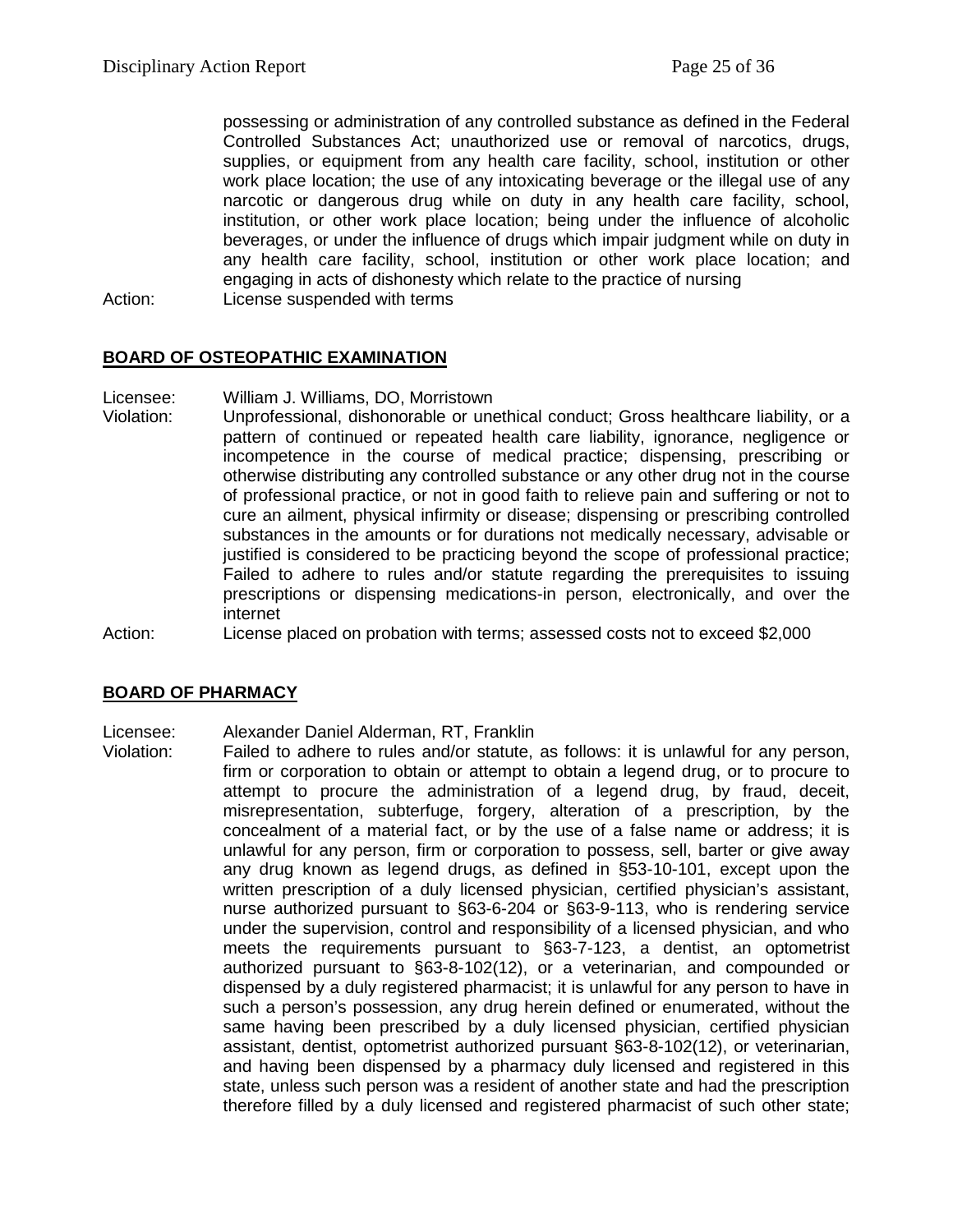failed to comply with a lawful order or duly promulgated rule of the Board; been guilty of dishonorable, immoral, unethical or unprofessional conduct; engaged in conduct prohibited or made unlawful by any of the provisions of parts 2-5 of this chapter or any other laws of the state or of the United States relating to drugs or to the practice of pharmacy

Action: License revoked

Licensee: Lucinda Adell Bellmore, RT,Cleveland Violation: Failed to pay student loan<br>Action: License suspended License suspended

Licensee: Jonathan Brockway, RT, Brentwood Violation: Failed to pay student loan Action: License suspended

Licensee: Angelica Carlisle, RT, Millington

Violation: Failed to adhere to rules and/or statute, as follows: it is unlawful for any person, firm or corporation to obtain or attempt to obtain a legend drug, or to procure to attempt to procure the administration of a legend drug, by fraud, deceit, misrepresentation, subterfuge, forgery, alteration of a prescription, by the concealment of a material fact, or by the use of a false name or address; it is unlawful for any person, firm or corporation to possess, sell, barter or give away any drug known as legend drugs, as defined in §53-10-101, except upon the written prescription of a duly licensed physician, certified physician's assistant, nurse authorized pursuant to §63-6-204 or §63-9-113, who is rendering service under the supervision, control and responsibility of a licensed physician, and who meets the requirements pursuant to §63-7-123, a dentist, an optometrist authorized pursuant to §63-8-102(12), or a veterinarian, and compounded or dispensed by a duly registered pharmacist; it is unlawful for any person, firm or corporation to obtain or attempt to obtain a legend drug, or to procure to attempt to procure the administration of a legend drug, by fraud, deceit, misrepresentation, subterfuge, forgery, alteration of a prescription, by the concealment of a material fact, or by the use of a false name or address; it is unlawful for any person to have in such a person's possession, any drug herein defined or enumerated, without the same having been prescribed by a duly licensed physician, certified physician assistant, dentist, optometrist authorized pursuant §63-8-102(12), or veterinarian, and having been dispensed by a pharmacy duly licensed and registered in this state, unless such person was a resident of another state and had the prescription therefore filled by a duly licensed and registered pharmacist of such other state; failed to comply with a lawful order or duly promulgated rule of the Board; been guilty of dishonorable, immoral, unethical or unprofessional conduct; engaging in conduct prohibited or made unlawful by any of the provisions of parts 2-5 of this chapter or any other laws of the state or of the United States relating to drugs or to the practice of pharmacy

Action: License revoked

Licensee: Joshua Caruthers, RT, Nashville<br>Violation: Failed to pay student loan

Violation: Failed to pay student loan<br>Action: License suspended License suspended

Licensee: Deal Drugs #337, Pharmacy, Nashville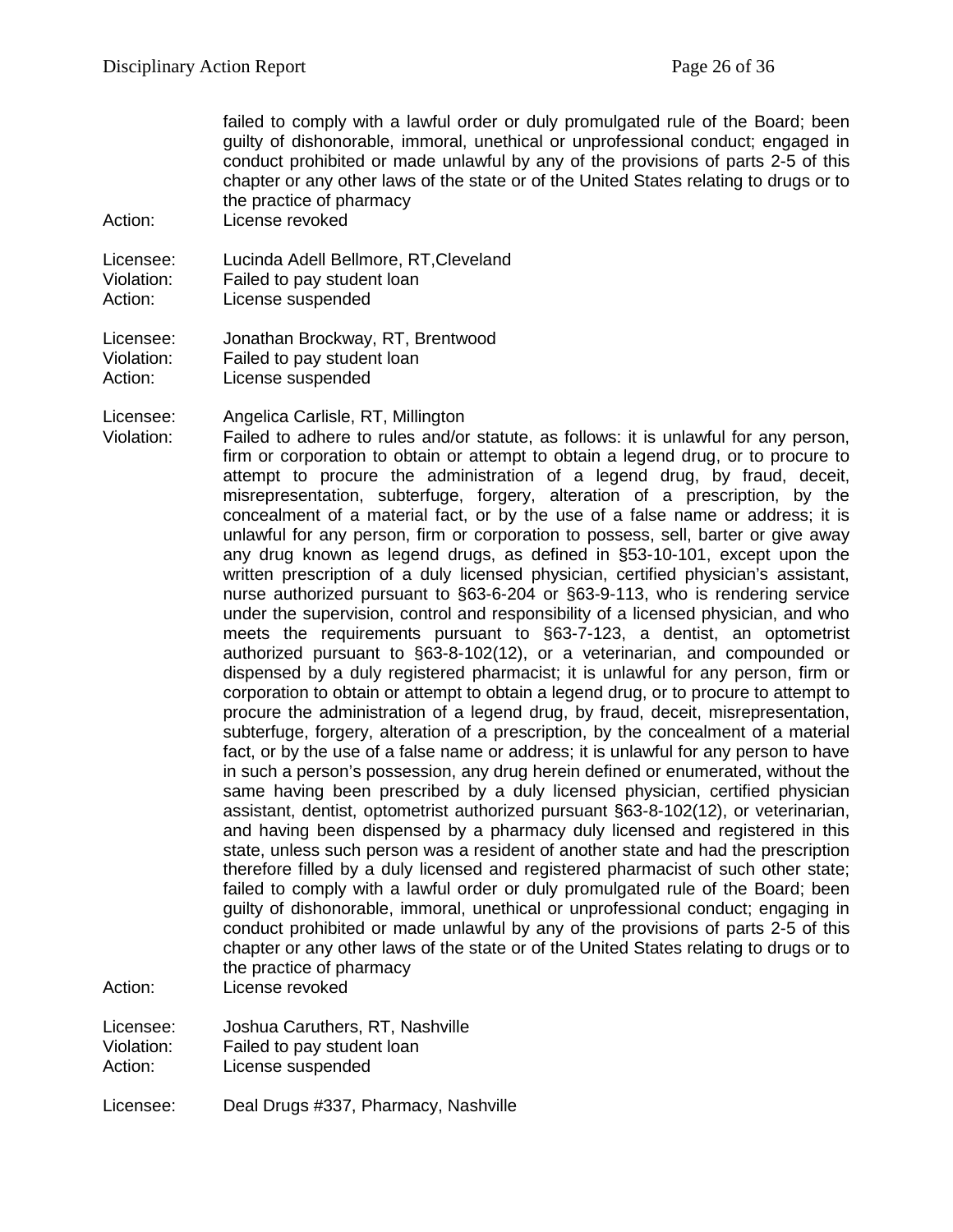| Violation:<br>Action:              | Been guilty of dishonorable, immoral, unethical or unprofessional conduct, to wit:<br>failed to have pharmacy technicians properly registered with the Board; failed to<br>remove expired medication<br>License placed on probation for 2 years with terms; assessed a total of \$4,020.00<br>civil penalty                                                                                                                                                                                                                                                                                                                                                      |
|------------------------------------|------------------------------------------------------------------------------------------------------------------------------------------------------------------------------------------------------------------------------------------------------------------------------------------------------------------------------------------------------------------------------------------------------------------------------------------------------------------------------------------------------------------------------------------------------------------------------------------------------------------------------------------------------------------|
| Licensee:<br>Violation:<br>Action: | Emily Anne Essary, RT, Dyersburg<br>Failed to pay student loan<br>License suspended                                                                                                                                                                                                                                                                                                                                                                                                                                                                                                                                                                              |
| Licensee:<br>Violation:<br>Action: | Jordan Glenn, RT, Winchester<br>Engaged in conduct prohibited or made unlawful by any of the provisions of parts<br>2-5 of this chapter or any other laws of the state or of the United States relating to<br>drugs or to the practice of pharmacy; failed to comply with a lawful order or duly<br>promulgated rule of the Board; Been guilty of dishonorable, immoral, unethical or<br>unprofessional conduct<br>License revoked; assessed costs not to exceed \$2,000                                                                                                                                                                                         |
|                                    |                                                                                                                                                                                                                                                                                                                                                                                                                                                                                                                                                                                                                                                                  |
| Licensee:<br>Violation:<br>Action: | Melodie Leigh Goodwin, DPh, Flora, MS<br>Been guilty of dishonorable, immoral, unethical or unprofessional conduct<br>License reprimanded with terms                                                                                                                                                                                                                                                                                                                                                                                                                                                                                                             |
| Licensee:<br>Violation:<br>Action: | Bridget Hensley, RT, Etowah<br>Failed to pay child support<br>License suspended                                                                                                                                                                                                                                                                                                                                                                                                                                                                                                                                                                                  |
| Licensee:<br>Violation:<br>Action: | Summer L. Holland, RT, Clarksville<br>Been guilty of dishonorable, immoral, unethical or unprofessional conduct; failed to<br>comply with a lawful order or duly promulgated rule of the Board; Engaging in<br>conduct prohibited or made unlawful by any of the provisions of parts 2-5 of this<br>chapter or any other laws of the state or of the United States relating to drugs or to<br>the practice of pharmacy<br>License revoked                                                                                                                                                                                                                        |
| Licensee:<br>Violation:            | Lois Hoppstein, DPh, Maryville<br>Been addicted to the use of alcohol, narcotics, or other drugs; Engaging in conduct<br>prohibited or made unlawful by any of the provisions of parts 2-5 of this chapter or<br>any other laws of the state or of the United States relating to drugs or to the<br>practice of pharmacy; exhibited an incapacity of a nature that prevents a<br>pharmacist from engaging in the practice of pharmacy with reasonable skill,<br>confidence and safety to the public; been guilty of dishonorable, immoral, unethical<br>or unprofessional conduct; failed to comply with a lawful order or duly promulgated<br>rule of the Board |
| Action:                            | License revoked                                                                                                                                                                                                                                                                                                                                                                                                                                                                                                                                                                                                                                                  |
| Licensee:<br>Violation:            | The Medicine Shoppe #739, Pharmacy, Memphis<br>Failed to adhere to rules and/or statute, as follows: the owner or pharmacist in<br>charge of a pharmacy practice site shall immediately return or destroy all outdated,<br>defective, or deteriorated prescription drugs and devices and related materials;<br>except that the destruction of controlled substances listed in any schedule shall be<br>performed by a board approved agent or vendor                                                                                                                                                                                                             |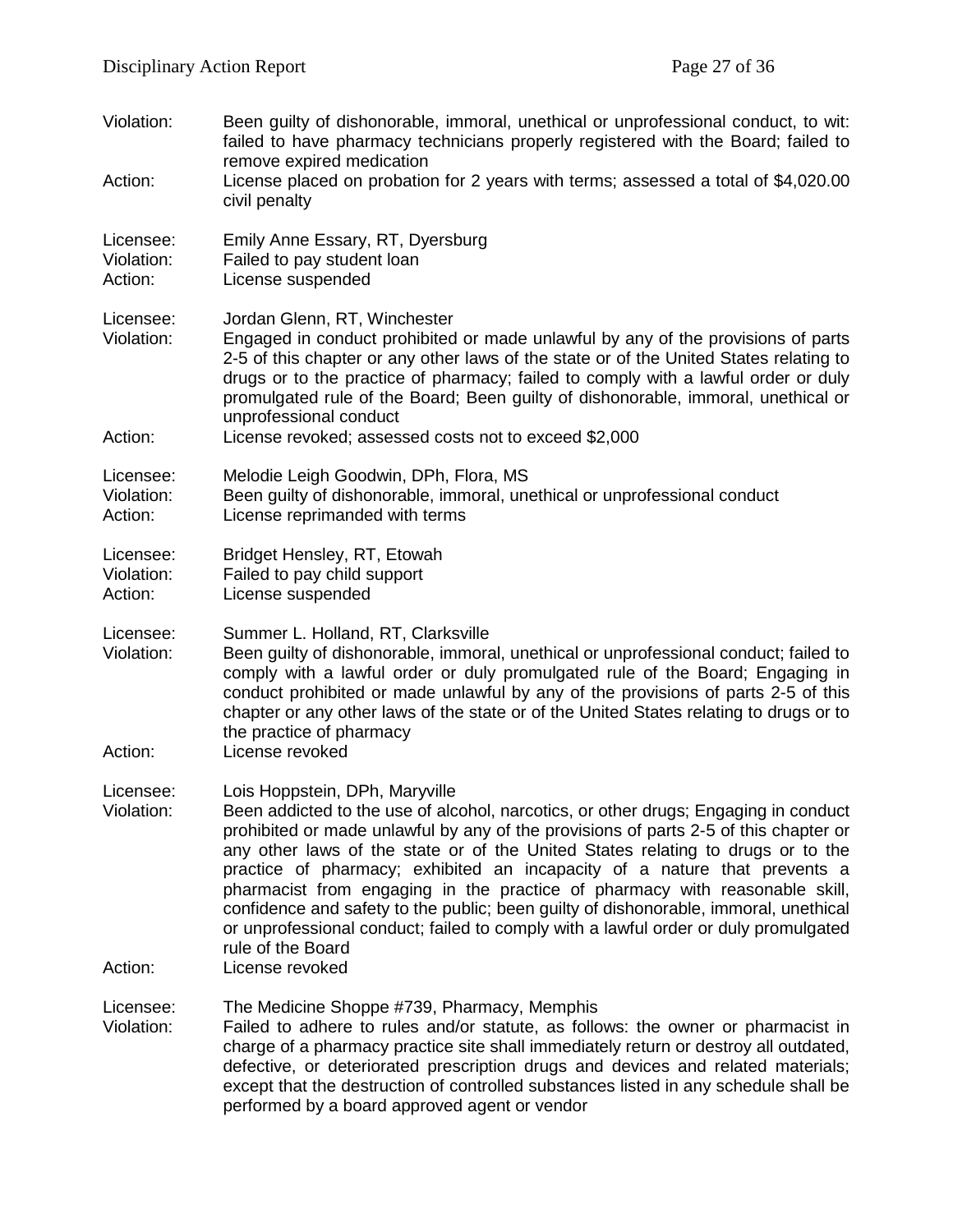Action: Assessed \$1,550 civil penalty

Licensee: Jason C. McKewen, DPh, Marion, AR

- Violation: Been addicted to the use of alcohol, narcotics or other drugs; exhibited an incapacity of a nature that prevents a pharmacist from engaging in the practice of pharmacy with reasonable skill, confidence, and safety to the public; been guilty of dishonorable, immoral, unethical or unprofessional conduct Action: License voluntarily surrendered
- 

Licensee: Terry S. Moore, DPh, Cleveland<br>Violation: Failed to adhere to rules and/or

Failed to adhere to rules and/or statute, as follows: it is unlawful for any person, firm or corporation to possess, sell, barter or give away any drug known as legend drugs, as defined in §53-10-101, except upon the written prescription of a duly licensed physician, certified physician's assistant, nurse authorized pursuant to §63-6-204 or §63-9-113, who is rendering service under the supervision, control and responsibility of a licensed physician, and who meets the requirements pursuant to §63-7-123, a dentist, an optometrist authorized pursuant to §63-8- 102(12), or a veterinarian, and compounded or dispensed by a duly registered pharmacist; it is unlawful for any person, firm or corporation to obtain or attempt to obtain a legend drug, or to procure to attempt to procure the administration of a legend drug, by fraud, deceit, misrepresentation, subterfuge, forgery, alteration of a prescription, by the concealment of a material fact, or by the use of a false name or address; it is unlawful for any person to have in such a person's possession, any drug herein defined or enumerated, without the same having been prescribed by a duly licensed physician, certified physician assistant, dentist, optometrist authorized pursuant §63-8-102(12), or veterinarian, and having been dispensed by a pharmacy duly licensed and registered in this state, unless such person was a resident of another state and had the prescription therefore filled by a duly licensed and registered pharmacist of such other state; failed to comply with a lawful order or duly promulgated rule of the Board; been guilty of dishonorable, immoral, unethical or unprofessional conduct; engaged in conduct prohibited or made unlawful by any of the provisions of parts 2-5 of this chapter or any other laws of the state or of the United States relating to drugs or to the practice of pharmacy

Action: License voluntarily surrendered

Licensee: Food City Pharmacy #616, Pharmacy, Knoxville

- Violation: Engaged in conduct prohibited or made unlawful by any of the provisions of parts 2-5 of this chapter or any other laws of the state or of the United States relating to drugs or to the practice of pharmacy; failed to comply with a lawful order or duly promulgated rule of the Board
- Action: License placed on probation for 2 years with terms; Pharmacist-in-Charge shall provide Board with proof that all dispensing pharmacists, whose practice site is Respondent pharmacy have completed 15 hours of live in-person continuing education regarding pharmacy practice relating to the dispensing of controlled substances within 180 days of the approval of this order by the Board; assessed costs not to exceed \$2,000

Licensee: Food City Pharmacy #694, Pharmacy, Knoxville

Violation: Engaged in conduct prohibited or made unlawful by any of the provisions of parts 2-5 of this chapter or any other laws of the state or of the United States relating to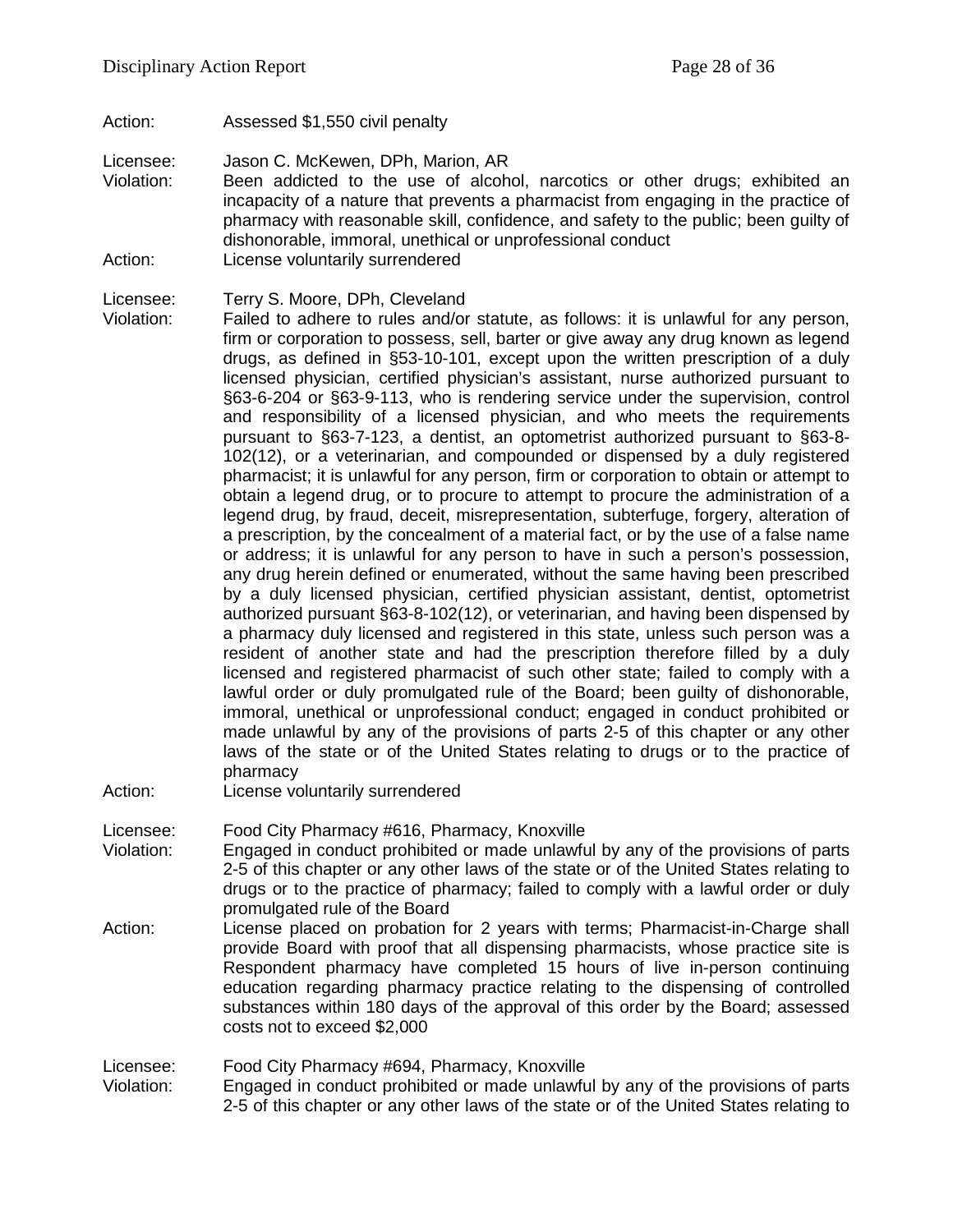drugs or to the practice of pharmacy; failed to comply with a lawful order or duly promulgated rule of the Board

- Action: License placed on probation for 2 years with terms; Pharmacist-in-Charge shall provide Board with proof that all dispensing pharmacists, whose practice site is Respondent pharmacy have completed 15 hours of live in-person continuing education regarding pharmacy practice relating to the dispensing of controlled substances within 180 days of the approval of this order by the Board; assessed costs not to exceed \$2,000
- Licensee: Medical Necessities & Services, LLC#3167, manufacturer/wholesaler/distributor, Columbia
- Violation: Failed to adhere to rules and/or statute, as follows: no license to operate a new or remodeled manufacturer or wholesaler location within the state of Tennessee, or an existing manufacturer location which changes location or ownership, will be issued unless the manufacturer or wholesaler meets the standards set forth in Chapter 1140-09 of the rules of the Board; the Board shall require the following minimum information from each manufacturer or wholesaler applying for a license or any renewal of such license: the name, full business address, and telephone number of the manufacturer or wholesaler; changes in any information in paragraph (1) of this rule shall be submitted to the Board immediately Action: Assessed \$200 civil penalty
- Licensee: Oxygen and Sleep Associates, Inc, manufacturer/wholesaler/distributor, Orlando, FL
- Violation: Failed to adhere to rules and/or statute, as follows: no license to operate a new or remodeled manufacturer or wholesaler location within the state of Tennessee, or an existing manufacturer location which changes location or ownership, will be issued unless the manufacturer or wholesaler meets the standards set forth in Chapter 1140-09 of the rules of the Board; the Board shall require the following minimum information from each manufacturer or wholesaler applying for a license or any renewal of such license: the name, full business address, and telephone number of the manufacturer or wholesaler; changes in any information in paragraph (1) of this rule shall be submitted to the Board immediately Action: Assessed \$500 civil penalty
- Licensee: Recovery Care, LLC #3404, manufacturer/wholesaler/distributor, Memphis Violation: Failed to adhere to rules and/or statute, as follows: application for a license to operate as a pharmacy practice site, manufacturer or wholesaler/distributor within the state of Tennessee shall be submitted to the office of the board at least thirty (30) days prior to the scheduled opening date. No pharmacy practice site, manufacturer or wholesaler/distributor may open within the state of Tennessee until a license has been obtained; and such license will not be issued until an inspection by an authorized representative of the board has been made; an application for an existing pharmacy practice site, manufacturer or wholesaler/distributor physically located within the state of Tennessee must be filed when the pharmacy practice site, manufacturer or wholesaler/distributor changes name, location or ownership.

Action: Assessed \$600 civil penalty

Licensee: Freddie Richmond, RT, Memphis Violation: Failed to pay child support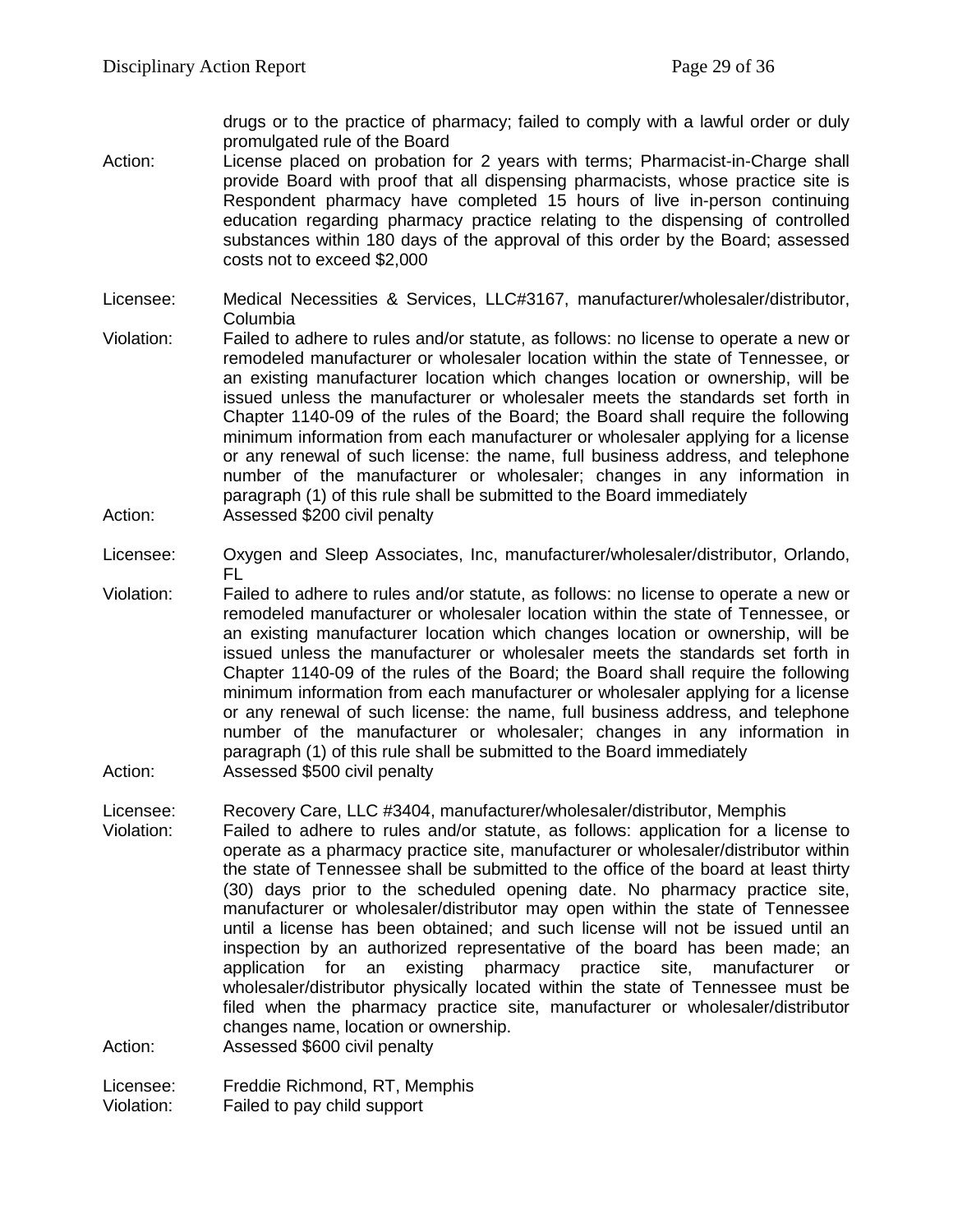Action: License suspended

Licensee: Bobbie Wilson, RT, Memphis Violation: Failed to pay child support Action: License suspended

Licensee: Cindy Lou Wilson, RT, Bartlett

Violation: Failed to adhere to rules and/or statute, as follows: it is unlawful for any person, firm or corporation to possess, sell, barter or give away any drug known as legend drugs, as defined in §53-10-101, except upon the written prescription of a duly licensed physician, certified physician's assistant, nurse authorized pursuant to §63-6-204 or §63-9-113, who is rendering service under the supervision, control and responsibility of a licensed physician, and who meets the requirements pursuant to §63-7-123, a dentist, an optometrist authorized pursuant to §63-8- 102(12), or a veterinarian, and compounded or dispensed by a duly registered pharmacist; it is unlawful for any person, firm or corporation to obtain or attempt to obtain a legend drug, or to procure to attempt to procure the administration of a legend drug, by fraud, deceit, misrepresentation, subterfuge, forgery, alteration of a prescription, by the concealment of a material fact, or by the use of a false name or address; it is unlawful for any person to have in such a person's possession, any drug herein defined or enumerated, without the same having been prescribed by a duly licensed physician, certified physician assistant, dentist, optometrist authorized pursuant §63-8-102(12), or veterinarian, and having been dispensed by a pharmacy duly licensed and registered in this state, unless such person was a resident of another state and had the prescription therefore filled by a duly licensed and registered pharmacist of such other state; failed to comply with a lawful order or duly promulgated rule of the Board; been guilty of dishonorable, immoral, unethical or unprofessional conduct; engaged in conduct prohibited or made unlawful by any of the provisions of parts 2-5 of this chapter or any other laws of the state or of the United States relating to drugs or to the practice of pharmacy

Action: License revoked

Licensee: Phillip G. Yadley, RT, Knoxville

Violation: Possessing legend drugs without a valid prescription and outside the supervision, control, or responsibility of a pharmacist; stealing legend drugs; engaging in conduct prohibited or made unlawful by any of the provisions of parts 2-5 of this chapter or any other laws of the state or of the United States relating to drugs or to the practice of pharmacy; failed to adhere to rules and/or statute, as follows: it is unlawful for any person, firm or corporation to possess, sell, barter or give away any drug known as legend drugs, as defined in §53-10-101, except upon the written prescription of a duly licensed physician, certified physician's assistant, nurse authorized pursuant to §63-6-204 or§63-9-113, who is rendering service under the supervision, control and responsibility of a licensed physician, and who meets the requirements pursuant to §63-7-123, a dentist, an optometrist authorized pursuant to §63-8-102(12), or a veterinarian, and compounded or dispensed by a duly registered pharmacist; it is unlawful for any person, firm or corporation to obtain or attempt to obtain a legend drug, or to procure to attempt to procure the administration of a legend drug, by fraud, deceit, misrepresentation, subterfuge, forgery, alteration of a prescription, by the concealment of a material fact, or by the use of a false name or address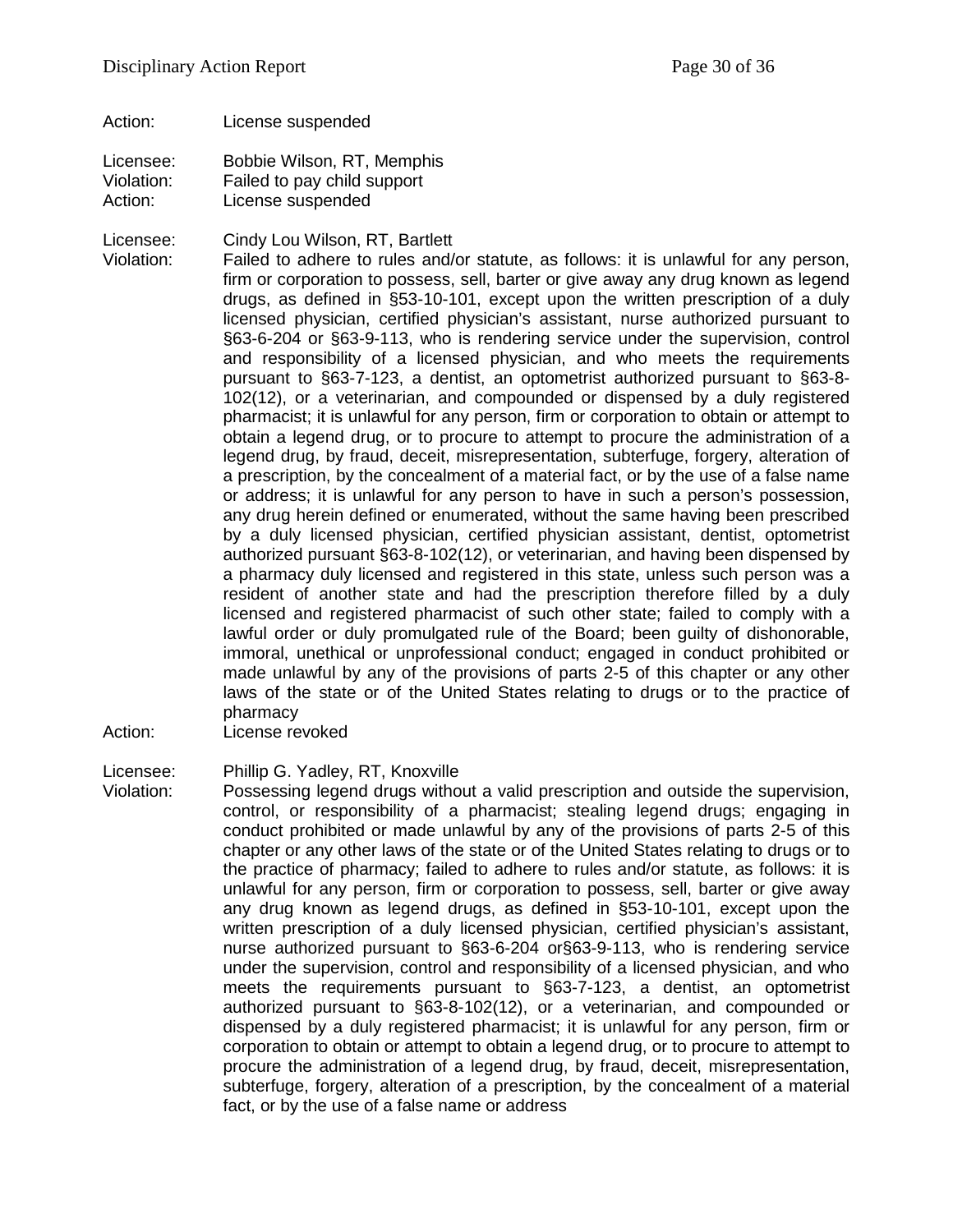Action: License revoked; assessed costs not to exceed \$10,000

#### **BOARD OF PHYSICAL THERAPY**

| Licensee:<br>Violation:<br>Action: | Christina N. Alleman, PTA, Knoxville<br>Practicing as a physical therapist or working as a physical therapist assistant when<br>physical or mental abilities are impaired by the use of controlled substances, other<br>habit-forming drugs, chemical or alcohol; a violation or attempted violation, directly<br>or indirectly, or assisting in or abetting the violation of or conspiring to violate any<br>provisions of this chapter or any lawful order of the board issued pursuant thereto<br>or any criminal statute of the state of Tennessee<br>License suspended with terms |
|------------------------------------|----------------------------------------------------------------------------------------------------------------------------------------------------------------------------------------------------------------------------------------------------------------------------------------------------------------------------------------------------------------------------------------------------------------------------------------------------------------------------------------------------------------------------------------------------------------------------------------|
| Licensee:<br>Violation:<br>Action: | Wanda Heinemann, PT, Maryville<br>Practicing physical therapy in violation of the provisions of this chapter or any rule<br>or written ordered adopted by the Board, to wit: failed to maintain sufficient<br>continuing education credits<br>Assessed \$550 civil penalty                                                                                                                                                                                                                                                                                                             |
| Licensee:<br>Violation:            | Janet A. Love, PTA, Louisville, TN<br>Practicing physical therapy in violation of the provisions of this chapter or any rule<br>or written order adopted by the Board; to wit: failed to obtain continuing education<br>credits                                                                                                                                                                                                                                                                                                                                                        |
| Action:                            | License suspended 45 days; assessed \$2,000 civil penalty                                                                                                                                                                                                                                                                                                                                                                                                                                                                                                                              |
| Licensee:                          | Katherine H. Prange, PTA, McMinnville                                                                                                                                                                                                                                                                                                                                                                                                                                                                                                                                                  |
| Violation:                         | A violation or attempted violation, directly or indirectly, or assisting in or abetting<br>the violation or conspiring to violate any provisions of this chapter or any lawful<br>order of the Board issued pursuant thereto or any criminal statute of the state of<br>Tennessee                                                                                                                                                                                                                                                                                                      |
| Action:                            | License voluntarily surrendered                                                                                                                                                                                                                                                                                                                                                                                                                                                                                                                                                        |

## **BOARD OF EXAMINERS IN PSYCHOLOGY**

| Licensee:  | Thomas S. Hickey, PE, Memphis* |
|------------|--------------------------------|
| Violation: | Practiced on expired license   |
| Action:    | Assessed \$800 civil penalty   |
| Licensee:  | Bruce McClurdy, PE, Franklin*  |
| Violation: | Practiced on expired license   |
| Action:    | Assessed \$2,700 civil penalty |

*License disciplined in March 2015*

## **BOARD OF VETERINARY EXAMINERS**

Licensee: Ramsibhai Chaudhari, DVM, Dunmore, PA<br>Violation: Applicant's conduct in this matter is not Applicant's conduct in this matter is not consistent with the high standards of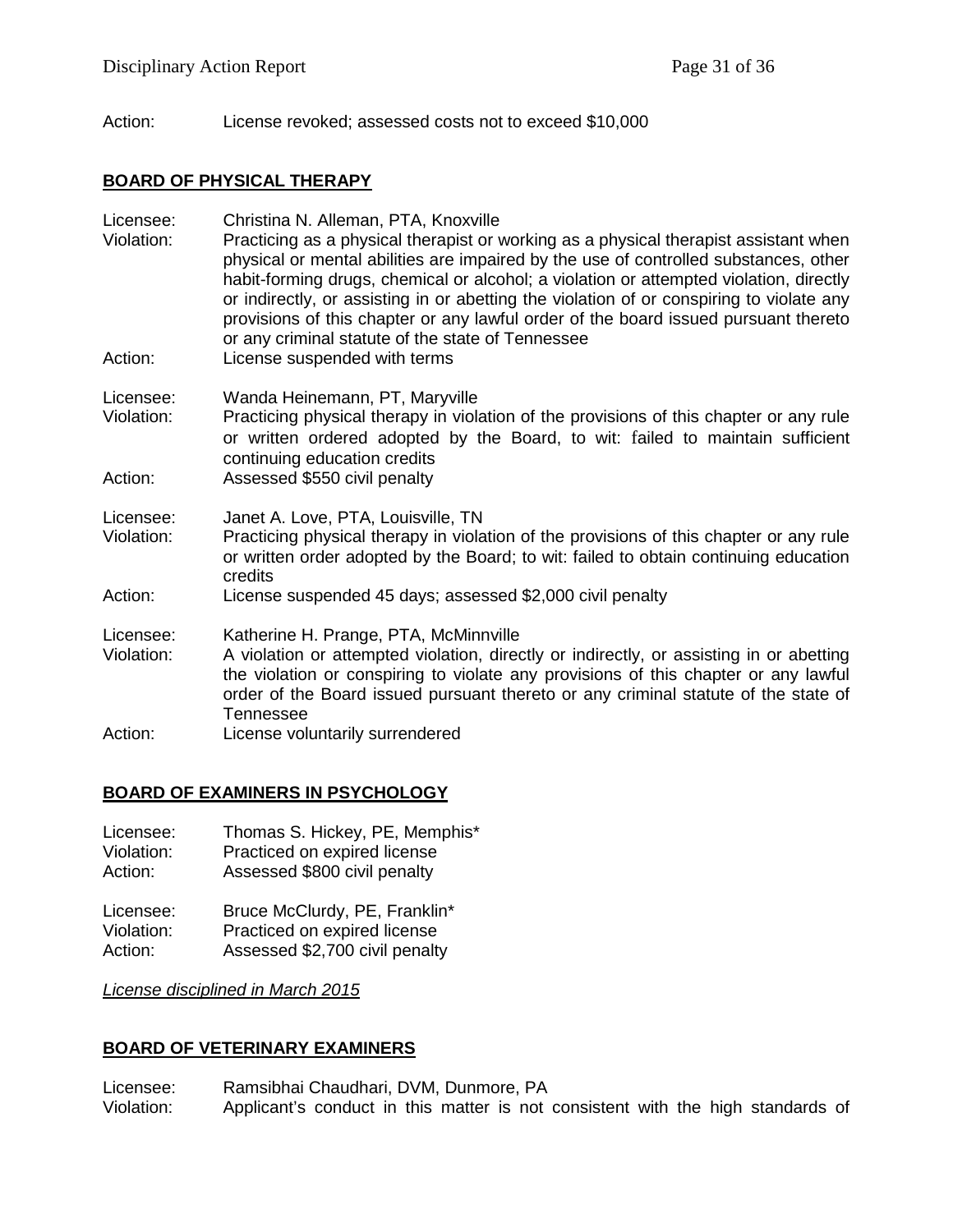#### professional practice Action: Granted conditional license with terms

#### **DIVISION OF PAIN MANAGEMENT CLINICS**

- Licensee: Family Medical Clinic Of Morristown, certificate no. 93, Morristown William J. William, DO, Certificate Holder
- Violation: Unprofessional, dishonorable or unethical conduct; Gross healthcare liability, or a pattern of continued or repeated health care liability, ignorance, negligence or incompetence in the course of medical practice; dispensing, prescribing or otherwise distributing any controlled substance or any other drug not in the course of professional practice, or not in good faith to relieve pain and suffering or not to cure an ailment, physical infirmity or disease; dispensing or prescribing controlled substances in the amounts or for durations not medically necessary, advisable or justified is considered to be practicing beyond the scope of professional practice; Failed to adhere to rules and/or statute regarding the prerequisites to issuing prescriptions or dispensing medications-in person, electronically, and over the internet
- Action: Certificate Voluntarily surrendered
- Licensee: Bellevue Clinic, PC, certificate no. 206, Memphis Tony R. Pagliarulo, MD, Certificate Holder
- Violation: Failed to adhere to rules and/or statute as follows: if any practitioner providing services at a pain management clinic prescribes controlled substances for the treatment of chronic nonmalignant pain, the practitioner must document in the patient's records the reason for prescribing that quantity; ensure the establishment of protocols for the health care providers employed by or working at the pain management clinic as provide in Tenn. Comp. Rules and Regulations Chapter 0880-03 and Chapter 0880-06 and ensure that providers comply with such protocols, as well as any other established policies and procedures; the certificate holder shall ensure that all monetary transactions at the pain management clinic shall be in accordance with T.C.A §63-1-310 which provides that a pain management clinic may accept only a check, credit card, or money order in payment for services provided at the clinic
- Action: Certificate Voluntarily surrendered; assessed costs not to exceed \$100

#### **DIVISION OF EMERGENCY MEDICAL SERVICES**

- Licensee: Joshua C. Woods, EMT, Cordova
- Violation: Failed to pay student loan
- Action: License suspended

Licensee: Jamie L. Bolander, EMT-IV, Mt. Juliet Violation: Failed to pay child support Action: License suspended

Licensee: Brandon C. Brown, AEMT, Hendersonville Violation: Failed to pay child support Action: License suspended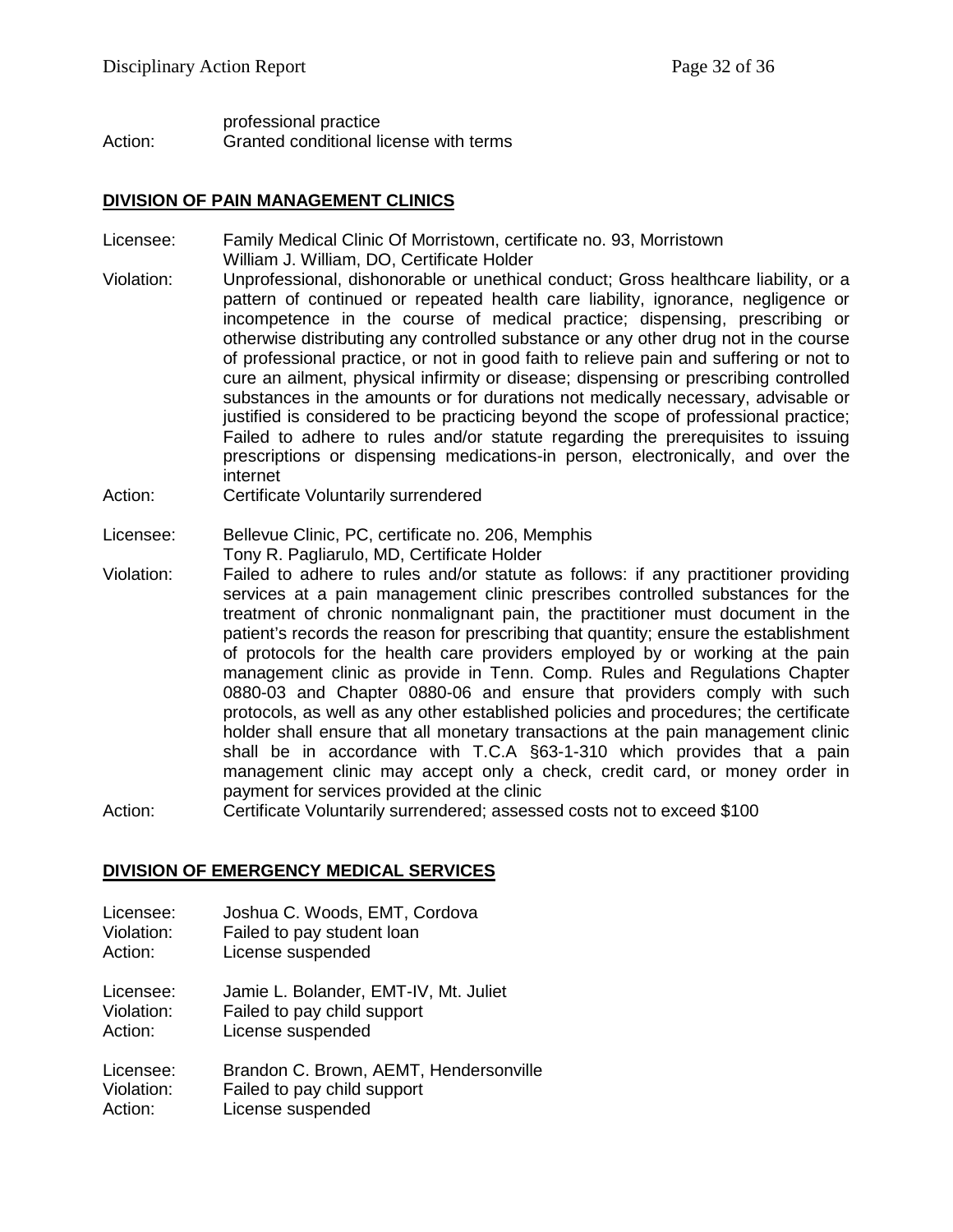| Licensee:  | Mary L. Delong, EMT, Portland       |
|------------|-------------------------------------|
| Violation: | Failed to pay child support         |
| Action:    | License suspended                   |
| Licensee:  | Ricardo S. Hopson, EMT-P, Memphis   |
| Violation: | Failed to pay child support         |
| Action:    | License suspended                   |
| Licensee:  | Ronald S. Kenney, EMT-P, Auburn, NY |
| Violation: | Failed to pay child support         |
| Action:    | License suspended                   |
| Licensee:  | Travis D. Morgan, EMT-P, Cookeville |
| Violation: | Failed to pay student loan          |
| Action:    | License suspended                   |
| Licensee:  | Trey L. Sayor, EMT-IV, Knoxville    |
| Violation: | Failed to pay child support         |
| Action:    | License suspended                   |
| Licensee:  | Glen Stewart, Jr., EMT-IV, Memphis  |
| Violation: | Failed to pay child support         |
| Action:    | License suspended                   |

## **BOARD FOR LICENSING HEALTH CARE FACILITIES**

| Licensee: | Apple Grove Alzheimer's and Dementia Residence |
|-----------|------------------------------------------------|
|-----------|------------------------------------------------|

| Violation:                    | Failed to provide oversight of medical services and ensure quality of care to         |
|-------------------------------|---------------------------------------------------------------------------------------|
|                               | residents by not training the staff on the secure unit, not maintaining a working     |
|                               | system to answer residents' call lights in the secure unit, and not protecting        |
|                               | Resident #3 from neglect, failed to provide protective care of the residents in the   |
|                               | secure unit by not providing staff orientation and verifying staff were competent     |
|                               | to work in the secure unit, and failed to provide safety was provided to the          |
|                               | residents in the secure unit by failing to ensure the call lights in the secured unit |
|                               | were functioning and staffs' walkie-talkies were functioning.                         |
| $\mathbf{A}$ and $\mathbf{A}$ | $\mathbf{A}$ $\mathbf{A}$                                                             |

- Action: Assessed \$2500 civil penalty
- Licensee: Broadmore Assisted Living<br>Violation: Failed to identify the need fo Failed to identify the need for a higher level of care for three residents and failed to revise or update the plan of care to reflect the physical and mental decline of three residents.
- Action: Assessed \$2500 civil penalty
- Licensee: Brookdale at Cordova<br>Violation: Failed to ensure med
- Failed to ensure medications were administered by a licensed professional. Respondent hired a medication technician to administer medications when the nurse was not on duty.
- Action: Assessed \$250 civil penalty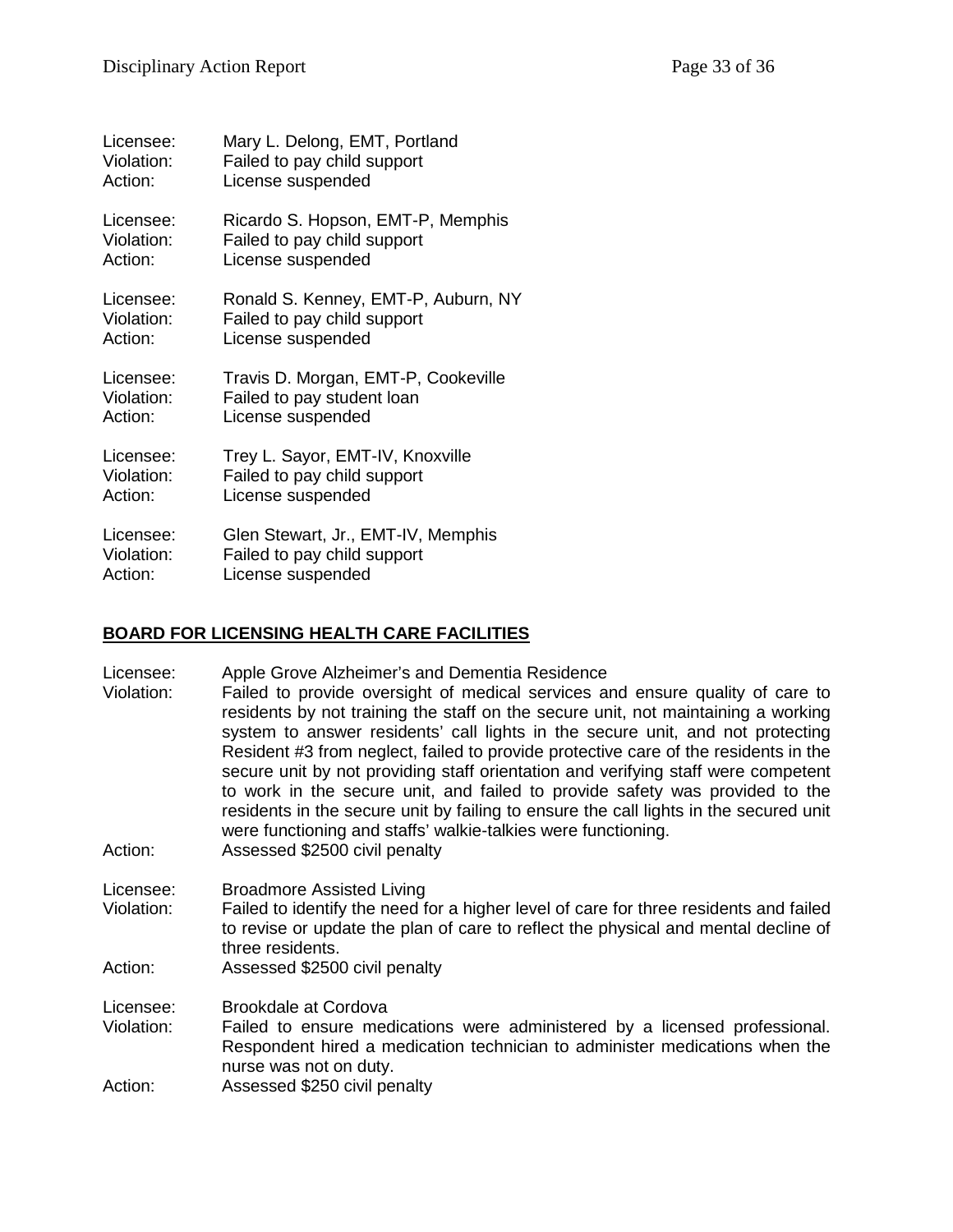| Licensee:<br>Violation:<br>Action: | Canterfield of Oak Ridge<br>Failed to properly dispose of medications in containers with missing pharmacy<br>dispensing labels and with missing opening or expiration dates for two<br>residents.<br>Assessed \$250 civil penalty                                                                                                                                                                                                                                                                                                                                                                                                                                                                                                                                                                                       |
|------------------------------------|-------------------------------------------------------------------------------------------------------------------------------------------------------------------------------------------------------------------------------------------------------------------------------------------------------------------------------------------------------------------------------------------------------------------------------------------------------------------------------------------------------------------------------------------------------------------------------------------------------------------------------------------------------------------------------------------------------------------------------------------------------------------------------------------------------------------------|
| Licensee:<br>Violation:<br>Action: | <b>Cumberland Ridge Assisted Living</b><br>Failed to ensure that all drugs and biologicals were administered by a licensed<br>professional operating within the scope of the professional license and failed to<br>provide proper medication packaging and labeling by a pharmacist.<br>Assessed \$750 civil penalty                                                                                                                                                                                                                                                                                                                                                                                                                                                                                                    |
| Licensee:<br>Violation:<br>Action: | <b>Eagle Crest Assisted Living</b><br>Failed to administer breathing treatment to one patient and allowed patient<br>administer the treatment on his own and failed to appropriately update the plan<br>of care for three residents.<br>Assessed \$1000 civil penalty                                                                                                                                                                                                                                                                                                                                                                                                                                                                                                                                                   |
| Licensee:<br>Violation:<br>Action: | <b>Emeritus at Kingsport</b><br>Allowed the continued stay of one resident who had exhibited verbal or physical<br>aggressive behavior which posed an imminent physical threat to self or others,<br>based on behaviors, not diagnosis, failed to identify the need for a higher level<br>of care for one resident, and failed to ensure medical services had been<br>provided by appropriately licensed or qualified staff for one resident.<br>Assessed \$1500 civil penalty                                                                                                                                                                                                                                                                                                                                          |
| Licensee:<br>Violation:<br>Action: | <b>Greenfield of Oak Ridge</b><br>Allowed a Resident Assistant, who was not a licensed healthcare professional,<br>to administer medications to three residents. Upon revisit survey, allowed a<br>medication assistant, who was not a licensed professional, to administer<br>medications to two residents. Upon second revisit survey, allowed a medical<br>assistant, who was not a licensed healthcare professional, to administer<br>medications to two residents. Upon third revisit survey, allowed a medication<br>assistant to pop doses of medication from a multi-dose medication card into the<br>hands of two residents. Upon a complaint survey, a licensed practical nurse<br>inadvertently switched the medication of two residents involving narcotic<br>medications.<br>Assessed \$2000 civil penalty |
| Licensee:<br>Violation:<br>Action: | Henderson Villa, Inc.<br>Failed to ensure medications were being administered<br>licensed<br>by a<br>professional.<br>Assessed \$250 civil penalty                                                                                                                                                                                                                                                                                                                                                                                                                                                                                                                                                                                                                                                                      |
| Licensee:<br>Violation:<br>Action: | <b>Heritage Assisted Living</b><br>Failed to ensure that all drugs and biologicals were administered by a licensed<br>professional operating within the scope of the professional license.<br>Assessed \$250 civil penalty                                                                                                                                                                                                                                                                                                                                                                                                                                                                                                                                                                                              |
| Licensee:<br>Violation:            | Heritage Place of Lexington<br>Failed to eliminate fire hazards and failed to maintain all fire extinguishers.                                                                                                                                                                                                                                                                                                                                                                                                                                                                                                                                                                                                                                                                                                          |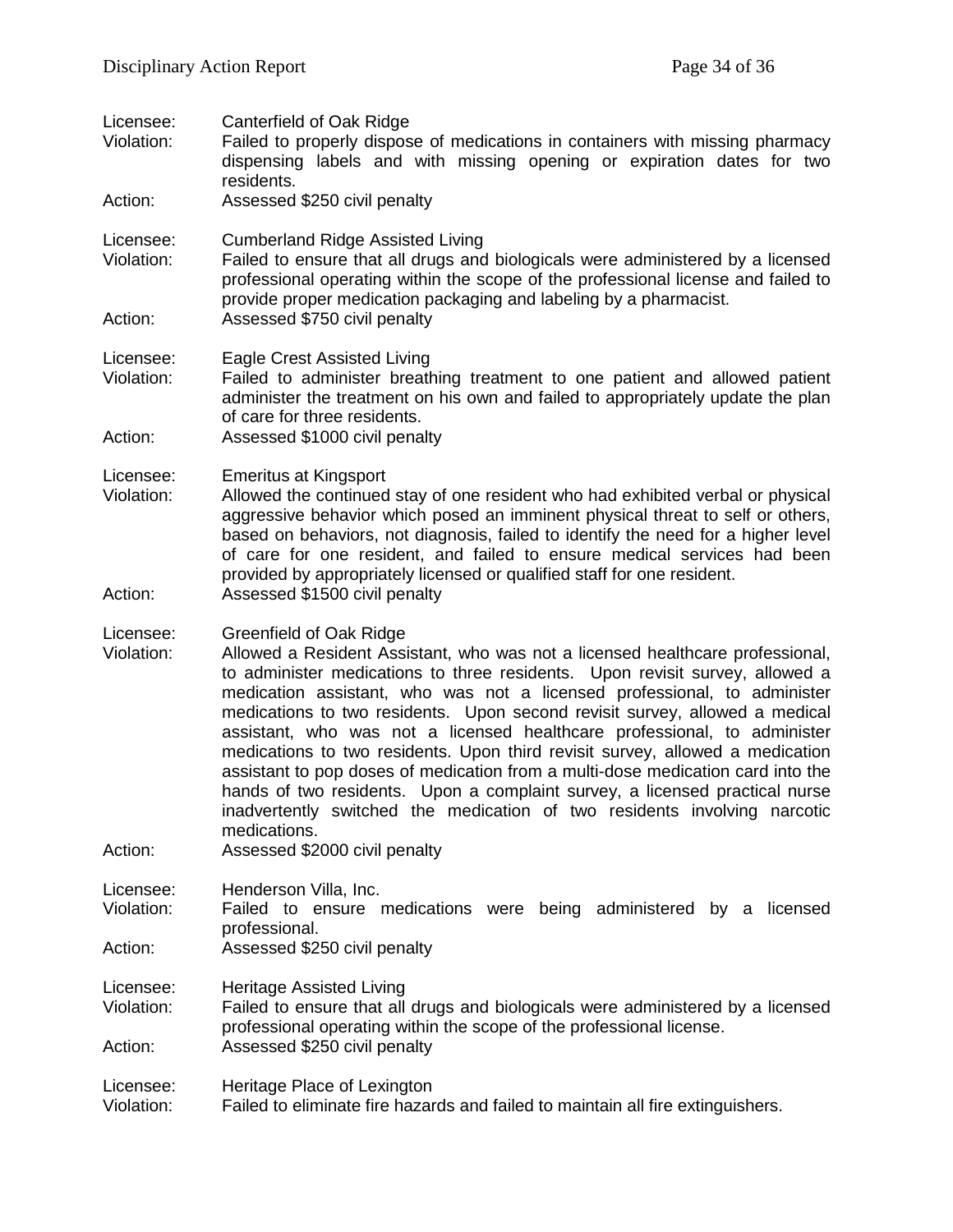| Action:                            | Assessed \$500 civil penalty                                                                                                                                                                                                                                                                                                                                                           |
|------------------------------------|----------------------------------------------------------------------------------------------------------------------------------------------------------------------------------------------------------------------------------------------------------------------------------------------------------------------------------------------------------------------------------------|
| Licensee:<br>Violation:<br>Action: | <b>Ivy Crest Assisted Living</b><br>Failed to ensure that all medications were administered by a licensed<br>professional.<br>Assessed \$250 civil penalty                                                                                                                                                                                                                             |
|                                    |                                                                                                                                                                                                                                                                                                                                                                                        |
| Licensee:<br>Violation:            | Jamestowne Assisted Living<br>Failed to ensure all drugs and biologicals were administered by a licensed<br>professional operating within the scope of the professional license for one<br>resident.                                                                                                                                                                                   |
| Action:                            | Assessed \$250 civil penalty                                                                                                                                                                                                                                                                                                                                                           |
| Licensee:<br>Violation:<br>Action: | Maybelle Carter Retirement Community<br>Failed to develop a plan of care within five days of admission.<br>Assessed \$250 civil penalty                                                                                                                                                                                                                                                |
| Licensee:<br>Violation:<br>Action: | <b>Olive Branch Assisted Living</b><br>Failed to ensure that all medications were administered by a licensed<br>professional.<br>Assessed \$250 civil penalty                                                                                                                                                                                                                          |
| Licensee:<br>Violation:<br>Action: | Optimum Assisted Living<br>Failed to properly perform fire extinguisher inspections.<br>Assessed \$250 civil penalty                                                                                                                                                                                                                                                                   |
| Licensee:<br>Violation:<br>Action: | <b>Schrader Acres Assisted Living</b><br>Failed to maintain accurate records with a valid physician's signature and dated<br>entries for five of five sampled residents and failed to ensure resident care plans<br>were reviewed and revised as changes in resident needs occurred and at least<br>semi-annually for three of five sampled residents.<br>Assessed \$500 civil penalty |
| Licensee:<br>Violation:            | The Lodge at Wood Village<br>Failed to properly dispose of medications in containers with missing expiration                                                                                                                                                                                                                                                                           |
| Action:                            | dates.<br>Assessed \$250 civil penalty                                                                                                                                                                                                                                                                                                                                                 |
| Licensee:<br>Violation:            | The Meadows at Halltown<br>Resident Assistant (RA) punched out the medications onto a towel and then the<br>resident took the medications.                                                                                                                                                                                                                                             |
| Action:                            | Assessed \$250 civil penalty                                                                                                                                                                                                                                                                                                                                                           |
| Licensee:<br>Violation:            | <b>United Regional Medical Center</b><br>On or about December 3, 2014, the Tennessee Department of Health received<br>notification from TennCare that Respondent is late in its payment of the Annual                                                                                                                                                                                  |
| Action:                            | Coverage Assessment.<br>Shall immediately submit payment to TennCare; including a five hundred dollar<br>(\$500) penalty for each day that the installment pay is past due until such<br>installment is paid in full and shall immediately submit a Plan of Correction<br>pursuant to Rule 1200-08-01-.03.                                                                             |